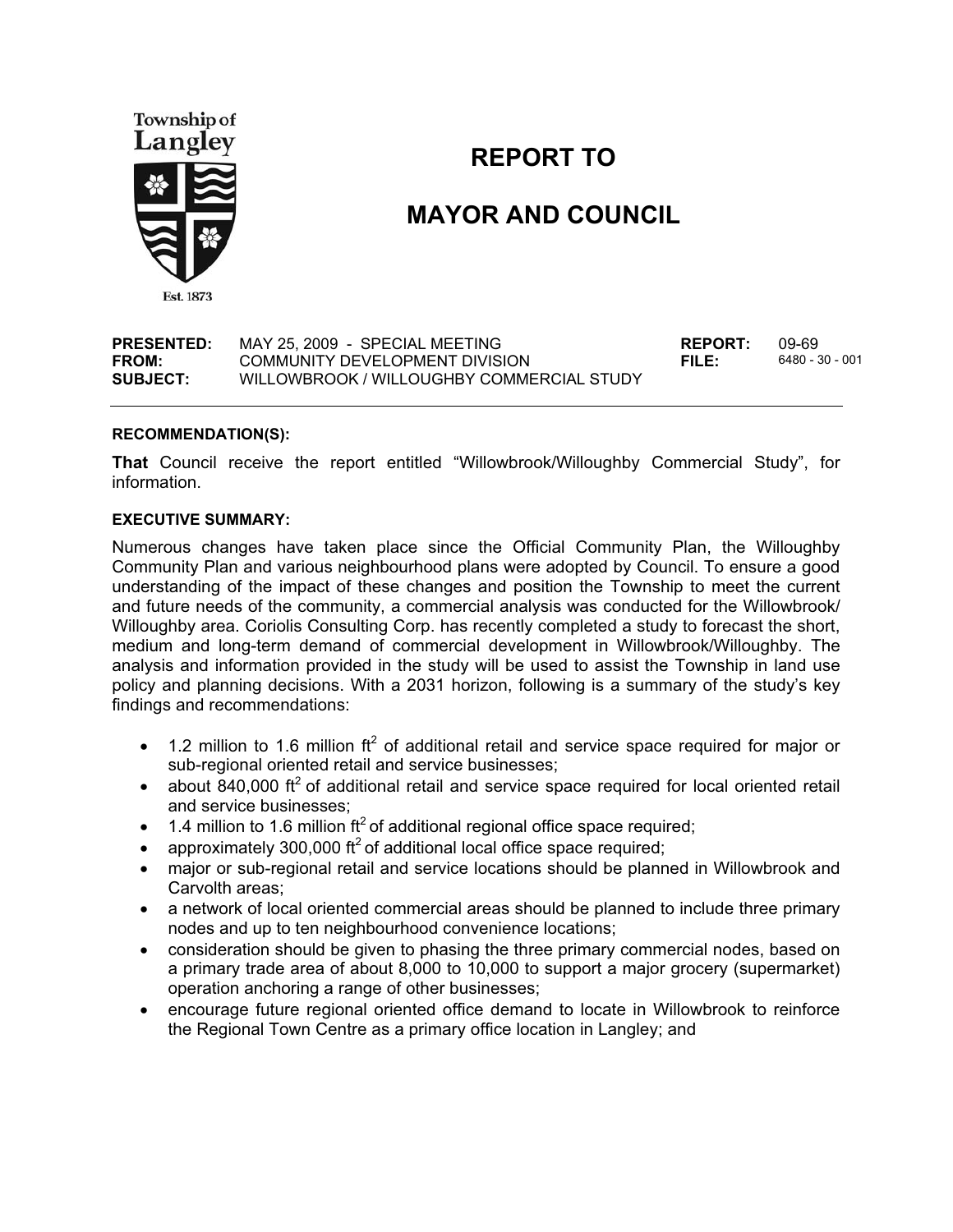#### WILLOWBROOK / WILLOUGHBY COMMERCIAL STUDY Page 2 . . .

- accommodate office users that require a high quality business park location in Carvolth and other nearby sites along 200 Street;
- adopt appropriate policies and strategies to ensure viability of all local commercial centres in a comprehensive manner to encourage pedestrian rather than car-oriented development.

#### **PURPOSE:**

This report provides a summary of a study on the current and future needs of commercial space in the Willowbrook/Willoughby area.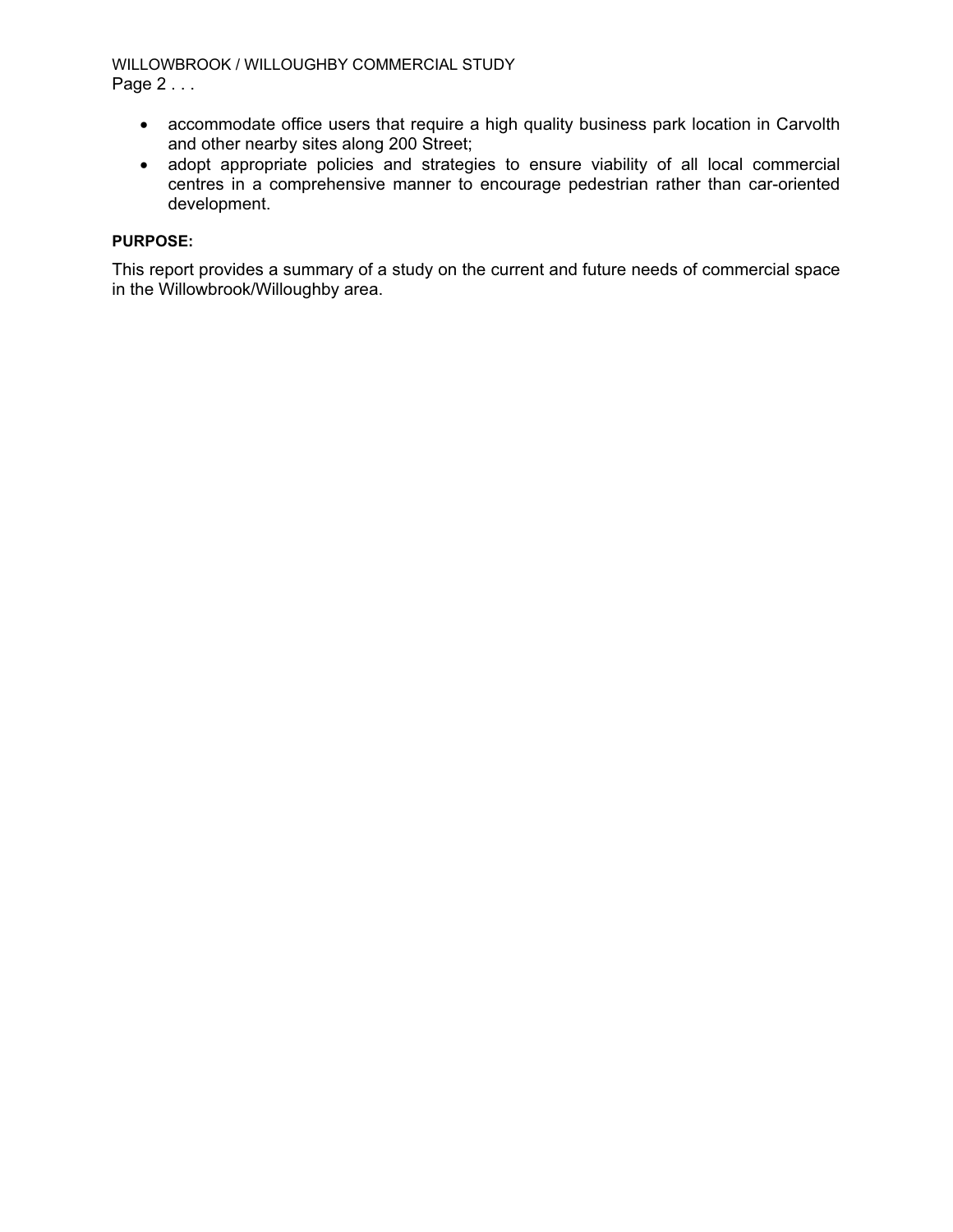#### **BACKGROUND/HISTORY:**

The Official Community Plan (OCP) provides policies for commercial development to meet the needs of Township residents. The policies ensure that commercial developments occur at an appropriate scale and function as a community focus. In conjunction with other OCP objectives, the policies contribute to the overall goal of building complete communities by providing a balance between commercial and other land uses.

The Willowbrook Community Plan (1991) designates lands south of 64 Avenue, west of 200 Street and much of the land south of 68 Avenue, east of 200 Street, as Regional Commercial or Business/Office Park. The Langley Town Centre Plan (1994) provides a basis for designation of the area as a Regional Town Centre in the Livable region Strategic Plan (1996). The Willoughby Community Plan (1998) includes designations for a Willoughby Town Centre and neighbourhood commercial centres in the area.

Since the adoption of these plans, many changes have taken place. Some of them include:

- Changes in the South of Fraser area: A large amount of commercial development has been completed in South Surrey/White Rock and Cloverdale/East Clayton. These new commercial areas will compete with the Langley Regional Town Centre for commercial retail customers.
- Changes in Sustainability: The Sustainability Charter has an objective to focus on compact urban form and mixed use neighbourhoods. Broad Township policies are changing to meet this objective (as outlined below).
- Changes in Community and Neighbourhood Plans: In 2008, the OCP was amended to include policies for high density residential development. Also in the same year, the Yorkson Neighbourhood Plan was updated to address changing issues such as aging population, rising land values, increased energy costs and limited urban land development area. The projected build-out population for Yorkson increased from 16,500 in the original plan to 28,000 in the updated plan.

It is important to have a good understanding of the changing needs of the community to ensure that adequate land is available for commercial development in the right locations and at the right time. The Long Range Planning Department retained Coriolis Consulting Corp. to forecast the demand of long-term commercial development in Willowbrook/Willoughby. Their report is provided as Attachment A.

#### **DISCUSSION/ANALYSIS:**

Using information available and policies in place at the end of 2008, Coriolis conducted the analysis with the timeframe between 2008 and 2031. The study examined commercial development at three levels as outlined below and described in the project's Terms of Reference:

- 1. Subregional: The subregion is a part of the Metro Vancouver region. It includes Langley, Surrey, White Rock, Maple Ridge and Pitt Meadows.
- 2. Corridor-wide: The corridor includes the Willowbrook/Willoughby area.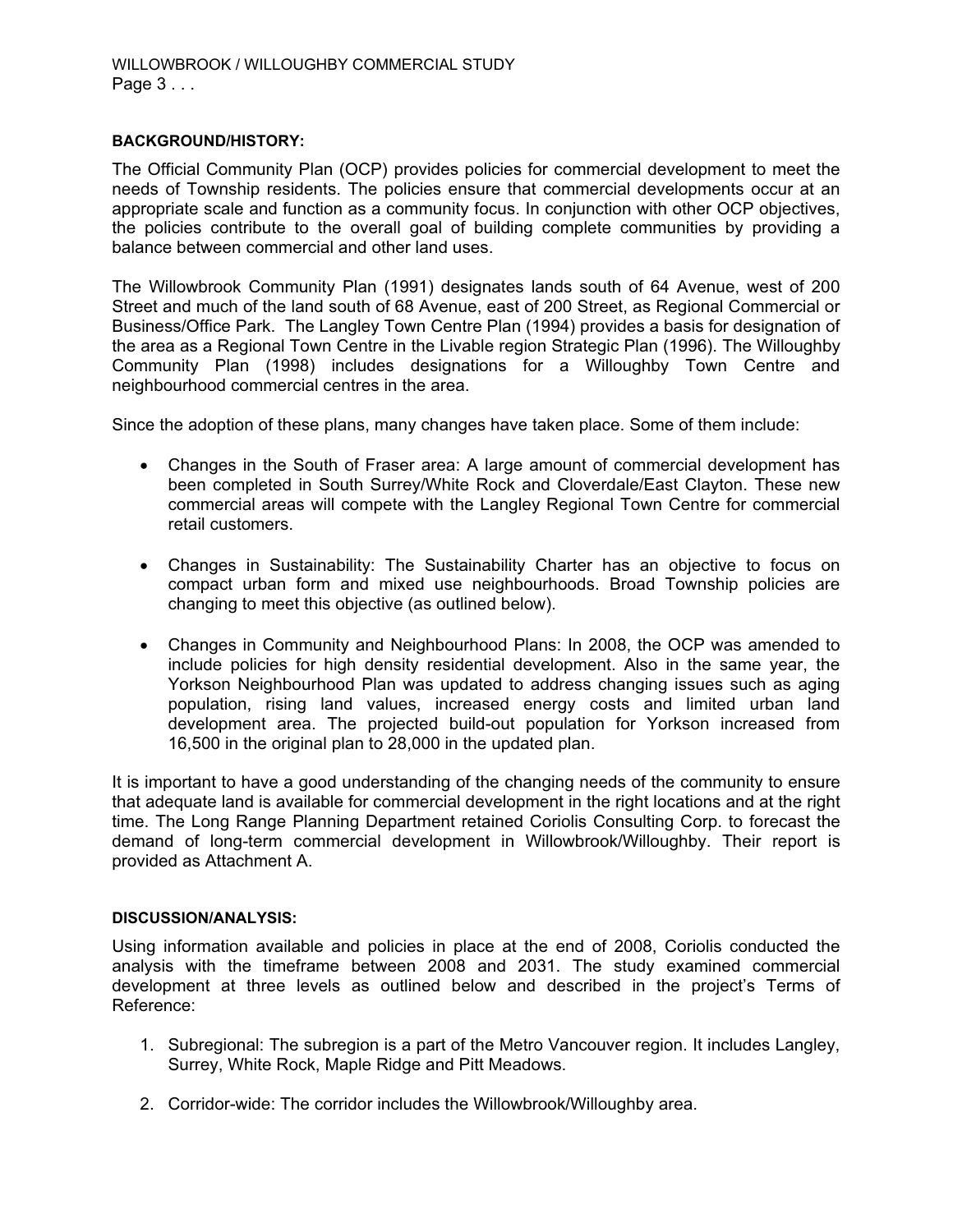#### WILLOWBROOK / WILLOUGHBY COMMERCIAL STUDY Page 4 . . .

3. Local: Local areas include are commercial nodes such as the Willowbrook Regional Town Centre, Willoughby Town Centre, Carvolth, and Jericho.

Key findings of the study:

- - Major or Subregional Oriented Retail and Service Commercial: There will be demand for 1.2 million to 1.6 million square feet of additional retail and service space for major or subregional oriented retail and service businesses that require a large trade area population. Examples of major or subregional oriented businesses include department stores, large building supply stores, warehouse stores, big box retailers, specialty retailers, major restaurants and car dealerships. These businesses require large floorplates, often in excess of 100,000 square feet. However, many are small (such as clothing stores or specialty retailers), often in the 2,000 to 5,000 square feet range.
- Local Oriented Retail and Service Commercial: There will be demand for about 840,000 square feet of additional retail and service space for local oriented retail and service businesses that serve the day-to-day needs of residents in Willowbrook/Willoughby. Examples of local oriented businesses include grocery stores, pharmacies, banks, salons video rentals, small restaurants, cafés and personal services. Most of these businesses require less than 10,000 square feet, with the exceptions of pharmacies (which often in the 10,000 to 20,000 square feet range) and supermarkets (which are typically in the 25,000 to 50,000 square feet range).
- Regional Oriented Office: There will be demand for 1.4 million to 1.6 million square feet of office space from users that serve a broader geographic market. Examples of these users include regional or subregional head offices of large companies.
- Local Oriented Office: There will be demand for about 300,000 square feet of local office space in Willowbrook/Willoughby from businesses serving the local residents, such as medical tenants, realty offices, travel agents, insurance agents and other services.

Based on the findings, Coriolis made several recommendations. They are summarized as follows:

- 1. Plan for two major or subregional retail and service locations:
	- $\bullet$  Willowbrook: As a Regional Town Centre, the Willowbrook area will continue to densify over time with infill commercial and mixed use development. While there are some constraints to development, there is still potential to provide additional floorspace.
	- $\bullet$  Carvolth: The Carvolth area is attractive to subregional retail businesses due to convenient vehicular access. However, if Carvolth is permitted to develop as a regional oriented retail and service district, it should not be used to accommodate local oriented retail development. There are other locations that are attractive for local commercial development, but limited opportunities to accommodate regional oriented retail development in the Township.
- 2. Plan a network of local oriented commercial areas in Willoughby, including three primary nodes and up to ten neighbourhood convenience locations, as follows: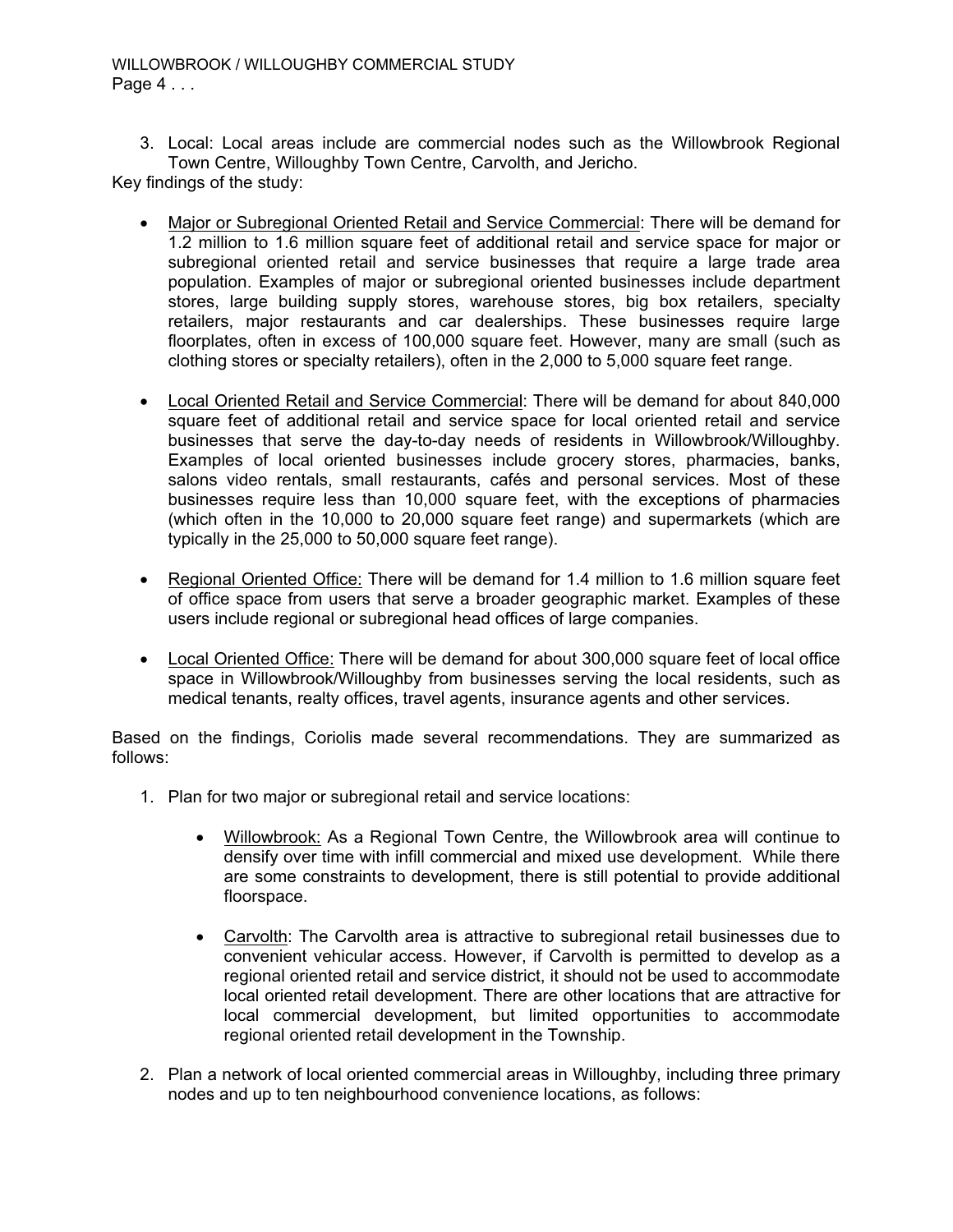- - Willoughby Town Centre: The Willoughby Town Centre at 80 Avenue and 208 Street could accommodate 350,000 to 400,000 square feet of floorspace, including two supermarkets within a single commercial district but not a series of shopping areas. The estimated land requirement is about 25 acres.
- $\bullet$  Gordon/Smith: A commercial node is recommended for the Gordon and Smith Neighbourhoods at a corner of the 72 Avenue and 208 Street intersection, primarily to serve the residents south of 72 Avenue. This node would provide about 150,000 square feet, including a supermarket, on about 10 acres.
- $\bullet$  Jericho: A commercial node is recommended for the West Latimer neighbourhood which could accommodate 150,000 to 200,000 square feet of floorspace, including one supermarket on 10 to 15 acres. This node could be planned in conjunction with commercial uses that complement the Langley Events Centre (e.g. restaurants), provided the uses that serve the residents (grocery store, drug store) are located west of 200 Street.
- $\bullet$  Neighbourhood Convenience: There is potential for up to ten neighbourhood convenience locations accommodating up to 5,000 square feet on about 0.3 acre per location throughout Willoughby.
- 3. Consider phasing the three primary commercial nodes, based on a primary trade area of about 8,000 to 10,000 to support a supermarket anchoring a range of other businesses, as follows:
	- i. Willoughby Town Centre Phase 1 (150,000 to 200,000 square feet of floorspace)
	- ii. Gordon/Smith (150,000 square feet of floorspace)
	- iii. Willoughby Town Centre Phase 2 (150,000 to 200,000 square feet of floorspace)
	- iv. Jericho (150,000 to 200,000 square feet of floorspace).
- 4. Encourage future regional oriented office demand to locate in Willowbrook to reinforce the Regional Town Centre as a primary office location in Langley.
- 5. Accommodate office users that require a high quality business park location in Carvolth and other nearby sites along 200 Street. Office uses in these areas should be limited to those:
	- attached to a warehouse, distribution or sales/service function,
	- requiring ground floor loading access for equipment, and
	- requiring large floorplates.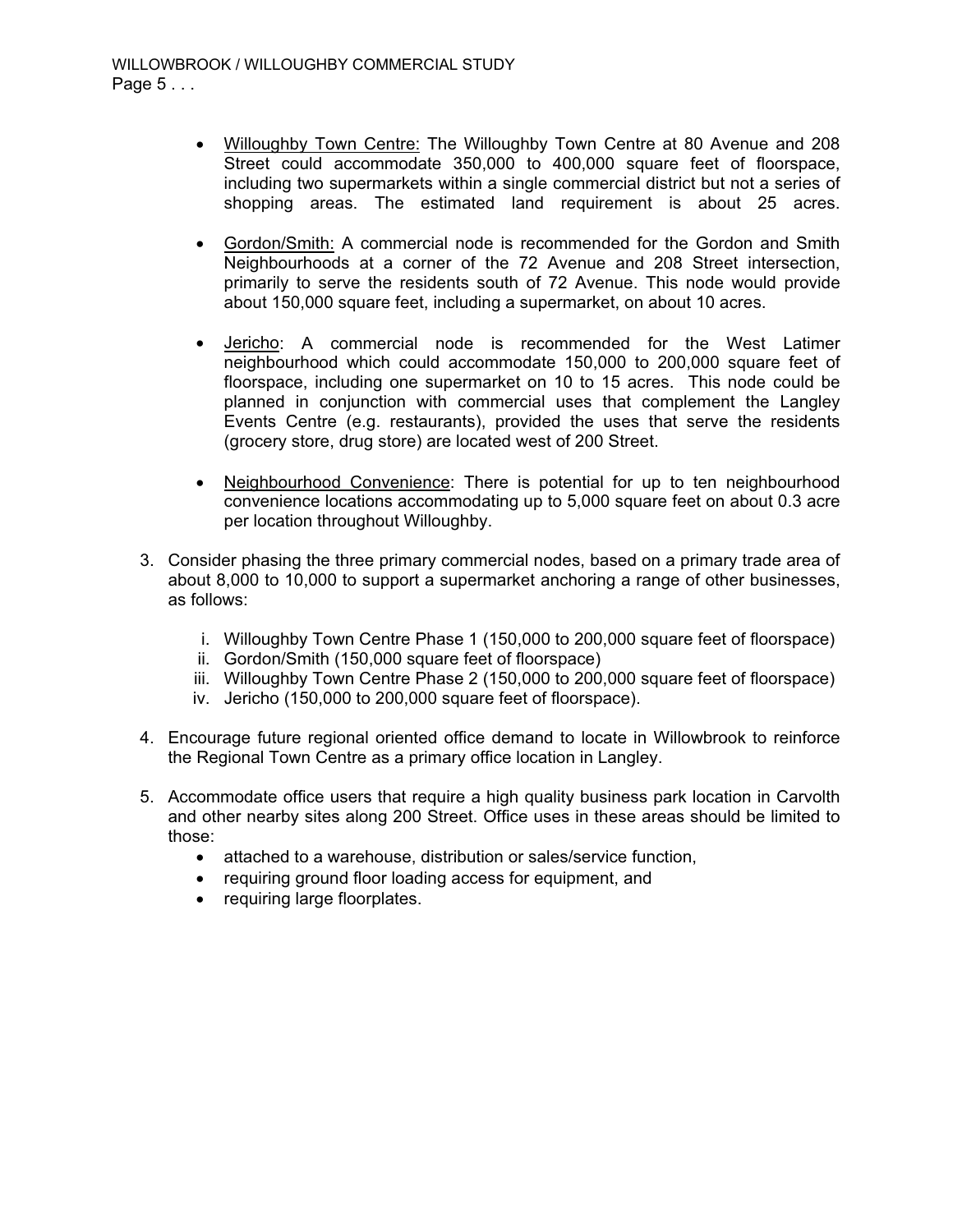#### **Community Implications**

#### Sub-Regional Retail, Service and Office

The Langley Regional Town Centre has accommodated most of the retail growth in Langley in the past decade. Based on a 2003 study by Metro Vancouver, the Langley Regional Town Centre provided the largest retail floor space in the region outside Downtown Vancouver in 2001, at over 5.3 million square feet. It is important to continue to support retail and office use in the Regional Town Centre to sustain a strong community core and build on sustainability principles of compact growth and mixed use.

The Carvolth area also provides an attractive site in a unique location for some retail expansion, but it is recommended that current retail commercial policies (maximum retail gross floor area cannot exceed 4,844 square feet) remain in effect as there is adequate land in the Regional Town Centre to provide land for additional retail development. The Carvolth area does provide a good location for certain office uses and the Township should continue to promote an appropriate designation for the Carvolth area in the Metro Vancouver Regional Growth Strategy.

#### Local and Neighbourhood Retail and Service

Local community centres are conceived to be the heart of the community where the largest floorspace retail outlets are expected to locate. These are planned to be the centre of activity in the community, with mixed uses and high design and amenity requirements. As centres of the community it is important that sufficient population exist in close proximity to support the services in the commercial centre and to create a complete community.

The Willoughby Town Centre is designated at 80 Avenue and 208 Street and has been planned to accommodate the scale and mixed use recommended by Coriolis. The Yorkson Neighbourhood Plan provides for a pedestrian-oriented development with mixed use and high quality design elements. An application has been submitted for the first phase of this development.

The draft Jericho Sub-Neighbourhood Plan area is proposing commercial use, including community retail and a large amount of Business/Office Park development and mixed use. The projected population in the area west of 200 Street will be sufficient to support a neighbourhood centre in the Jericho area when that area is developed, but the existing population cannot support such a centre now. Floorspace and land use requirements are important in ensuring adequate ultimate land allocations, but supporting population must be in place to create a complete community. Previous Council policy has encouraged development of complete communities by ensuring commercial development is limited (e.g. maximum 450m<sup>2</sup> or 4,844 square feet gross floor area for any retail use) in some areas until a community commercial centre can be established to avoid a piecemeal approach resulting in automobile-oriented development.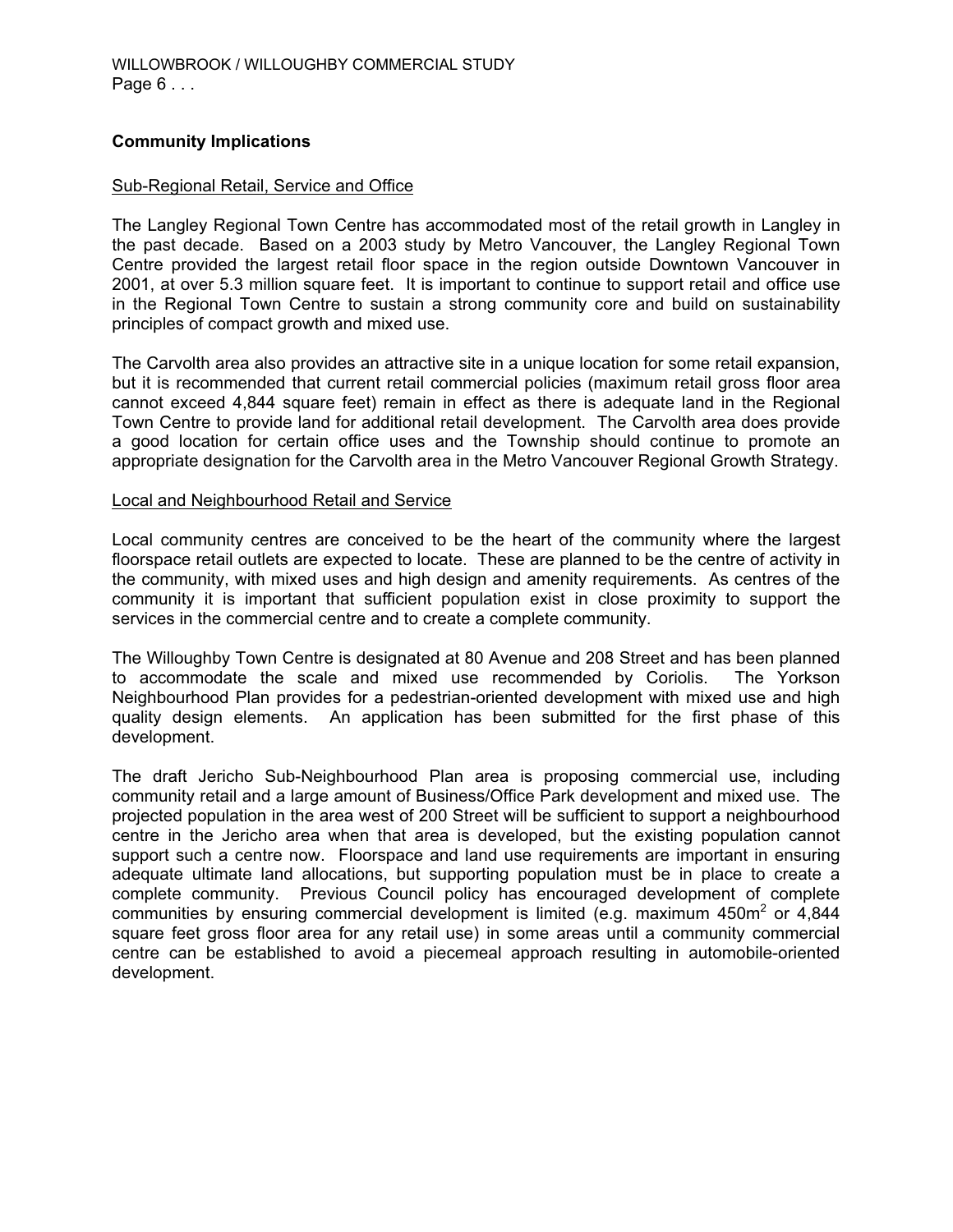WILLOWBROOK / WILLOUGHBY COMMERCIAL STUDY Page 7 . . .

As the local population to support a centre at Jericho will not exist for several years, the centre will cater almost exclusively to automobile-oriented traffic along 200 Street. The centre will serve as an automobile dominated mall serving passers-by rather than a more pedestrianoriented centre serving local population, consistent with sustainability concepts. Staff will explore with the proponent appropriate policies to make the centre a local neighbourhood centre rather than an automobile-oriented one designed to serve through traffic, for example:

- limitations on floorspace of individual stores (e.g. 450 m<sup>2</sup> or 4,484 square feet) until a sufficient population resides in the area to warrant larger stores, or
- provision of residential development concurrent with commercial development as part of a planned and phased strategy.

Three corners at 208 Street and 72 Avenue are designated for commercial development. The southeast corner is the only one currently in a neighbourhood plan (Northwest Gordon Estate), but is not large enough to accommodate the recommended 10 acres. The commercial designation on the southeast corner could be considered in the 208 Street review that will be initiated later this year. Consideration could be given to a different land use designation than commercial on the southeast corner and future consolidation of the two commercial designations on the north side of 72 Avenue into one commercial development on either the northeast or northwest corner to develop an integrated pedestrian-oriented centre in the future.

Small walkable neighbourhood convenience locations consisting of a few stores oriented to serve the immediate neighbourhood will be considered in the neighbourhood planning process. These commercial centres would consist of a few storefronts with small floorspaces, e.g. 800 to 2,400 square feet, accommodated in a stand-alone building, or preferably as part of a mixed use building.

Respectfully submitted,

Jason Chu STRATEGIC PLANNER for COMMUNITY DEVELOPMENT DIVISION

ATTACHMENT A Forecasts of Demand for Commercial Space in Willowbrook and Willoughby: 2008 to 2031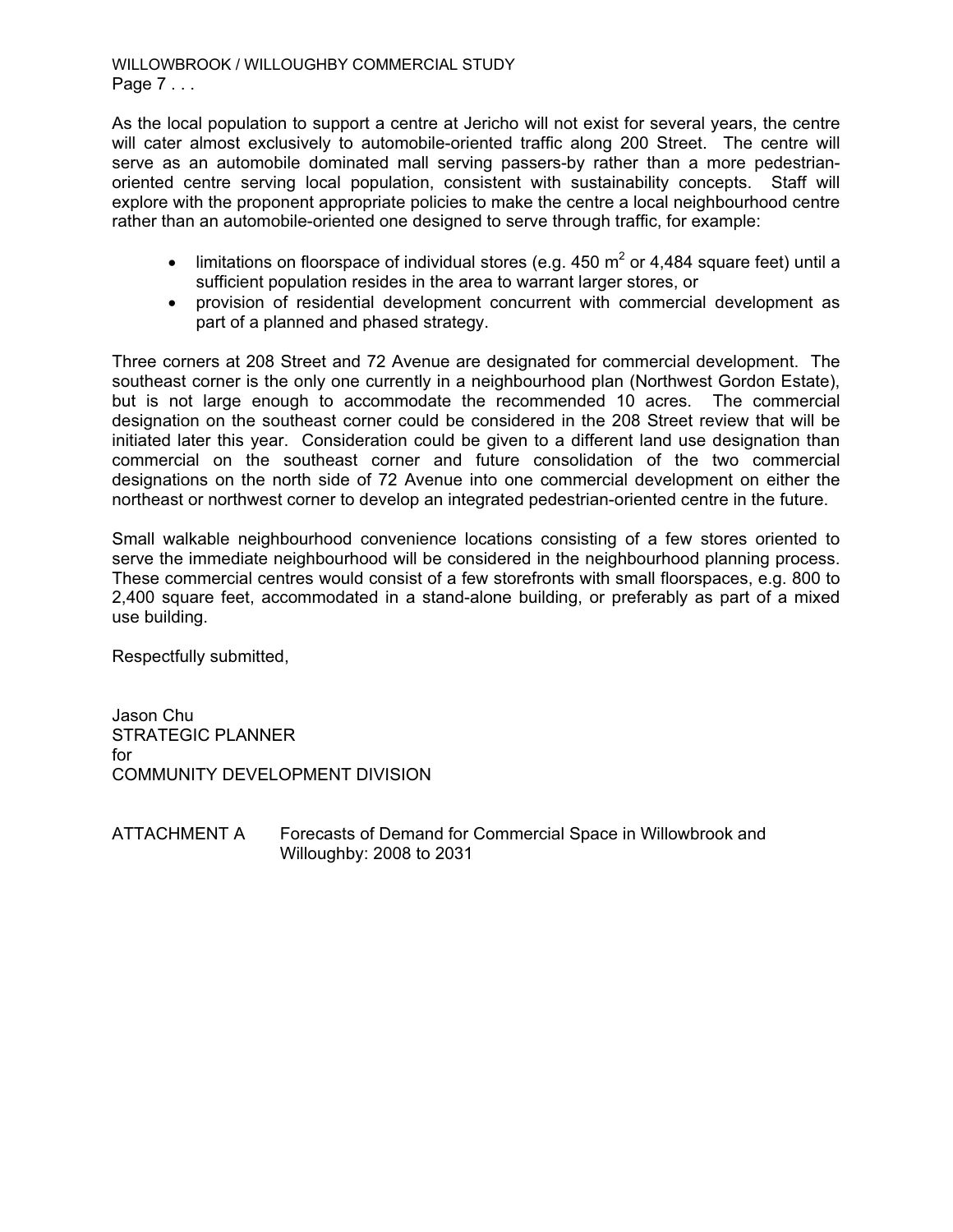# Forecasts of Demand for Commercial Space in Willowbrook and Willoughby: 2008 to 2031

**Final Draft 19 May 2009** 

**Prepared for:**  Township of Langley

**By:**  Coriolis Consulting Corp.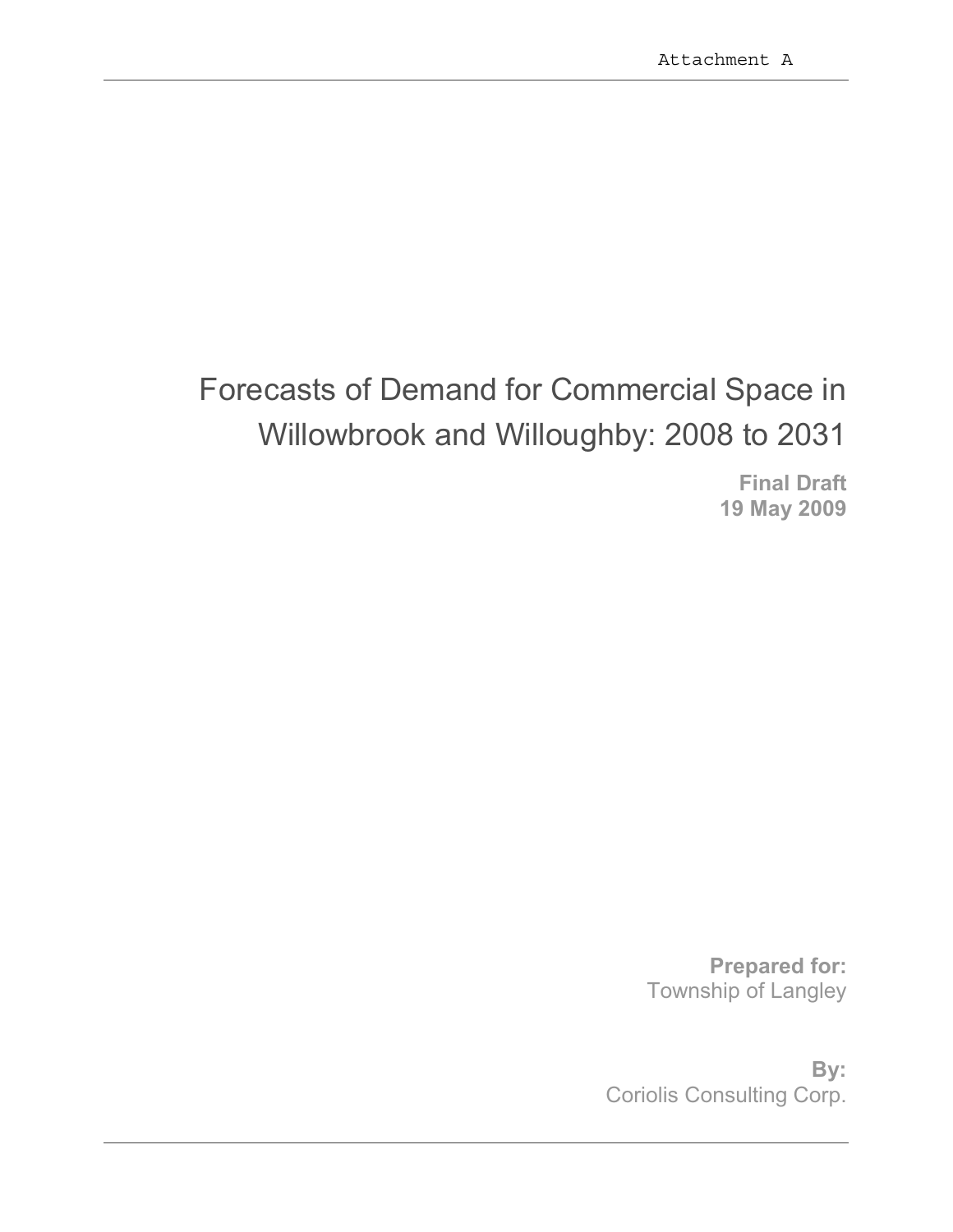## Table of Contents

| 1.0 |     |       |                                                                                                                                 |  |  |  |
|-----|-----|-------|---------------------------------------------------------------------------------------------------------------------------------|--|--|--|
|     | 1.1 |       |                                                                                                                                 |  |  |  |
|     | 1.2 |       |                                                                                                                                 |  |  |  |
| 2.0 |     |       |                                                                                                                                 |  |  |  |
|     | 2.1 |       |                                                                                                                                 |  |  |  |
|     | 2.2 |       |                                                                                                                                 |  |  |  |
| 3.0 |     |       |                                                                                                                                 |  |  |  |
|     | 3.1 |       |                                                                                                                                 |  |  |  |
|     |     | 3.1.1 |                                                                                                                                 |  |  |  |
|     |     | 3.1.2 |                                                                                                                                 |  |  |  |
|     |     | 3.1.3 |                                                                                                                                 |  |  |  |
|     | 3.2 |       |                                                                                                                                 |  |  |  |
|     |     | 3.2.1 | Existing Retail and Service Space in the Primary Trade Area 9                                                                   |  |  |  |
|     |     | 3.2.2 | Existing Retail and Service Space in the Secondary Trade Area 10                                                                |  |  |  |
|     | 3.3 |       | Forecast of Demand for Retail and Service Space in Langley 10                                                                   |  |  |  |
|     |     | 3.3.1 | Forecast of Demand for Retail and Service Space in Major Commercial<br>Locations which Draw from the Subregional Trade Area  11 |  |  |  |
|     |     | 3.3.2 | Forecast of Demand for Retail and Service Space in<br>Local/Neighbourhood Shopping Areas in Willoughby and Willowbrook. 14      |  |  |  |
|     |     | 3.3.3 |                                                                                                                                 |  |  |  |
|     | 3.4 |       |                                                                                                                                 |  |  |  |
|     |     | 3.4.1 |                                                                                                                                 |  |  |  |
|     |     | 3.4.2 | Local/Neighbourhood Shopping Districts in Willoughby 18                                                                         |  |  |  |
|     | 3.5 |       |                                                                                                                                 |  |  |  |
| 4.0 |     |       |                                                                                                                                 |  |  |  |
|     | 4.1 |       |                                                                                                                                 |  |  |  |
|     |     | 4.1.1 |                                                                                                                                 |  |  |  |

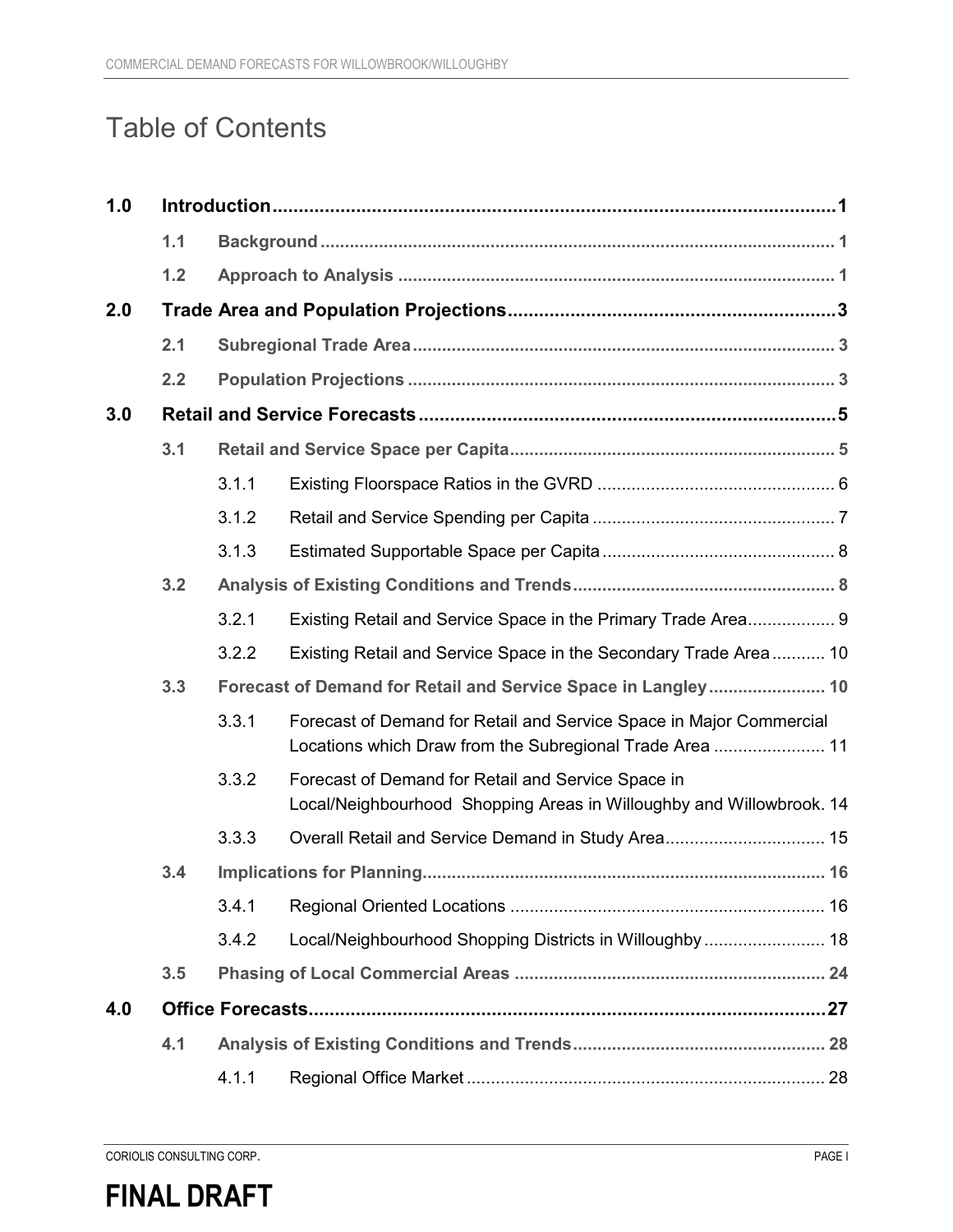|     |     | 4.1.2 |  |
|-----|-----|-------|--|
|     | 4.2 |       |  |
|     |     | 4.2.1 |  |
|     |     | 4.2.2 |  |
|     | 4.3 |       |  |
|     |     | 4.3.1 |  |
|     |     | 4.3.2 |  |
|     |     |       |  |
| 5.0 |     |       |  |
|     | 5.1 |       |  |
|     | 5.2 |       |  |
|     |     | 5.2.1 |  |
|     |     | 5.2.2 |  |
|     |     | 5.2.3 |  |

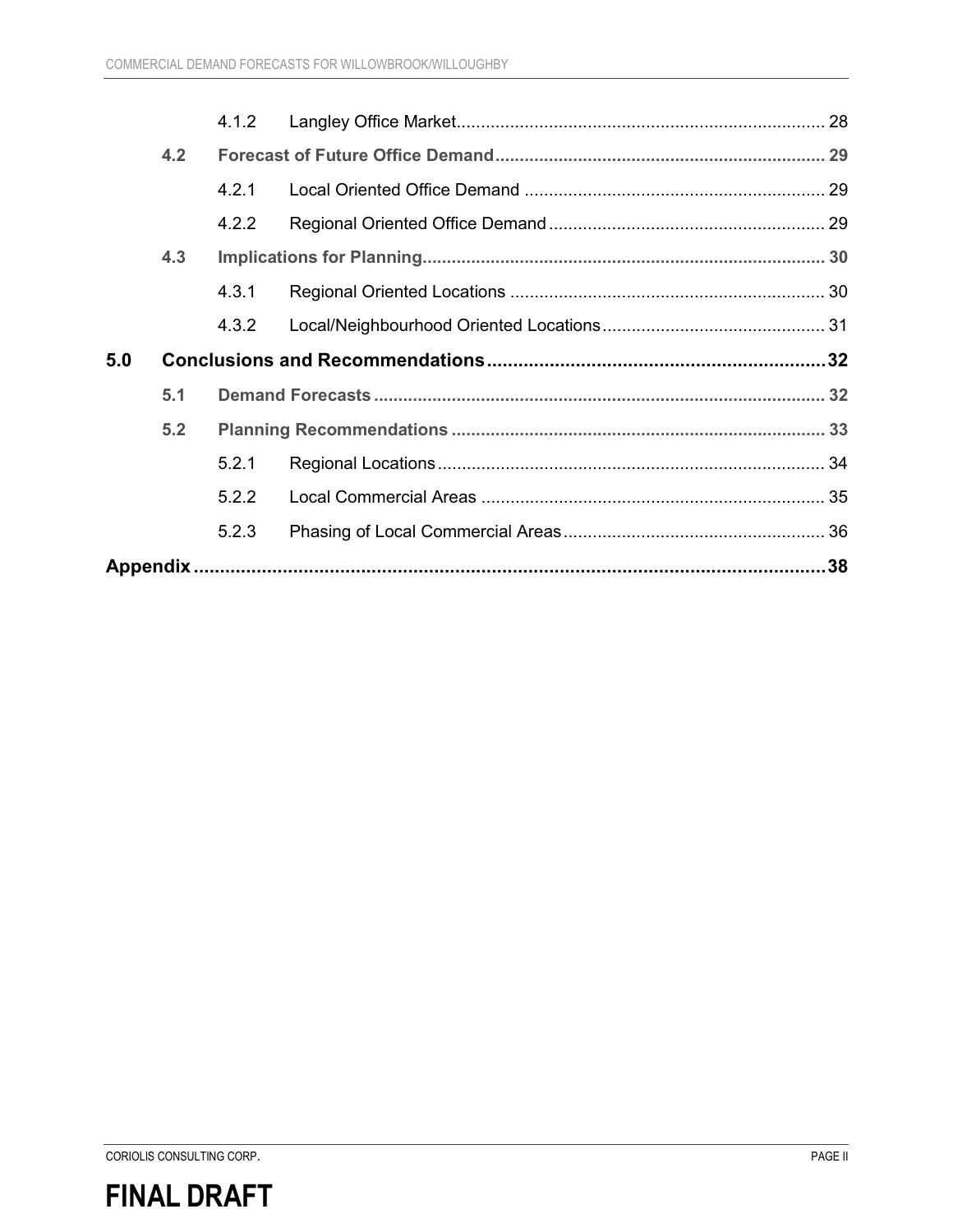## 1.0 Introduction

### **1.1 Background**

Willowbrook and Willoughby are communities located along the 200<sup>th</sup> Street corridor, between the Fraser Highway and Highway 1, in the Township of Langley. The Township has recently adopted a planning framework for the consideration of increased residential densities in the Yorkson neighbourhood in Willoughby and the Willowbrook Regional Town Centre. Increased density will result in a larger trade area population, which is likely to require more commercial space than is contemplated in current land use plans.

In addition, over the past several years there have been significant increases in the total amount of commercial floor space at Walnut Grove, at the expanded Highway 1/200<sup>th</sup> Street interchange and in the Willowbrook Regional Town Centre, which may affect the distribution of future commercial development in the western part of the Township. There are also changes to the regional transportation network (including the Golden Ears Bridge and the planned South Fraser Perimeter Road) that are likely to affect the Township's commercial development prospects in a regional context.

Therefore, the Township is updating its commercial land use policies for Willowbrook and Willoughby.

As an input to the update, Coriolis Consulting Corp. was retained to estimate the future commercial floorspace (retail, service and office) demand in Willowbrook and Willoughby and to evaluate the commercial land use planning implications. The forecast period for this analysis is 2008 to 2031.

### **1.2 Approach to Analysis**

The Township is interested in the future prospects for large-scale regional-oriented development as well as smaller local-oriented commercial space. Therefore, our analysis examined the prospects for commercial land use at three scales based on the following scope in the terms of reference:

1. Subregional: In the large subregion made up of Langley, Surrey, Maple Ridge, and Pitt Meadows (which contains a large part of the retail inventory serving the area north of the Fraser) we examined the outlook for the future pattern of commercial development and the implications for the Willowbrook Regional Town Centre and Willoughby.

CORIOLIS CONSULTING CORP. PAGE 1

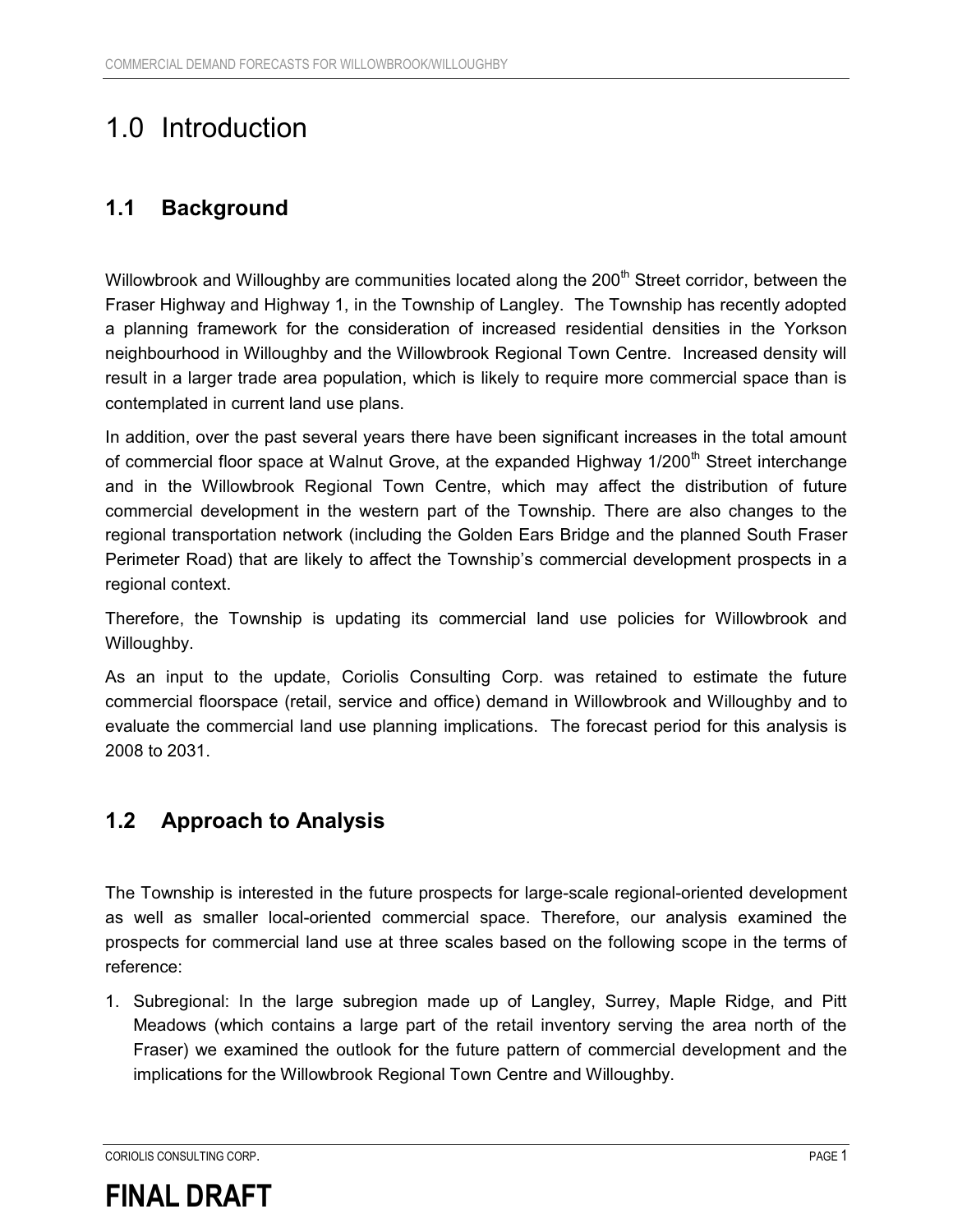- 2. Corridor-wide: Based on the subregional analysis above and a more detailed look at population growth potential in the Willowbrook/Willoughby subarea, we examined the total outlook for commercial land use in this study area and the likely distribution between major centres and smaller commercial centres within the study area.
- 3. Local: Based on the total outlook for Willowbrook/Willoughby, we examined the implications for detailed commercial land use planning in the study area, including the size, role, and character of the Willowbrook Regional Town Centre, Willoughby Town Centre, Carvolth node, Jericho, Walnut Grove, and other existing or potential commercial centres in the corridor.

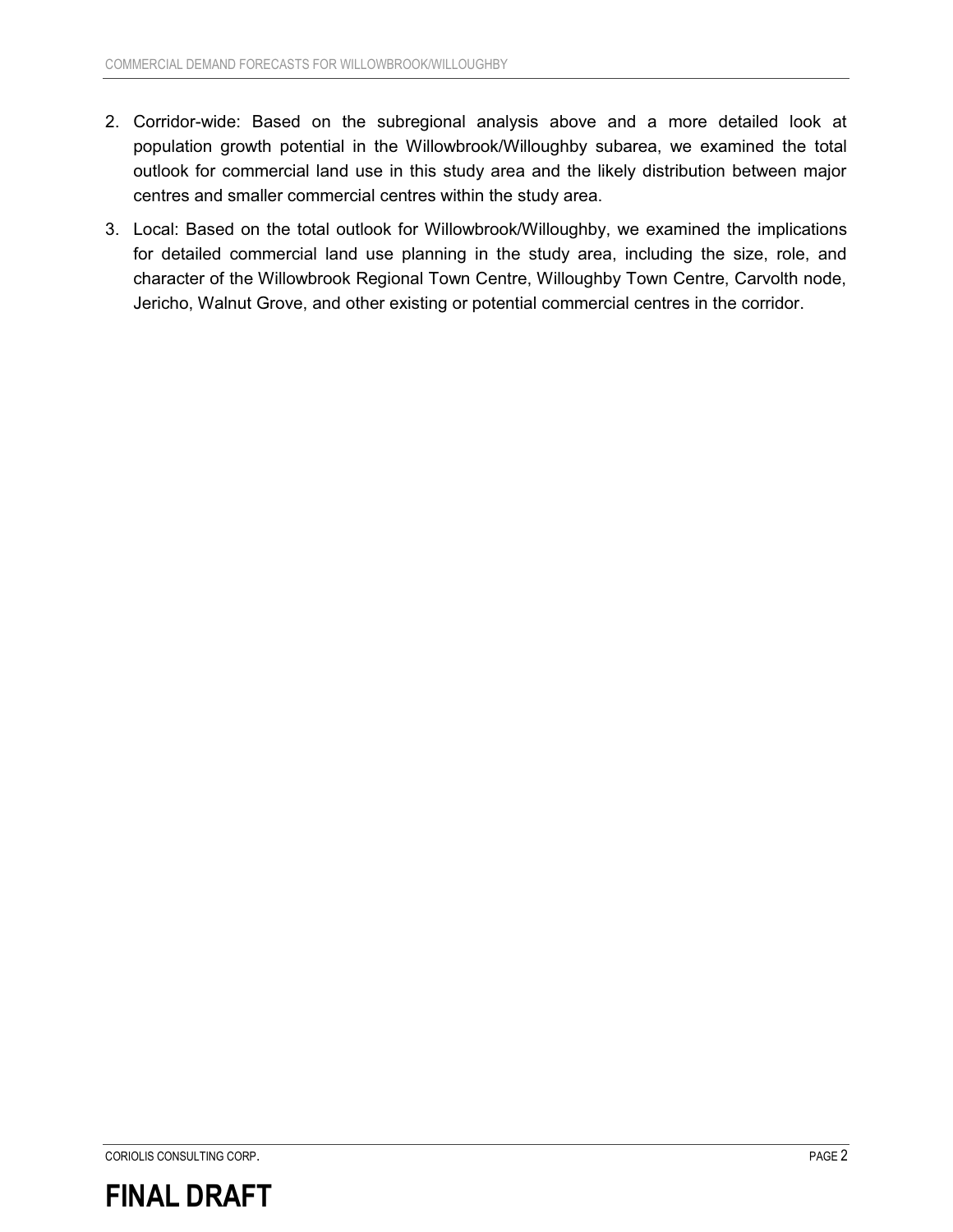## 2.0 Trade Area and Population Projections

### **2.1 Subregional Trade Area**

The Township of Langley is part of a large subregional commercial trade area.

The primary trade area includes:

- -The Township of Langley.
- -The City of Langley.
- $\bullet$ The Cloverdale/Clayton area of Surrey.
- $\bullet$ Other nearby portions of north Surrey (although these areas have limited population).

The secondary trade area includes:

- $\bullet$  South Surrey and White Rock. Historically, the Willowbrook Regional Town Centre has been the most convenient regional oriented shopping location for South Surrey and White Rock residents. However, South Surrey is the focus of a large amount of recently completed and planned retail development that will compete with the Regional Town Centre area, so residents of this area will likely rely less on Langley for major retail purchases over time.
- $\bullet$  Pitt Meadows/Maple Ridge. Currently, Langley likely draws a limited amount of retail demand from residents of these two communities. However, with the introduction of the Golden Ears Bridge, it is possible that Langley will draw inflow spending from the north side of the Fraser River.

Langley also draws inflow spending from people who work in Langley, but live outside the trade area, and from traffic passing through the community on the regional highway network. However, during the forecast period, the vast majority of retail and service spending in Langley will come from residents of the communities listed above.

### **2.2 Population Projections**

We estimate that the 2008 population of the primary trade area was about 174,000, up from about 150,000 in 2001. Therefore, the primary trade area has been growing at about 2.1% per year since 2001.

The secondary trade area had a 2008 population of about 177,000, up from about 155,000 in 2001. Therefore, the secondary trade area has been growing at about 1.9% per year).

CORIOLIS CONSULTING CORP. PAGE 3

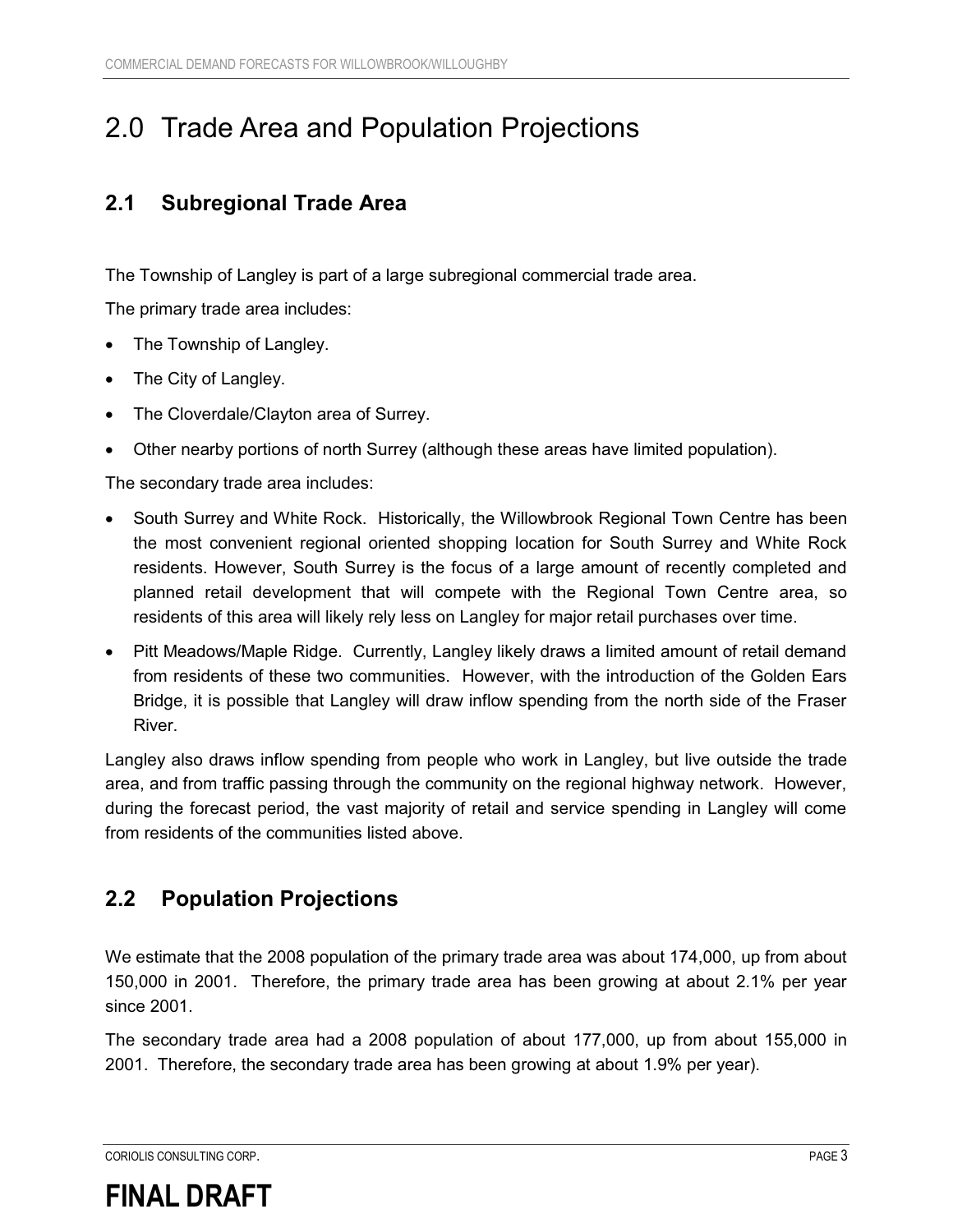The total trade area grew from about 305,000 in 2001 to 351,000 in 2008, equivalent to an average rate of about 2.0% per year.

Based on our analysis of historic population growth in the primary and secondary trade areas plus available projections (from local municipalities and BC Stats), we examined a range of realistic, potential population growth scenarios for the different segments of the trade area. The scenarios that we examined resulted in a total 2031 trade area population ranging between about 525,000 and 560,000.

Our commercial forecasts are based on a population growth scenario that falls near the middle of this range, as outlined in Exhibit 1. As shown, this scenario assumes that the primary trade area will grow from about 174,000 in 2008 to about 278,000 in 2031 (about 2.1% per year). The secondary trade area will grow from about 177,000 in 2008 to 268,000 in 2031 (about 1.8% per year). Growth in the overall trade area is assumed to average about 1.9% per year from 2008 to 2031.

| <b>Primary Trade Area</b>        | 2006    | 2008    | 2011    | 2021    | 2031    |
|----------------------------------|---------|---------|---------|---------|---------|
| Township of Langley <sup>1</sup> | 96,245  | 102,773 | 111,511 | 143,607 | 171,896 |
| City of Langley                  | 24,899  | 25,352  | 26,276  | 29,605  | 33,355  |
| <b>Total Langley</b>             | 121,144 | 128,125 | 137,787 | 173,211 | 205,251 |
| Cloverdale/Clayton               | 43,000  | 46,000  | 48,816  | 59,506  | 72,537  |
| Subtotal                         | 164,144 | 174,125 | 186,602 | 232,717 | 277,788 |
| <b>Secondary Trade Area</b>      | 2006    | 2008    | 2011    | 2021    | 2031    |
| South Surrey/White Rock          | 81,505  | 84,942  | 90,310  | 111,231 | 137,787 |
| Pitt Meadows/Maple Ridge         | 89,084  | 92,156  | 97,205  | 114,095 | 130,214 |
| Subtotal                         | 170,589 | 177,098 | 187,515 | 225,326 | 268,001 |
| <b>Total Trade Area</b>          | 334,733 | 351,223 | 374,117 | 458,043 | 545,789 |

**Exhibit 1: Projected Population in the Primary and Secondary Trade Area** 

 $\overline{1}$ 



The population projection for the Township of Langley is based on the figures provided by the Township adjusted upward by 2.87% in 2006 to account for the estimated 2006 Stats Can census undercount for BC. The adjustment for the undercount results in figures that are slightly higher than the Township's projection.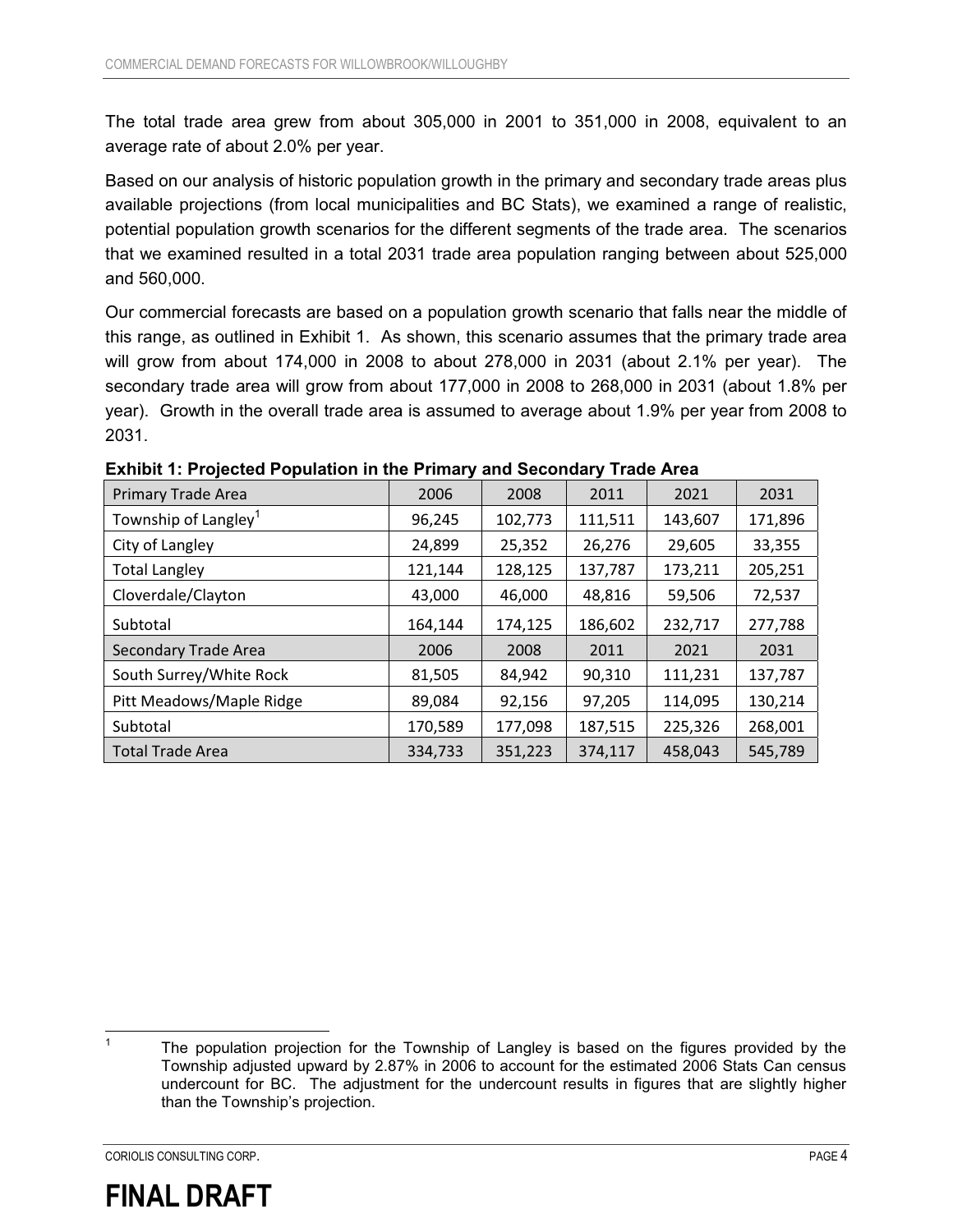## 3.0 Retail and Service Forecasts

Retail and service businesses (such as restaurants, hair salons, video rentals, cafes) both tend to occupy grade level commercial space and the distinction between the two types of businesses is often blurred (for example a café might also sell retail goods). Therefore, we combine our forecast of demand for retail and service space.

Our total retail and service demand forecast is divided into two different categories:

- 1. An estimate of the demand for regional oriented retail and service space. In the GVRD, this space is located in the Regional Town Centres (RTCs), in concentrations of large format retail stores on major arterial roads (e.g. along United Boulevard in Coquitlam or Bridgeport Road in Richmond) or in highly specialized locations (such as at YVR). Tenants include clothing and department stores, home décor and large building supply stores, chain restaurants, a variety of large format stores as well as smaller scale retailers that want to locate in a regional oriented shopping location. Some of these businesses are large (such as department stores or home improvement stores), often in excess of 100,000 sq.ft. However, many are small (such as clothing stores or specialty retailers), often in the 2,000 to 5,000 sq.ft. range.
- 2. An estimate of the demand for local oriented retail and service space. This local-serving space is occupied by businesses that meet the everyday needs of residents, typically located along neighbourhood commercial streets, in small retail plazas, community-oriented shopping malls, or in scattered locations. Common tenants include supermarkets and specialty food stores, restaurants and cafes, drycleaners, hair salons, pharmacies, liquor stores, small pet supplies, local hardware stores, and video rental outlets. Most of these businesses are less than 10,000 sq.ft. The main exceptions are pharmacies (which are often in the 10,000 to 20,000 sq.ft. range) and supermarkets (which are typically in the 25,000 to 50,000 sq.ft. range).

These two different types of space tend to have different locational preferences. By dividing the demand estimate, it allows us to comment on the likely geographic distribution of total retail and service demand within the Township.

### **3.1 Retail and Service Space per Capita**

To forecast future retail and service demand in Langley, our approach is to apply an estimate of the supportable retail and service floorspace per capita to the projected population in the trade area. Because our analysis examines the potential demand for two different types of retail and service space (subregional-oriented retail and service floorspace and local-oriented retail and service space), we first need to determine the supportable retail and service space per capita for each type of these two kinds of commercial space. This section documents our estimate of supportable space per capita.

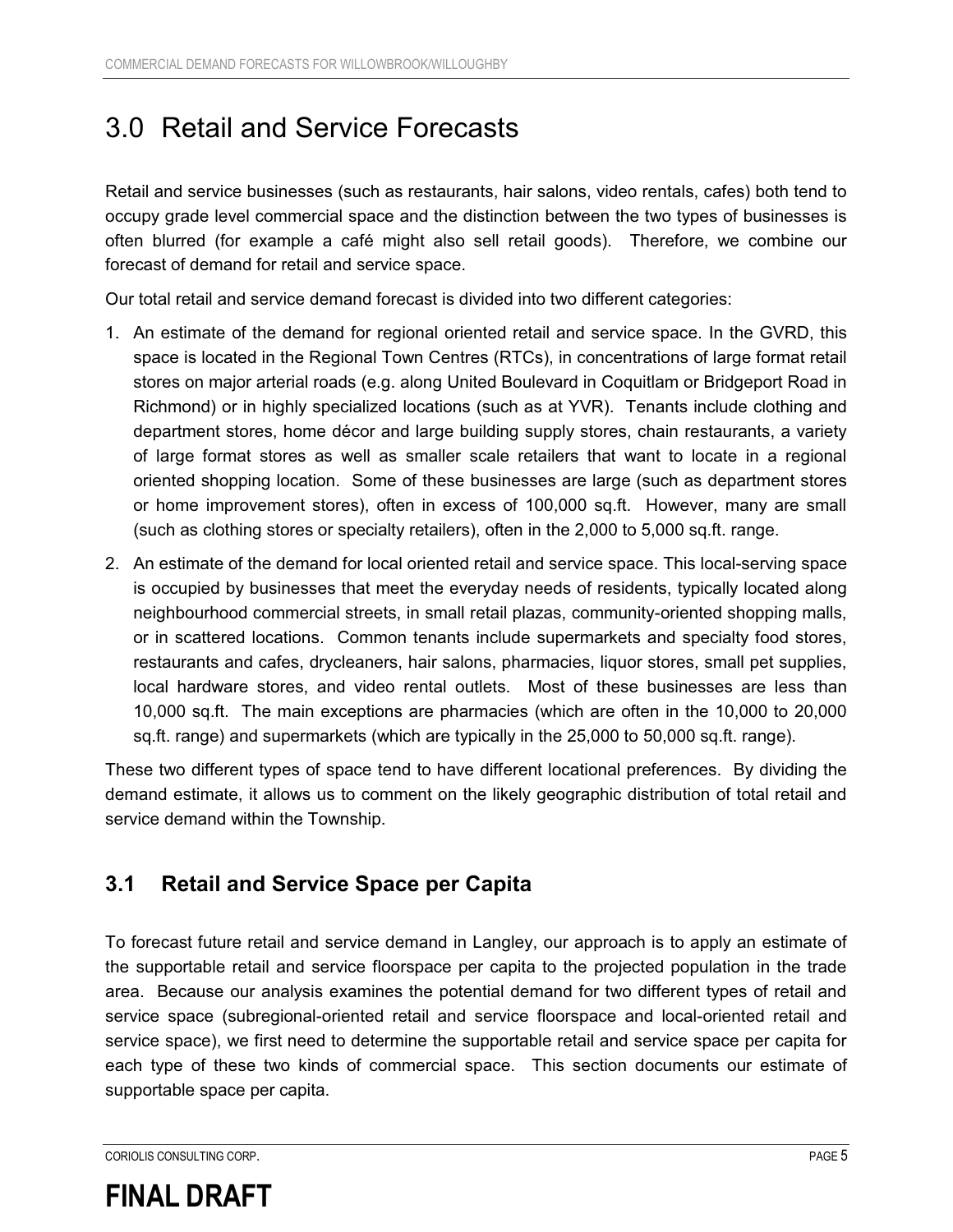### 3.1.1 Existing Floorspace Ratios in the GVRD

Retail and service demand in a city or region is largely determined by the number of residents and their incomes and spending patterns (and to a lesser degree on employee and visitor spending).

The City of Vancouver has more retail and service space per capita than other municipalities in Greater Vancouver because it captures most of the non-resident spending in the region. Based on detailed floorspace data that we compiled<sup>2</sup>, outside of the City of Vancouver there is about 42 sq.ft. of retail and service space for every resident.

This retail and service space can be divided into two general categories based on its spatial location. We completed separate forecasts of potential demand for each of the two categories (the combination of the two forecasts results in our total retail and service demand forecast for the Township):

- 1. Space located in major commercial locations and regional shopping areas. This regionserving retail space tends to be occupied by businesses that provide goods and services to a large sub-regional trade area population. Holding aside the City of Vancouver, we estimate that there is an average of 22 sq.ft. per capita of region-serving retail space in Greater Vancouver. Existing region-serving retail space in Langley is focused in the Willowbrook Regional Town Centre area.
- 2. Space in locally oriented retail and service districts. This local-serving space is occupied by businesses that meet the everyday needs of residents, typically located along neighbourhood commercial streets, in small retail plazas, community-oriented shopping malls, or in scattered locations. We estimate that there is an average of 20 sq.ft. per capita of local-serving retail and service space in Greater Vancouver outside of the City of Vancouver. The Township's local-serving retail space is focused mainly in neighbourhood commercial areas in Walnut Grove, Aldergrove, Murrayville, Fort Langley, Willoughby, and along major arterials including 200<sup>th</sup> Street.

Supermarket space makes up a significant portion of the local-oriented space. We estimate that there is about 4 sq.ft. of supermarket space per capita in the region. The other 16 sq.ft. of local oriented space is made up a wide variety of retail and service businesses.

The ratio of retail floorspace to population differs for each municipality because municipal boundaries rarely correspond to retail trade areas (e.g., the Township and City of Langley make up a single retail trade area). Communities with more retail space than the regional average draw retail demand from adjacent communities; communities with less than average retail space per capita export sales to stores in other municipalities.



<sup>&</sup>lt;sup>2</sup> This analysis is based primarily on BC Assessment floorspace data, with adjustments by Coriolis Consulting Corp. for omissions in the data.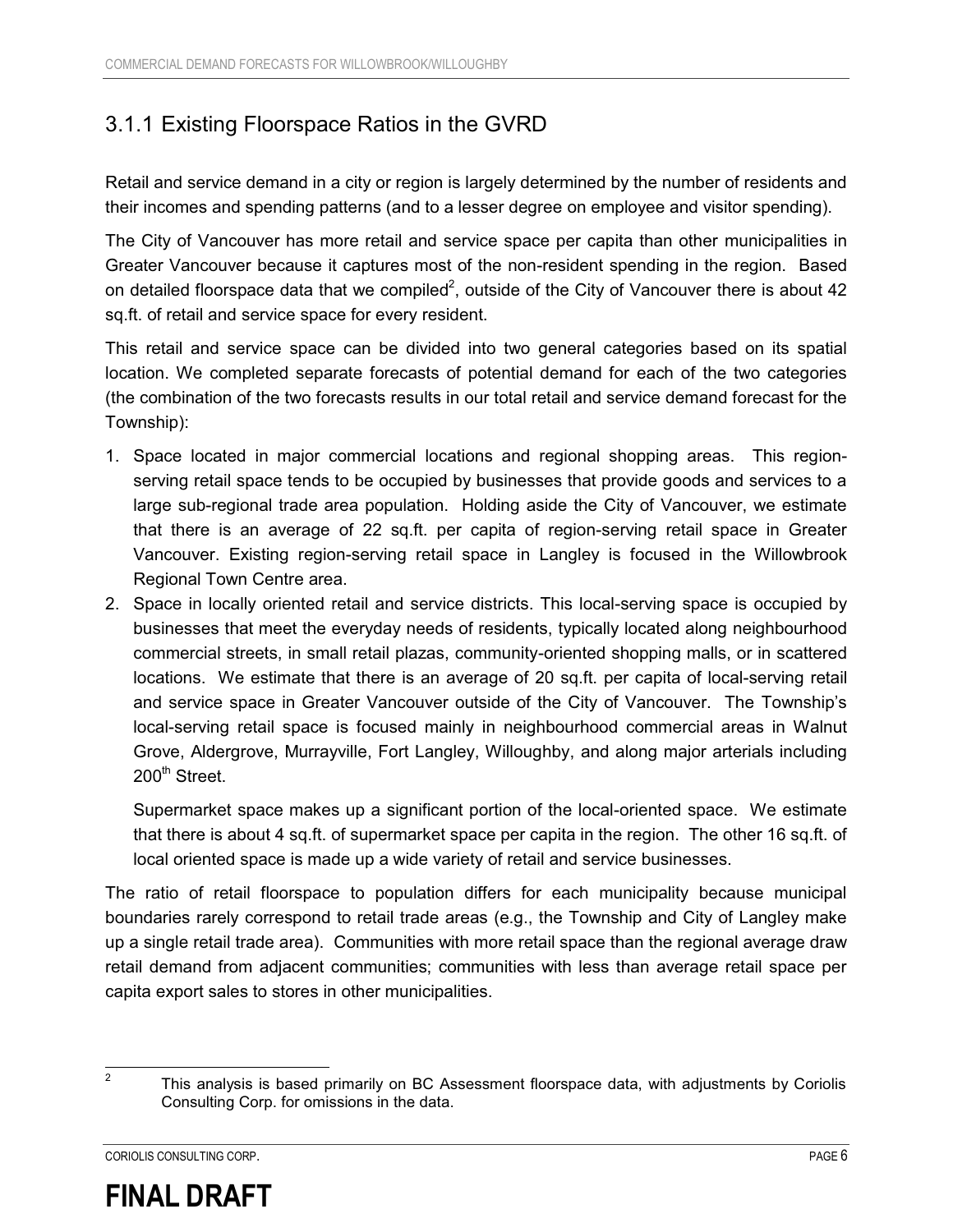### 3.1.2 Retail and Service Spending per Capita

We also analyzed retail and service expenditures per capita in BC and used this analysis to estimate total retail and service spending in Langley by type of business and the amount of retail space that is supportable based on the spending. The following table summarizes the estimated retail and service spending per capita.

|                | 2007/2008 Annual Retail Spending by Category                                                     | Annual Sales per Capita |
|----------------|--------------------------------------------------------------------------------------------------|-------------------------|
| $\mathbf{1}$   | new car Dealers                                                                                  | \$2,092.70              |
| $\overline{2}$ | used and rec motor vehicles and parts                                                            | \$435.57                |
| 3              | gas stations                                                                                     | \$1,696.62              |
| 4              | furniture stores                                                                                 | \$289.21                |
| 5              | home furnishing stores                                                                           | \$241.12                |
| 6              | computer and software stores                                                                     | \$54.91                 |
| $\overline{7}$ | home electronics and appliances                                                                  | \$503.97                |
| 8              | home centres and hardware                                                                        | \$667.88                |
| 9              | specialized building materials and garden stores                                                 | \$200.50                |
| 10             | supermarkets                                                                                     | \$2,313.13              |
| 11             | convenience and specialty foods                                                                  | \$207.64                |
| 12             | beer, wine, liquor                                                                               | \$677.88                |
| 13             | pharmacies and personal care stores                                                              | \$700.18                |
| 14             | clothing stores                                                                                  | \$567.94                |
| 15             | shoes, accessories and jewelry                                                                   | \$171.22                |
| 16             | general merchandise                                                                              | \$1,445.20              |
| 17             | sporting goods, hobby, music, books                                                              | \$435.09                |
| 18             | miscellaneous stores                                                                             | \$386.55                |
|                | <b>Subtotal Retail Spending</b>                                                                  | \$13,087.31             |
| 19             | services <sup>3</sup> (2005 data)                                                                | \$1,672.92              |
|                | <b>Total Retail and Service</b>                                                                  | \$14,760.23             |
|                | Totals Excluding Auto Related (items 1, 2, 3)<br>Beard on Official Organizational BO Office data | \$10,535.34             |

| <b>Exhibit 2: Estimated Annual Retail and Service Spending per Person</b> |  |
|---------------------------------------------------------------------------|--|
|---------------------------------------------------------------------------|--|

Source: Based on Statistics Canada and BC Stats data

Excluding automotive related uses (which often have limited floorspace, but large site requirements), retail and service expenditures in BC total at least \$10,535 per person (the total is actually higher as data is not available for all services). Retail sales in different businesses vary widely depending on the store. Based on available data, average sales per sq.ft. range from a



 3 This includes spending at service businesses that typically locate in grade level commercial space, such as restaurants, drycleaning, hair care, bicycle repair, auto service, and photofinishing. The spending data is not available for all services so this figure understates total spending at grade level commercial services.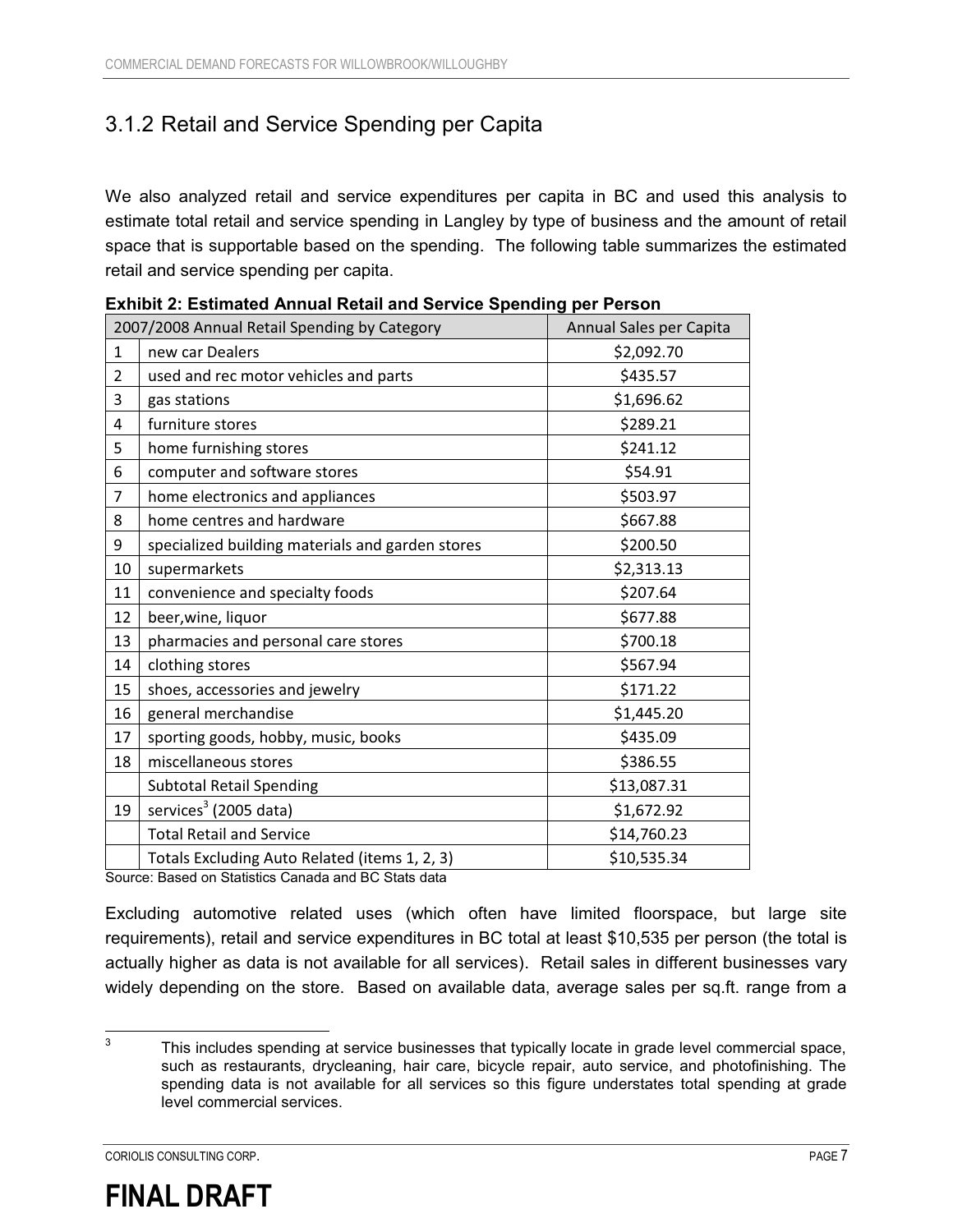low of about \$175 per sq.ft. up to a high of over \$1000 per sq.ft. depending on the retail segment and the store location, with average sales per sq.ft. between roughly \$200 and \$300 per sq.ft. for most retail categories. Using the mid-point of about \$250 per sq.ft. per year, spending by the average resident would support 42 sq.ft. of retail and service space (\$10,535 per person/\$250 per sq.ft. = 42 sq.ft. per person) within a regional trade area, which matches the empirical evidence outlined in Section 3.1.1.

This data also indicates that each residents should support about 4 sq.ft. of supermarket space per capita, assuming an average sales per sq.ft. of about \$600 per sq.ft. at the average supermarket (\$2313 of spending per capita / \$600 per sq.ft. = 3.9 sq.ft. of supermarket space per capita).

### 3.1.3 Estimated Supportable Space per Capita

Overall, our analysis indicates that, on average, Langley residents likely support about 42 sq.ft. of retail and service space per capita within the regional trade area. About 22 sq.ft. of this supportable space goes to the types of businesses that generally locate in major retail and commercial locations. The other 20 sq.ft. supports businesses that serve the day to day needs of the community so it would be focused in local/neighbourhood oriented locations (with about 4 sq.ft. of supermarket space and 16 sq.ft. of other local-oriented businesses).

### **3.2 Analysis of Existing Conditions and Trends**

We completed an analysis of the subregional retail and service market to help determine the Township of Langley's existing and expected future role in the subregional retail market, consisting of Langley, Surrey and Pitt Meadows/Maple Ridge. Our analysis included the following steps:

- 1. We examined the existing pattern of retail and service development in the subregion and in Langley in particular.
- 2. We examined market conditions (vacancy, new development) in the Langley trade area.
- 3. Using data that we have from BC Assessment Authority, supplemented with our own research, we completed a detailed analysis of the existing amount and distribution and the historic growth in the total amount of retail and service floorspace in the municipalities in Langley's trade area.

#### CORIOLIS CONSULTING CORP. PAGE 8

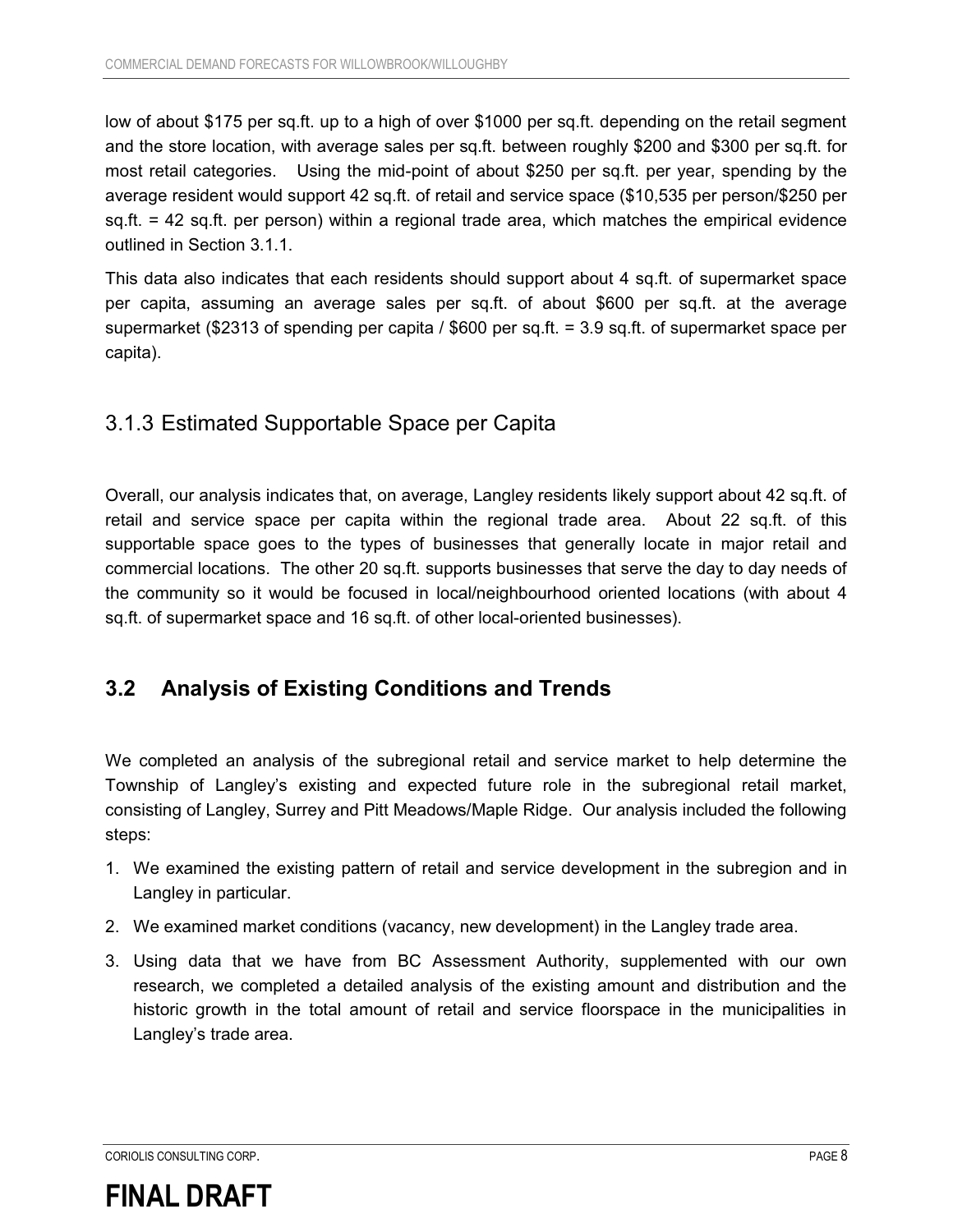4. We analyzed the number and location of major retail chains by municipality to determine which municipalities have gaps in the inventory of retail businesses, such as department stores, large building supply stores, large specialty retail businesses, and grocery stores.

### 3.2.1 Existing Retail and Service Space in the Primary Trade Area

The Township of Langley has about 2.1 million sq.ft. of retail and service space in local/neighbourhood oriented locations (such as Walnut Grove, Fort Langley, Murrayville, Aldergrove). This is about the amount retail and service space that we would expect for its current population (20 sq.ft. per capita).

There is currently 8.2 million sq.ft., or about 47 sq.ft. of retail and service per capita, in the primary trade area (City and Township of Langley plus Cloverdale/Clayton). Of this, we estimate that about 3.5 million sq.ft., or 20 sq.ft. per capita, is in locally oriented retail locations and about 4.7 million sq.ft., or 27 sq.ft. per capita, is in major commercial/subregional locations<sup>4</sup>. The following table compares the existing situation in Langley with the regional average.

#### **Exhibit 3: Existing Retail and Service Space Per Capita**

|                                           | <b>Primary Trade Area</b> | <b>GVRD</b> (excluding Vancouver) |
|-------------------------------------------|---------------------------|-----------------------------------|
| Total Retail and Service Space per Capita | 47 sa.ft.                 | 42 sa.ft.                         |
| Regional Oriented Space per Capita        | 27 sa.ft.                 | 22 sa.ft.                         |
| Local Oriented Space per Capita           | 20 sa.ft.                 | 20 sa.ft.                         |

This indicates that Langley's primary trade area is currently importing a significant amount of retail spending from other locations. We estimate that inflow spending is supporting about 23%<sup>5</sup> more regional oriented retail and service space in Langley than is supported by the local population. Much of this imported spending is supporting retail businesses in the Willowbrook Regional Town Centre area.

There are few major retail chains that have operations in the Lower Mainland that do not already have a presence in Langley. The only notable large retailer not yet in Langley is IKEA (which only has 2 locations in the Lower Mainland). In addition, Rona's existing Langley location is smaller than typical so it may be interested in expanding/relocating. Lowe's is also expanding into Canada and will likely be interested in a location to serve Langley at some point. An evaluation of the number and location of major retail chains by municipality is included in the appendix.

CORIOLIS CONSULTING CORP. PAGE 9

 $\frac{1}{4}$  This assumes that about 500,000 sq.ft. of the 3.0 million sq.ft. in the City of Langley is locally oriented (about 20 sq.ft. per capita).

<sup>5</sup> 27 sq.ft. per capita/22 sq.ft. per capita = 1.23.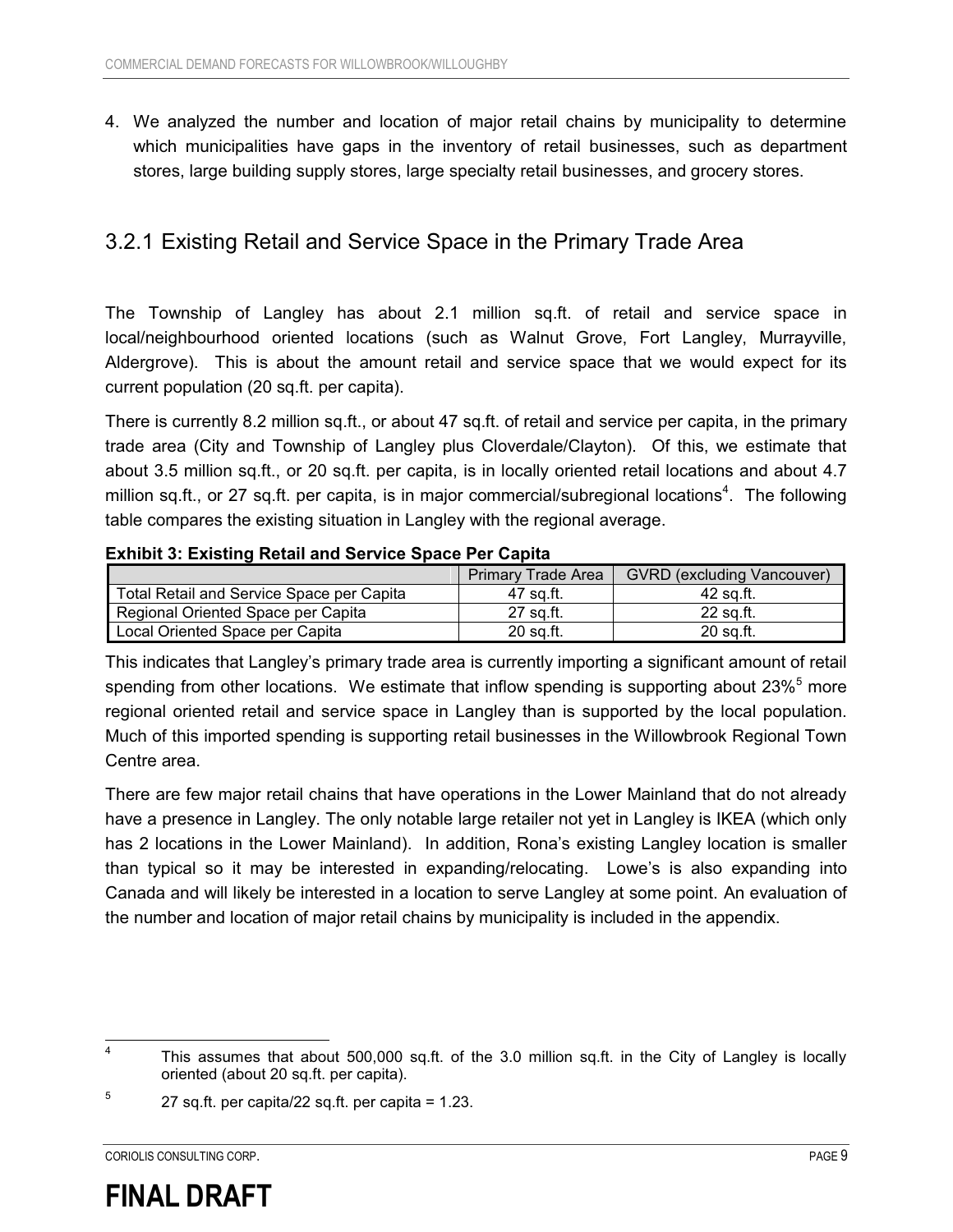### 3.2.2 Existing Retail and Service Space in the Secondary Trade Area

There is about 40 sq.ft. of retail and service space per capita in South Surrey/White Rock (including the recently completed phases of Grandview Corners), suggesting that these communities have about the amount of retail space that would be expected for their population. This is up from about 33 sq.ft per capita in 2006. In the past, residents of these communities exported a significant share of their retail spending. Our review of planned projects indicates that (in addition to the recently completed phases of Grandview Corners), there are currently several other significant retail projects planned for South Surrey. In total, these planned projects could bring over 900,000 sq.ft. of additional space to the market which suggests that residents of South Surrey/White Rock will have greater retail selection over time and will be less likely to shop in the City and Township of Langley.

There is about 35 sq.ft. of retail and service space per capita in Pitt Meadows and Maple Ridge. Residents of these communities are exporting retail expenditures to adjacent municipalities, such as Coquitlam and Port Coquitlam. There are no existing plans for major additions to the Pitt Meadows or Maple Ridge retail inventory and there is very little land in retail locations that is available for large scale retail development. Smart Centres has acquired lands in both municipalities (Albion Flats in Maple Ridge and land on the north side of Lougheed in Pitt Meadows) and is interested in building a large scale shopping centre (or two), but at this point approvals are uncertain. During the foreseeable future, residents of these communities will continue to export sales to other municipalities.

#### **3.3 Forecast of Demand for Retail and Service Space in Langley**

We completed our forecast of demand for additional retail and service space in Langley in two steps:

- 1. First, we projected demand for the type of retail and service space that focuses in major commercial locations that draw from the subregional trade area.
- 2. Second, we projected demand for retail and service space at local oriented commercial locations, with a focus on Willoughby and Willowbrook.

CORIOLIS CONSULTING CORP. PAGE 10

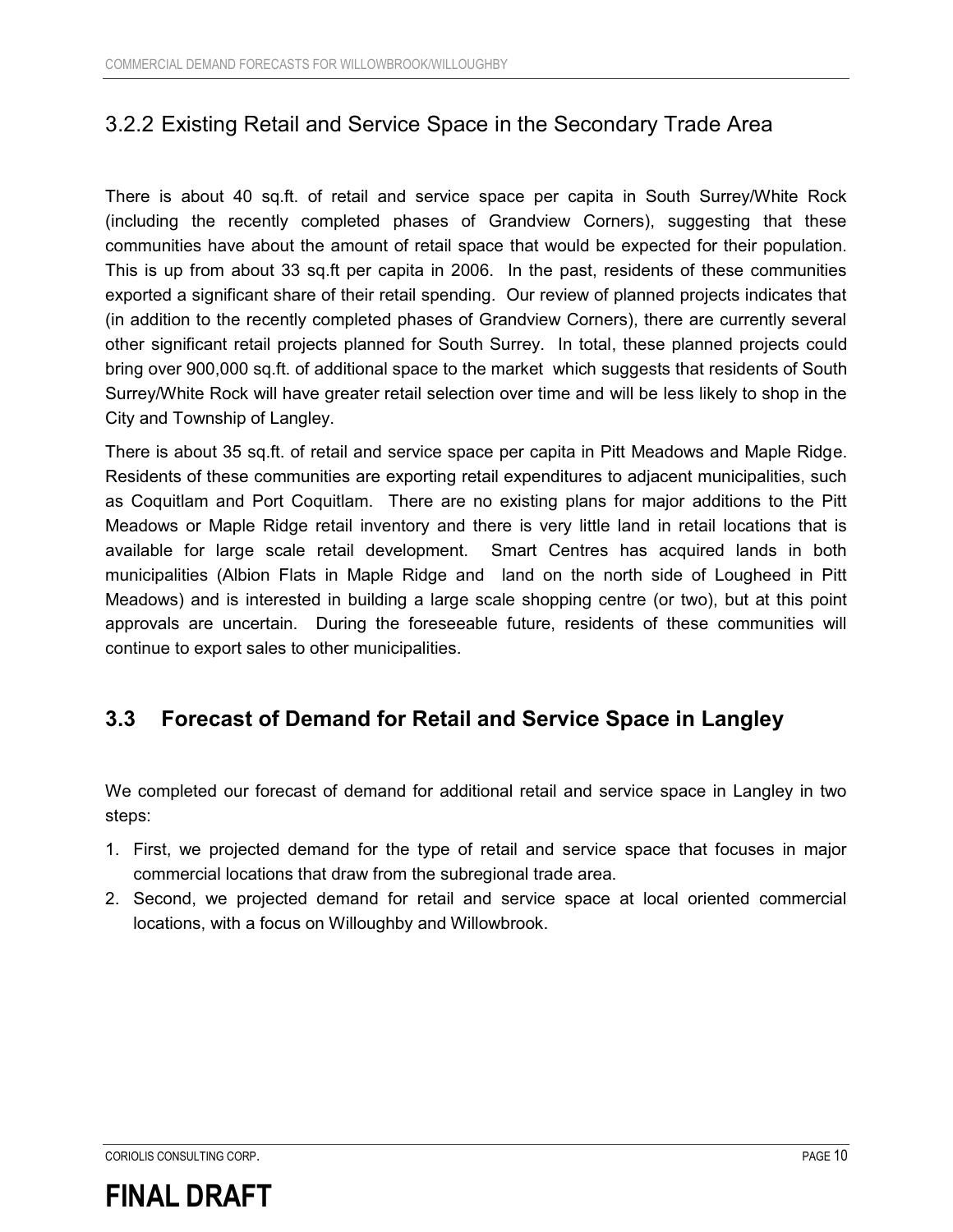### 3.3.1 Forecast of Demand for Retail and Service Space in Major Commercial Locations which Draw from the Subregional Trade Area

We examined the potential demand for retail and service space that will likely locate in major/subregional shopping locations in Langley. This category includes businesses that require a large trade area population (so typically draw from a large geographic area) such as department stores, discount department stores, large building supply outlets, warehouse stores, big box retailers, specialty retailers, clothing stores, major restaurants, and auto dealers. This category also includes some retail businesses that serve the day to day needs of residents, but choose to locate in a major retail concentration, such as some large food stores and some services. In Langley, these types of businesses will be interested in sites in the Willowbrook Regional Town Centre area or in any new regional oriented shopping districts planned along the  $200<sup>th</sup>$  Street corridor.

We completed two forecasts of subregional oriented retail and service demand that differ based on the assumed inflow spending from the secondary trade area.

Our analysis indicates that inflow spending is currently adding 20% to 25% to the amount of regional oriented retail space in Langley (Township and City combined).

To evaluate the potential inflow from the secondary trade area in the future, we considered the following:

- Historically, Langley experienced significant retail inflow because of its role as the main retail centre for the Langley, South Surrey, Maple Ridge/Pitt Meadows and Abbotsford areas. However, over the past several years all of these areas have experienced large additions to the stock of regional oriented retail businesses. Therefore, the surrounding communities are now retaining more of their retail potential and retail inflow to Langley has been declining.
- $\bullet$  Langley should continue to experience significant inflow spending because of its role as a major employment centre, drawing retail and service spending from people who work in Langley, but live elsewhere.
- Langley will continue to benefit from inflow spending from South Surrey. However, this inflow will decline over time due to the large additions of new and planned retail space in South Surrey.
- $\bullet$  As the population of Maple Ridge and Pitt Meadows grows, these communities will be able to attract new retailers (if development sites are available) that allow these municipalities to retain more retail and service spending, possibly reducing inflow spending to Langley. The upgrade to the Pitt River Bridge will also mean that any outflow spending from Maple Ridge and Pitt Meadows could increasingly go to the Coquitlam and Port Coquitlam. On the other hand, the opening of the Golden Ears Bridge will make Langley more accessible to the

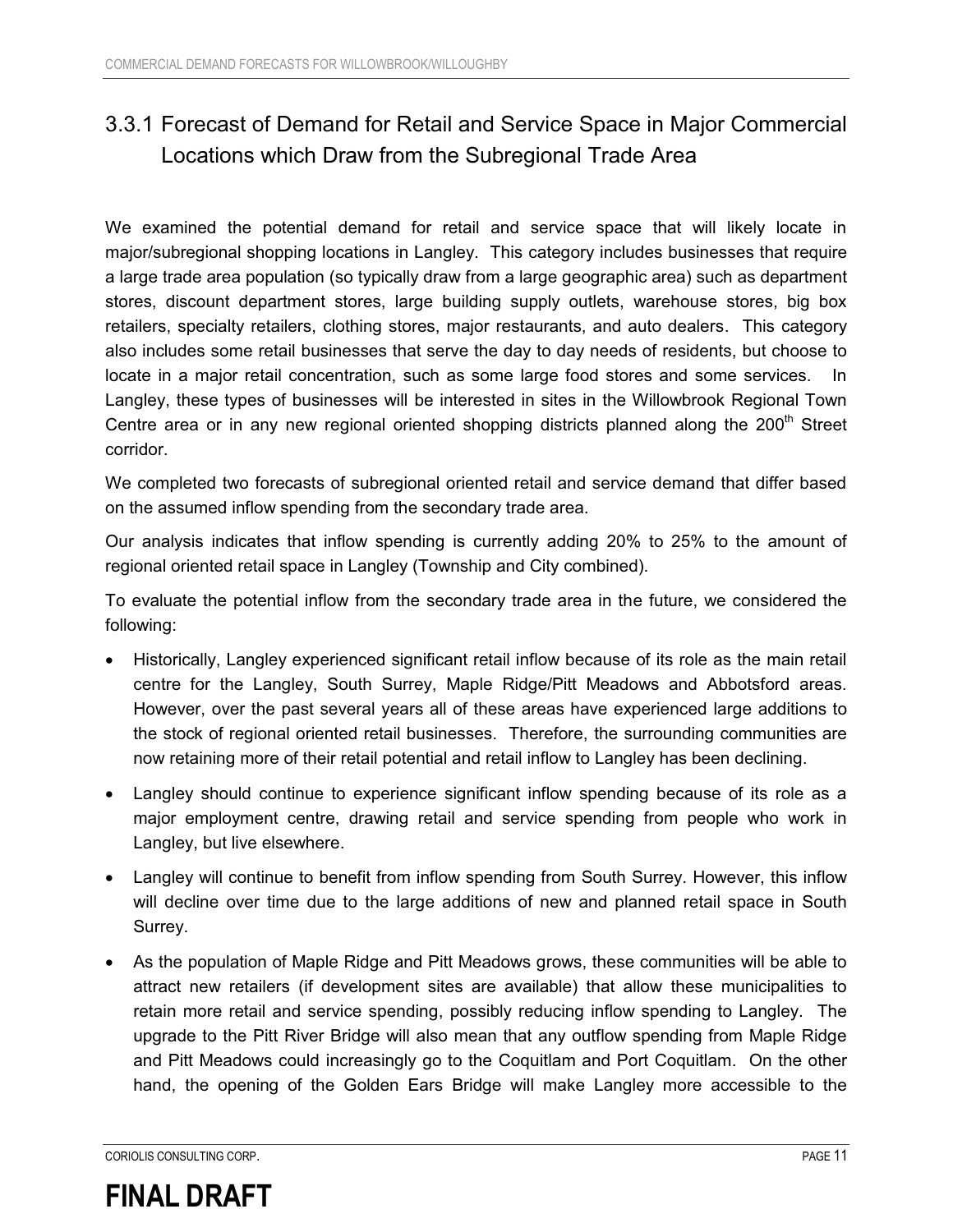residents of Pitt Meadows and Maple Ridge. This will increase inflow spending to Langley if the improved accessibility is not offset by the planned bridge tolls.

Overall, we think that inflow spending to Langley from the secondary trade area will likely decline over the long term due to increase selection in the secondary trade area. Therefore, both of our demand scenarios assume less inflow retail spending to Langley over time.

#### Low Demand Scenario

To forecast demand for retail and service space that will go to major commercial locations in Langley we applied our estimate of 22 sq.ft. of retail and service space per capita in major commercial/subregional oriented locations to the expected population in the primary trade in 2031. We then grossed this figure up to account for inflow spending from the secondary trade area.

Our analysis indicates that the population of the primary trade area (Langley and Cloverdale/Clayton) will support about 6.1 million sq.ft. of retail and service space in major commercial locations by 2031 (277,788 population x 22 sq.ft. per capita).

Our low scenario assumes that inflow spending from the secondary trade area declines significantly over time, resulting in an additional 5% of retail demand in Langley by 2031 (down from 20% to 25% in 2008). Therefore, total regional-oriented retail and service demand in Langley (Township and City) would be about 6.4 million sq.ft. by 2031. As of 2008, there is about 4.7 million sq.ft. of existing space in Willowbrook and the City of Langley<sup>6</sup>, so there will be demand for an additional 1.7 million sq.ft. of retail and service space between 2008 and 2031. This is a 36% increase over the existing inventory of retail and service space in subregional oriented shopping locations in Langley.

Our low demand scenario for regional oriented retail and service space in Langley is summarized in the following table.

| $\blacksquare$                           |                    |                               |                                               |
|------------------------------------------|--------------------|-------------------------------|-----------------------------------------------|
| Lower Demand Scenario                    | 2008               | 2031                          | Change                                        |
| Demand from Langley/Cloverdale Residents | 3.8 million sq.ft. | 6.1 million sq.ft $\parallel$ | 2.3 million sq.ft.                            |
| Inflow from Secondary Trade Area         | 0.9 million sq.ft. | 0.3 million sq.ft             | -0.6 million sq.ft.                           |
| <b>Total Demand</b>                      | 4.7 million sa.ft. |                               | 6.4 million sq.ft. $\vert$ 1.7 million sq.ft. |

#### **Exhibit 4: Lower Regional Oriented Demand Scenario**

This additional subregional oriented retail and service demand will go to the Willowbrook Regional Town Centre and any planned major commercial locations along the 200<sup>th</sup> Street corridor in Willoughby. This low scenario is conservative as it assumes very little inflow spending to Langley as of 2031.



 6

This figure assumes that 500,000 sq.ft. of the 3.0 million sq.ft. of retail and service in the City of Langley is local oriented retail and service space so it is excluded from our existing regional oriented inventory.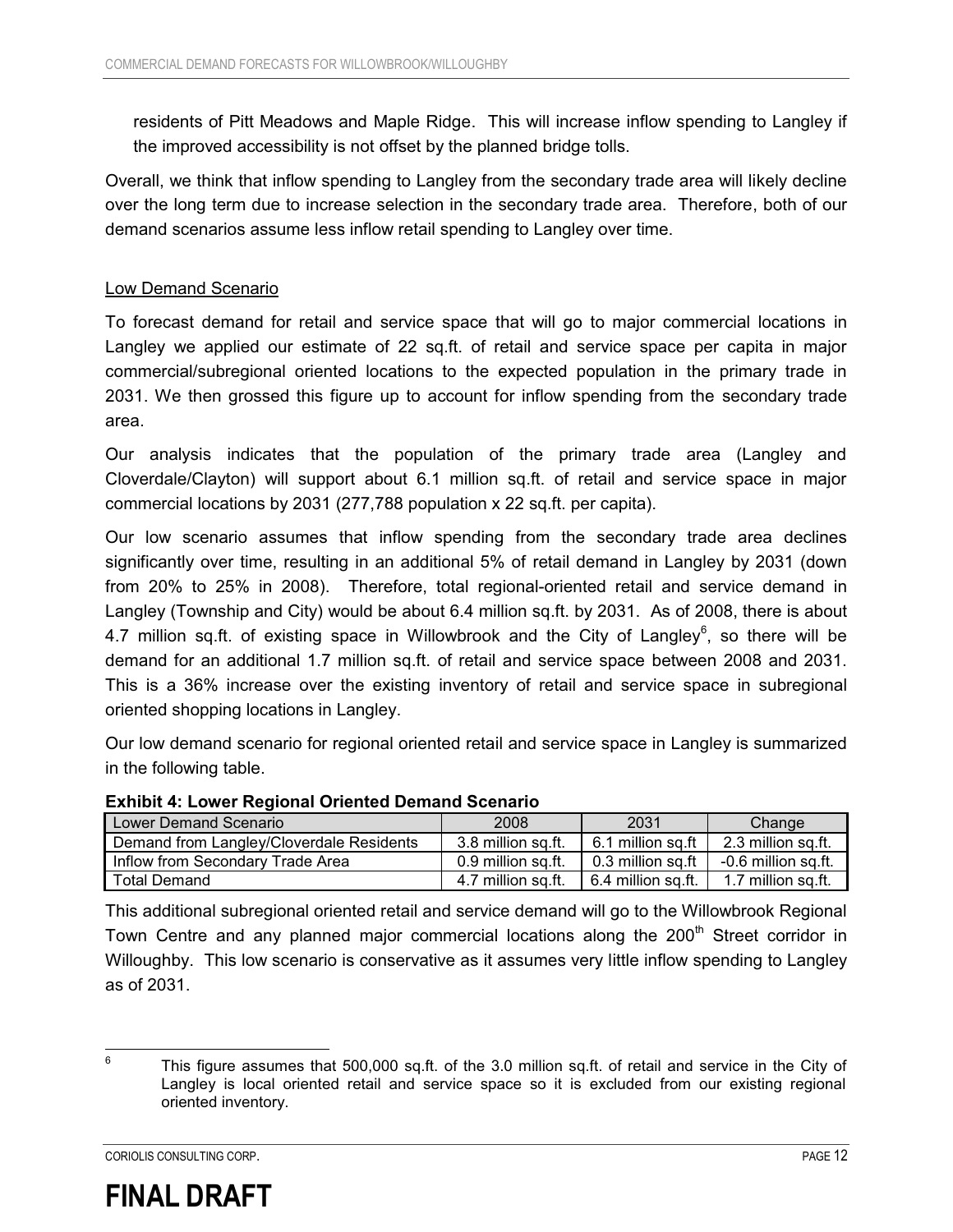#### High Demand Scenario

Our high demand scenario assumes that inflow spending only declines modestly over time, resulting in an additional 15% of demand in Langley (down from 20% to 25%). Therefore, regional-oriented retail and service demand in Langley (Township and City) would total about 7.0 million sq.ft. by 2031, or an additional 2.3 million sq.ft. between 2008 and 2031. This is a 49% increase over the existing 4.7 million sq.ft. of subregional oriented retail and service space in Willowbrook and the City of Langley.

Our high demand scenario for regional oriented retail and service space in Langley is summarized in the following table.

#### **Exhibit 5: Higher Regional Oriented Demand Scenario**

| <b>Higher Demand Scenario</b>            | 2008                                   | 2031              | Change             |
|------------------------------------------|----------------------------------------|-------------------|--------------------|
| Demand from Langley/Cloverdale Residents | 3.8 million sq.ft. I                   | 6.1 million sɑ.ft | 2.3 million sq.ft. |
| Inflow from Secondary Trade Area         | 0.9 million sa.ft. 1 0.9 million sa.ft |                   | 0 million sq.ft.   |
| <b>Total Demand</b>                      | 4.7 million sq.ft. 7.0 million sq.ft.  |                   | 2.3 million sq.ft. |

This additional subregional oriented retail and service demand will go to the Willowbrook Regional Town Centre and any planned major commercial locations along the 200<sup>th</sup> Street corridor in Willoughby. This high scenario may be optimistic as it assumes continued significant inflow to Langley despite increasing competition in the secondary trade area.

#### Share of Projected Regional Oriented Demand to the Township

The Regional Town Centre functions as a single retail and service market area, although it spans the boundary of the Township and the City. Because it functions as a single market area, it is difficult to forecast the share of our estimated demand that will go to the Township and the share that will go to the City. However, for planning purposes, the Township is interested in gauging the share that could go to sites on the Township's side of the municipal boundary.

To estimate the portion that could go to the Township, we examined the recent split in new regional oriented retail and service development between the Township and the City of Langley and we examined the supply of land that is available for regional oriented retail and service development in the Township and the City:

- 1. We estimate that the Township of Langley has accounted for about 70% of the total regional oriented retail and service space built in Langley since 1997, with the remaining 30% going to the City.
- 2. The Township of Langley has a significant amount of vacant (or highly under-utilized) land in Willowbrook and Willoughby (mainly in the Carvolth portion of Willoughby near Highway 1) that is attractive for regional oriented retail businesses so it has the ability to continue to accommodate regional oriented retail development if commercial land use policy permits.

The City of Langley has a large amount of land fronting on the Langley Bypass that is currently used for industrial purposes, but designated for commercial use. Over time, portions

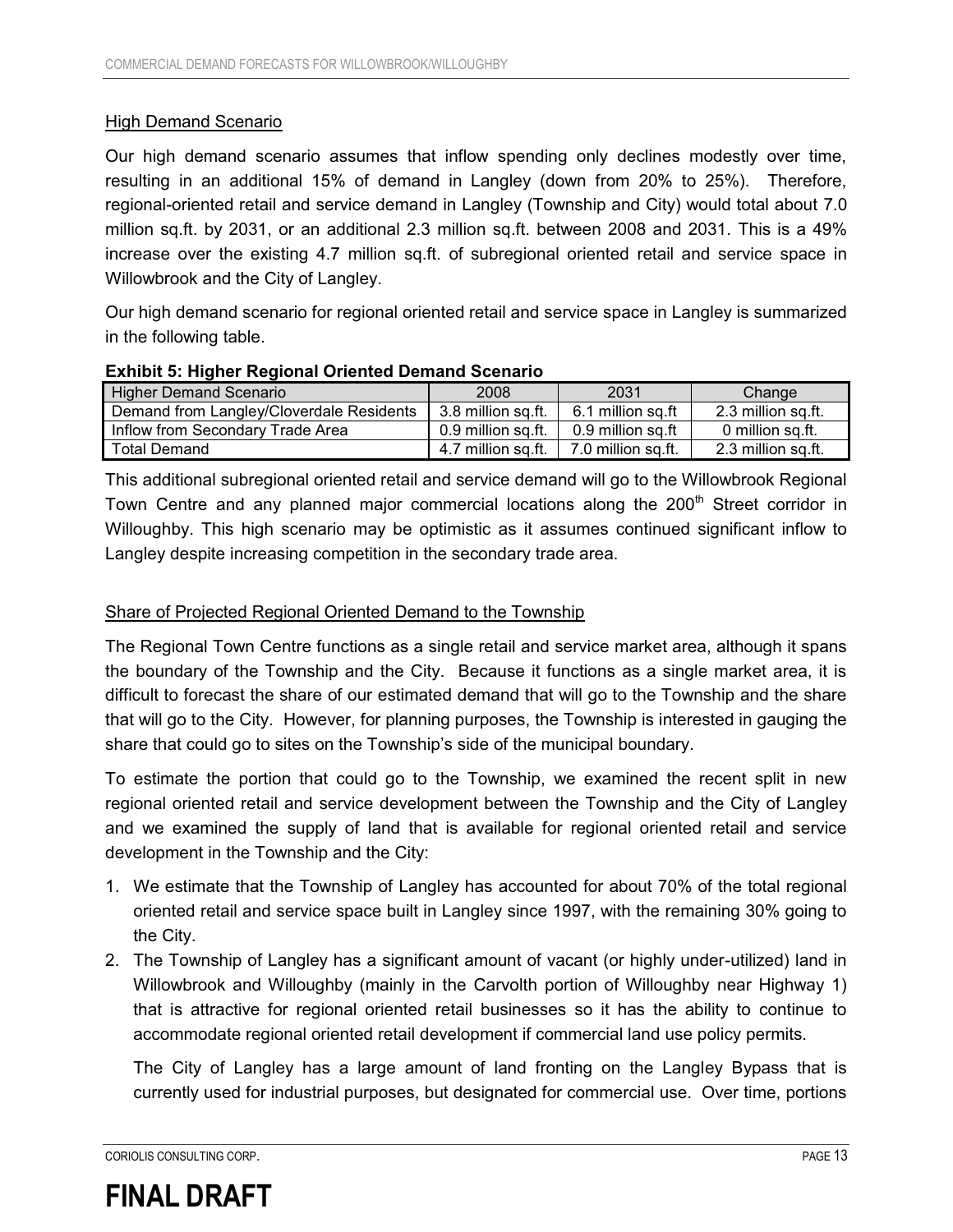of this land will likely be attractive for redevelopment and could accommodate regional oriented retail and service businesses. Therefore, the City also has the ability to accommodate a share of projected regional-oriented demand if planning policies permit.

If Carvolth (or other land near the interchange) is permitted to accommodate regional oriented retail businesses, we would expect the Township to capture about 70% of our projected regional oriented commercial demand (in Willowbrook and along the  $200<sup>th</sup>$  Street corridor) and the City of Langley to capture about 30% (on sites fronting on the Langley Bypass).

Therefore, we estimate that there will be demand for an additional 1.2 million sq.ft. to 1.6 million sq.ft. of retail and service space in the Township's major commercial and subregional oriented shopping locations between 2008 and 2031.

### 3.3.2 Forecast of Demand for Retail and Service Space in Local/Neighbourhood Shopping Areas in Willoughby and Willowbrook

In addition to our estimated demand for retail and service space in subregional/major commercial locations, there will be demand for additional retail and service space in locally oriented/neighbourhood commercial locations in the Township.

Locally oriented retail and service space is comprised of the businesses that serve the day to day needs of residents, such as grocery stores, pharmacies, banks, salons, video rental, small restaurants/pubs, cafes, liquor stores, delis, small hardware stores and personal services.

Overall, our local retail and service analysis indicates that:

- 1. The Township of Langley has about 2.1 million sq.ft. of retail and service outside of Willowbrook, or about 20 sq.ft. per capita. This is the amount of locally oriented retail and service space that we would expect for a community of this size.
- 2. Adjacent municipalities/communities are well-served with locally oriented retail space and have the ability to accommodate additional space over time as their populations grow so the locally oriented retailers in the Township will likely see little net inflow from residents of neighbouring communities over time (there will be some influx – particularly from the City of Langley and Clayton – but this will likely be offset by outflow to the same locations).

To forecast demand for retail and service space that will go to local oriented commercial locations we applied our estimate of 20 sq.ft. of retail and service space per capita to the expected population growth in the Township from 2008 to 2031.

We estimate that total demand for local oriented retail and service space in the Township will be about 3.4 million sq.ft. by 2031 (172,000 residents x 20 sq.ft. per capita), or about 1.3 million sq.ft. more than the existing inventory of locally oriented retail space in the Township (2.1 million sq.ft.).

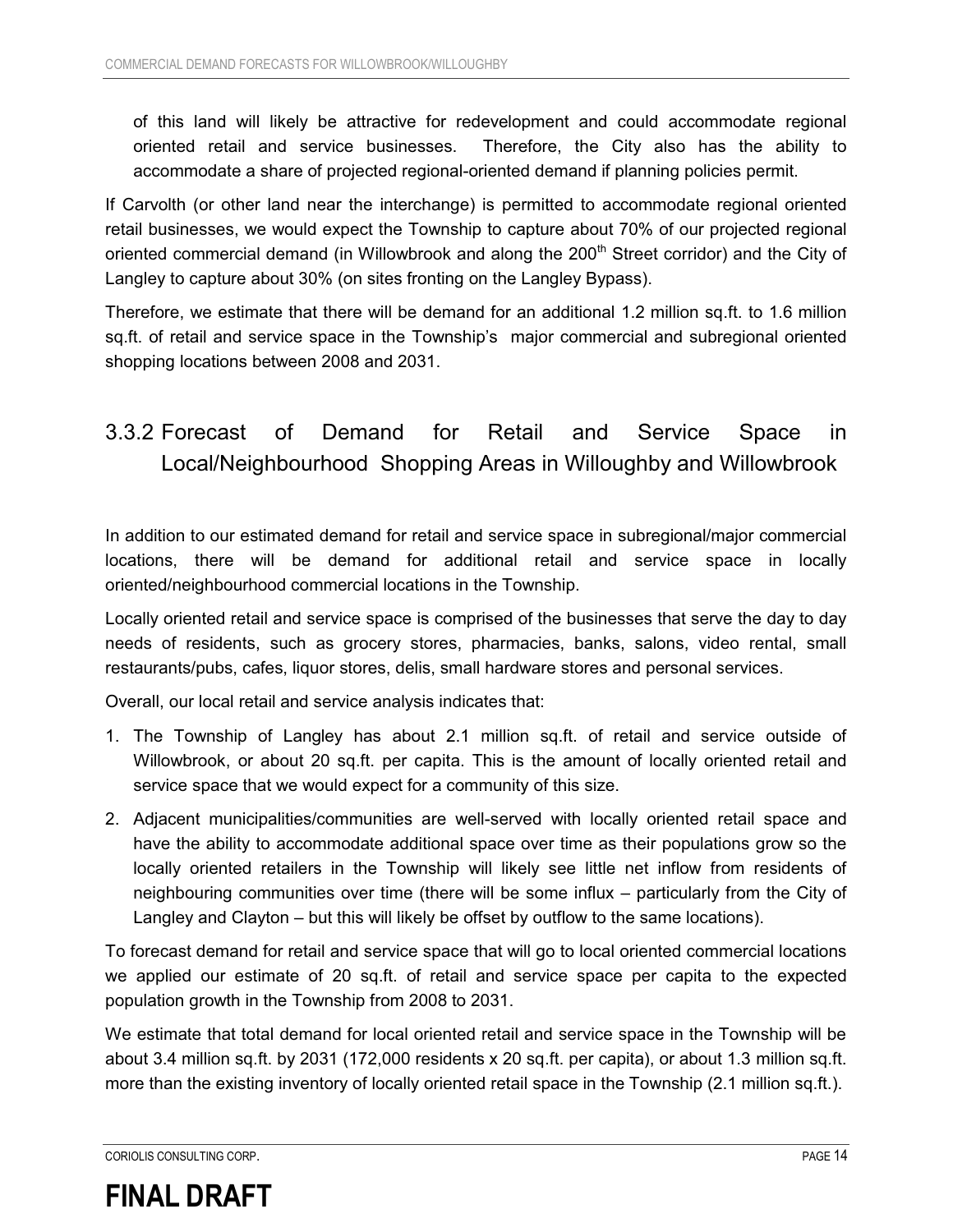The Willowbrook/Willoughby area is expected to account for about 32.3% of the Township's total population in 2031 (54,000 out of 167,100<sup>7</sup>). Therefore, we would expect total local oriented retail and service demand in these two areas to be about 1.1 million sq.ft. by 2031 (3.4 million sq.ft. x 32.3%). There is currently about 268,000 sq.ft. of space in Willoughby (the space in Willowbrook falls into our subregional category in the preceding section) so we estimate demand for an additional 840,000 sq.ft. or so of local oriented retail and service space in Willowbrook/ Willoughby between 2008 and 2031.

Retail and service businesses generating the demand for this additional space will look for locations in the Willowbrook/Willoughby that offer convenient access and visibility to residents of the immediate neighbourhood.

Our forecast of local oriented retail and service space in Langley is summarized in the following tables.

**Exhibit 6a: Local Oriented Retail and Service Demand Forecast for the Township** 

|                                                 | 2008               | 2031               |
|-------------------------------------------------|--------------------|--------------------|
| Total Demand from Township of Langley Residents | 2.1 million sq.ft. | 3.4 million sq.ft  |
| <b>Existing Inventory in Township</b>           | 2.1 million sa.ft. | 2.1 million sq.ft. |
| Growth from 2008 to 2031                        | n/a                | 1.3 million sa.ft. |

#### **Exhibit 6b: Local Oriented Retail and Service Demand Forecast for Willowbrook/Willoughby**

|                                                           | 2008                      | 2031                        |
|-----------------------------------------------------------|---------------------------|-----------------------------|
| Demand from Willowbrook/Willoughby Residents <sup>8</sup> | 0.3 million sa.ft.        | 1.1 million sq.ft           |
| Existing Inventory in Willoughby <sup>9</sup>             | 0.2 to 0.3 million sq.ft. | 0.2 to 0.3 million sq.ft.   |
| Growth from 2008 to 2031                                  | n/a                       | $0.8$ to 0.9 million sa.ft. |

#### 3.3.3 Overall Retail and Service Demand in Study Area

Combined, we estimate total additional retail and service demand in Willowbrook and Willoughby from 2008 to 2031 as follows:

- 1. 1.2 million to 1.6 million sq.ft. of additional retail and service space in major/subregional oriented commercial locations.
- 2. 0.8 million to 0.9 million sq.ft. of additional local oriented retail and service space in neighbourhood/community commercial areas.



 7 This figure excludes an estimate of the net census undercount so it is slightly lower than the total Township population projection that we have used in our analysis.

<sup>8</sup> 2008 estimate based on 20 sq.ft. per capita and a total 2008 population of 16,974.

<sup>9</sup> The retail and service floorspace in Willowbrook is all included in the regional oriented category in Section 3.3.1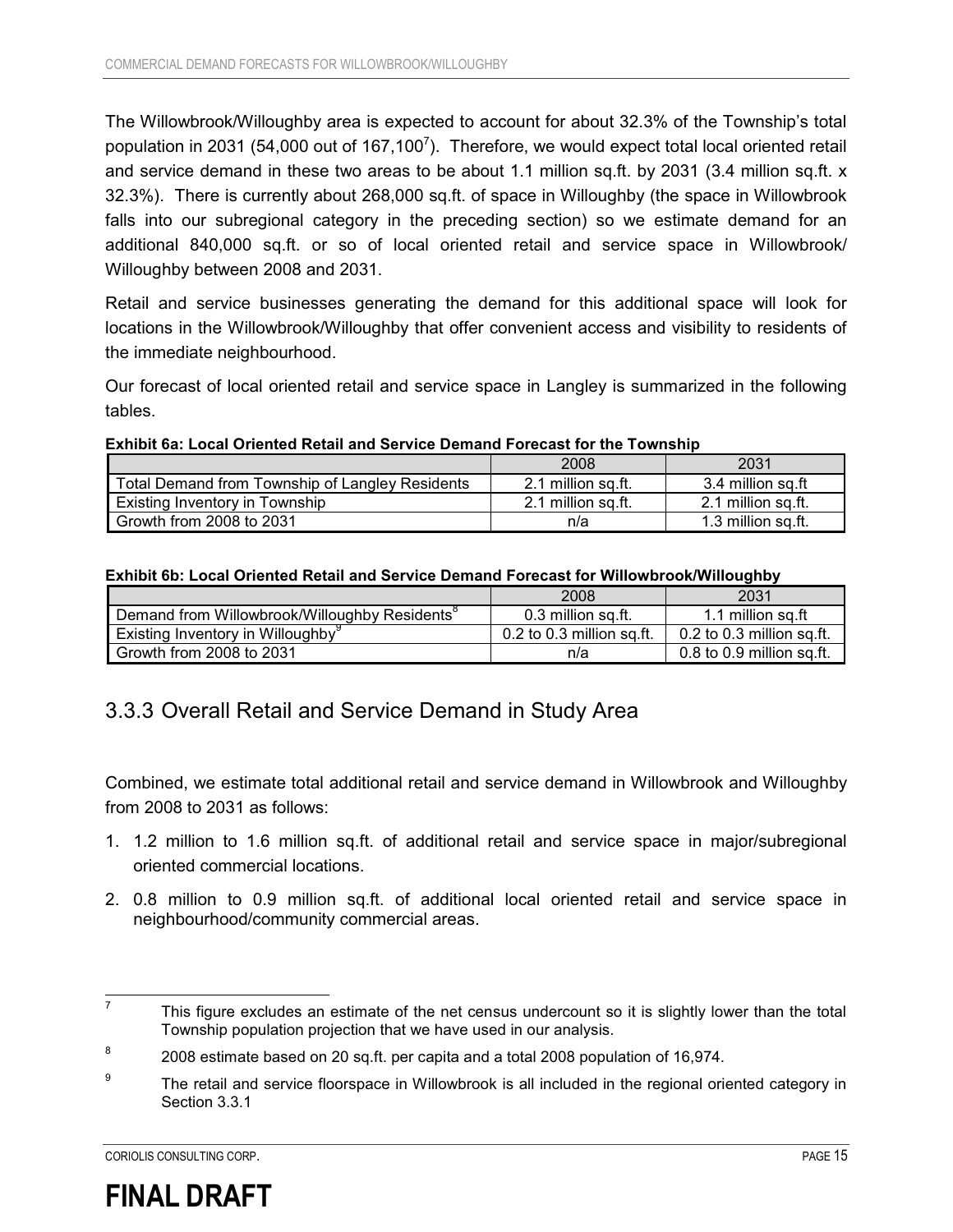### **3.4 Implications for Planning**

We were asked to comment on the implications of our retail and service analysis for commercial land use planning in the Willowbrook/Willoughby area, including the size, role and character of:

- 1. The Willowbrook Regional Town Centre.
- 2. The Carvolth mixed-use node (at  $200<sup>th</sup>$  Street and  $86<sup>th</sup>$  Avenue).
- 3. The Willoughby Town Centre (at 208<sup>th</sup> Street and 80<sup>th</sup> Avenue).
- 4. The Jericho area (at  $200<sup>th</sup>$  Street and  $80<sup>th</sup>$  Avenue).
- 5. Any other commercial centres that should be considered.

### 3.4.1 Regional Oriented Locations

We estimate that there will be demand for about 1.2 million to 1.6 million sq.ft. of retail and service space in the Township of Langley's commercial locations that cater to subregional oriented businesses. At typical suburban retail and service densities of about 0.35 FSR, we estimate that between 80 and 105 acres of land would be required to accommodate all of the estimated demand.

Currently, the Willowbrook area is the only subregional commercial district in the Township. Because it is well established and includes a wide selection of major retail businesses, it will continue to be an attractive location for this type of development and will continue to be the dominant retail and service area in Langley. However, it will become increasingly difficult to accommodate retail and service expansion in this area because:

- 1. There is a limited number of large vacant sites. Based on fieldwork and mapping from the Township, we estimate that there are roughly 25 to 30 acres of vacant land in the Willowbrook area that are designated for commercial use and attractive for retail and service development. Therefore, Willowbrook cannot accommodate all of our estimated subregional oriented retail and service demand on vacant sites.
- 2. Although large portions of the area are used for surface parking, it is not financially attractive to build retail space on surface parking lots if the existing parking stalls covered by the new building need to be replaced in a new parking structure as the cost of building underground or structured parking is significantly higher than retail land value. This may change over time if retail land values and retail lease rates increase, but during the foreseeable future, this will be a constraint on adding retail space.

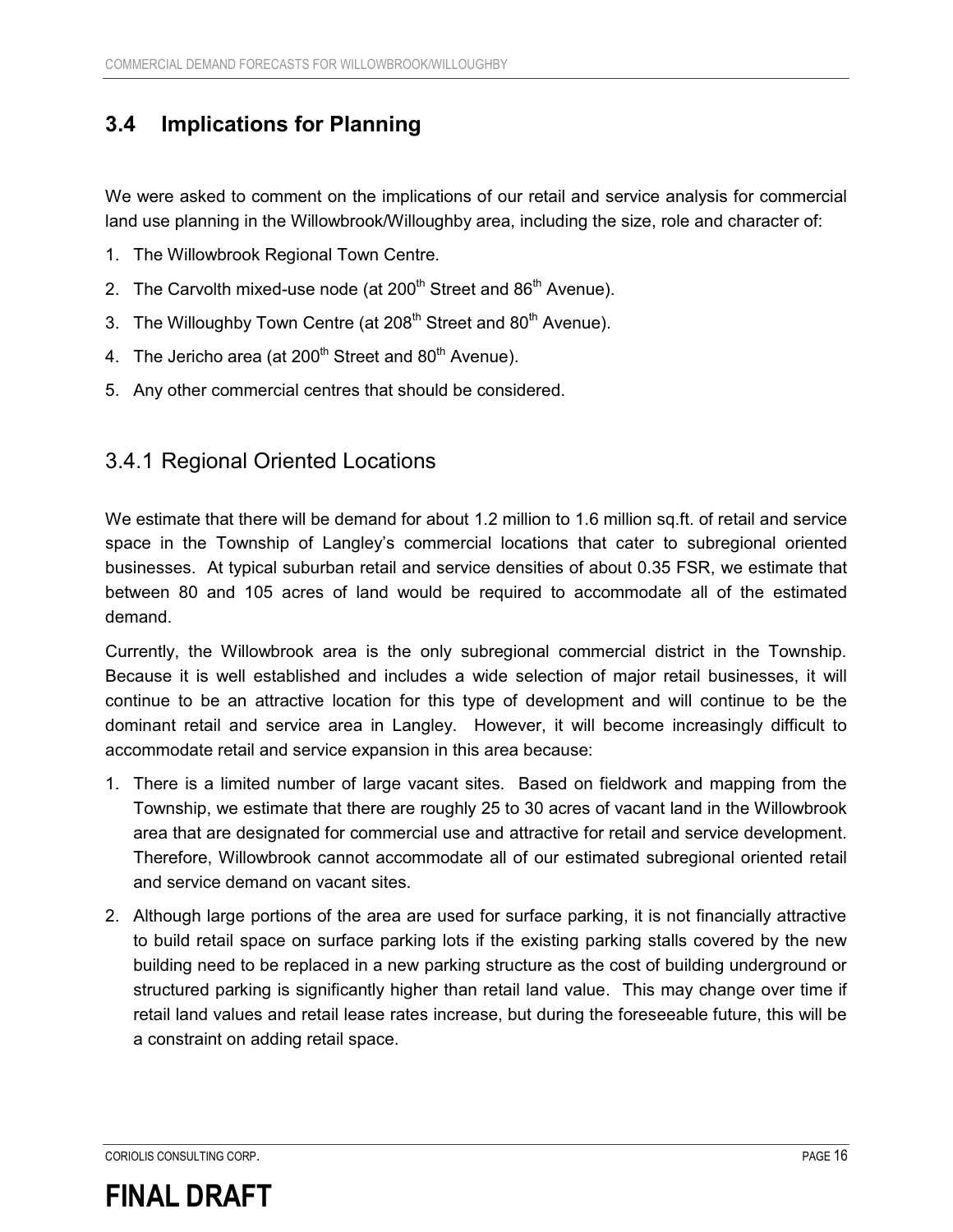3. Over the long term, infill and redevelopment will likely occur (particularly if the Township encourages higher density residential development in Willowbrook), but this may not result in a net increase in retail space as existing space will be demolished.

Our analysis indicates that there is clearly an opportunity for an additional subregional oriented shopping location in the Township, in addition to Willowbrook.

There will be demand from retail and service businesses that serve the subregional trade area for sites in the 200<sup>th</sup> Street corridor, near the interchange with Highway 1. This location provides very convenient access for customers from a broad geographic area, including Walnut Grove, Willoughby, Clayton, Pitt Meadows/Maple Ridge, and North Surrey. In addition, this area has a large supply of vacant land to accommodate new development and a significant amount is already designated for commercial use. About 48 acres is currently designated commercial at Carvolth (but some of this is already developed) and there is a large area of surrounding land designated for business park that is not yet developed.

The Township needs to decide how to direct future retail and service demand. Our analysis indicates that there will be significantly more demand for regional oriented retail and service space than can be accommodated in Willowbrook. Part of the Carvolth area has been designated for commercial development and would be attractive to regional oriented retailers. However, current planning policy restricts the size of retail businesses permitted in Carvolth to about 5,000 sq.ft. so regional oriented retail development has not occurred. The Township has two options.

#### Designate Carvolth as a Regional Oriented Retail District

The Township could allow a portion of Carvolth to evolve into a regional oriented retail district. This would have a positive impact on the tax base in the Township as it would allow the Township to accommodate all of the projected retail and service growth. It would also create an opportunity to free up sites in Willowbrook for redevelopment to higher densities if some of the large floorplate users in Willowbrook relocated to Carvolth. This could help Willowbrook evolve into a more urban, mixed-use commercial centre over time.

#### Limit Retail Development in Carvolth

The Township could limit retail and service uses in Carvolth so that it does not develop into a regional oriented commercial location, retaining it entirely for business park development (plus small scale retail users). Under this option, our forecasted regional oriented retail demand could not be accommodated in the Township so it would go elsewhere. We would expect the unmet regional oriented retail demand to create additional pressure to redevelop the industrial lands in the City of Langley and possibly create additional retail demand in Cloverdale.

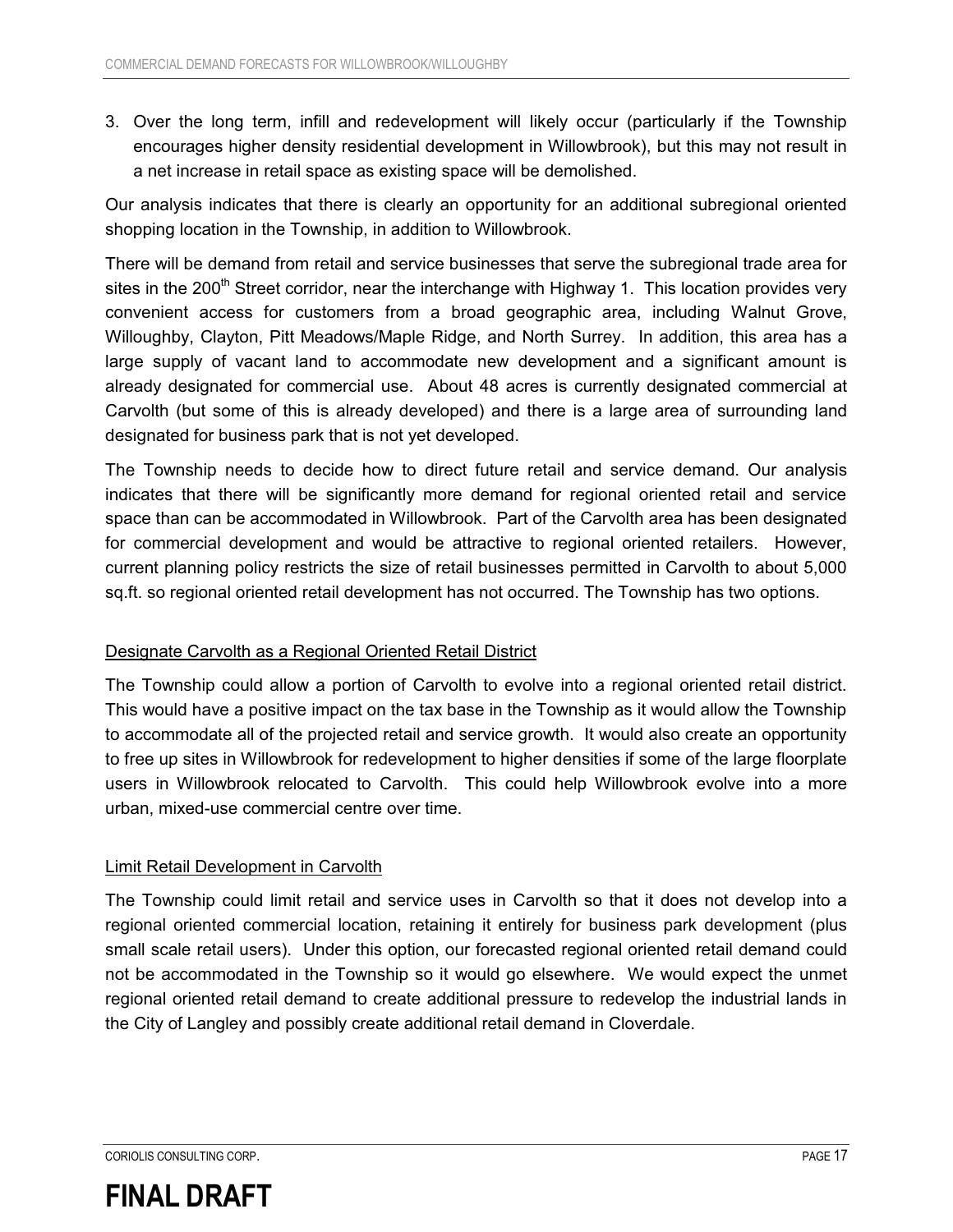#### Suggested Planning Approach

We recommend that the Township consider planning for two major retail and service locations to accommodate the projected demand for regional oriented retail and service space:

- 1. Willowbrook. This area will continue to be the major commercial location in the Township. Over time, there is an opportunity to densify the Willowbrook commercial area (if desired) with infill commercial development and higher density mixed use residential and commercial projects. However, there is a limited amount of vacant land that is attractive for retail and service use so the ability to add to the total inventory of retail and service space appears to be constrained.
- 2. Carvolth. There is an opportunity for a significant subregional oriented retail and service commercial district at Carvolth. This area will be attractive to retail businesses that draw from a large geographic area, including large scale retail businesses and as well as smaller scale and specialty retail, service and entertainment businesses. Given that these businesses draw from a large geographic area, convenient vehicular access at a subregional level access and sufficient parking will be important. If Carvolth is permitted to develop as a regional oriented retail and service district, it should not be used to accommodate local oriented retail development. There are other locations that are attractive for local commercial development, but limited opportunities to accommodate regional oriented retail development in the Township.

#### 3.4.2 Local/Neighbourhood Shopping Districts in Willoughby

We estimate that there will be demand for about 840,000 sq.ft. of additional retail and service space in local oriented retail and service locations in Willoughby and Willowbrook between 2008 and 2031. Willowbrook is already a well established commercial area (with some local and regional serving businesses) and it will attract substantial retail growth over the forecast period (as outlined in Section 3.4.1). Some of the growth in Willowbrook will come from businesses that are local serving, but draw from a larger area (such as large scale grocery stores) so this type of growth is accounted for in our forecasts in Section 3.4.1.

This section provides our recommendation on the number, size and location of local oriented commercial locations that should be considered in Willoughby given our demand outlook.

To help determine the implications of our overall local oriented retail and service demand forecasts for the local area commercial planning policies, we examined a variety of factors that could influence the potential number and location of neighbourhood serving commercial districts:

1. The existing significant influences, such as the existing road network, pattern of local commercial development, and boundaries of the residential growth area in Willoughby.

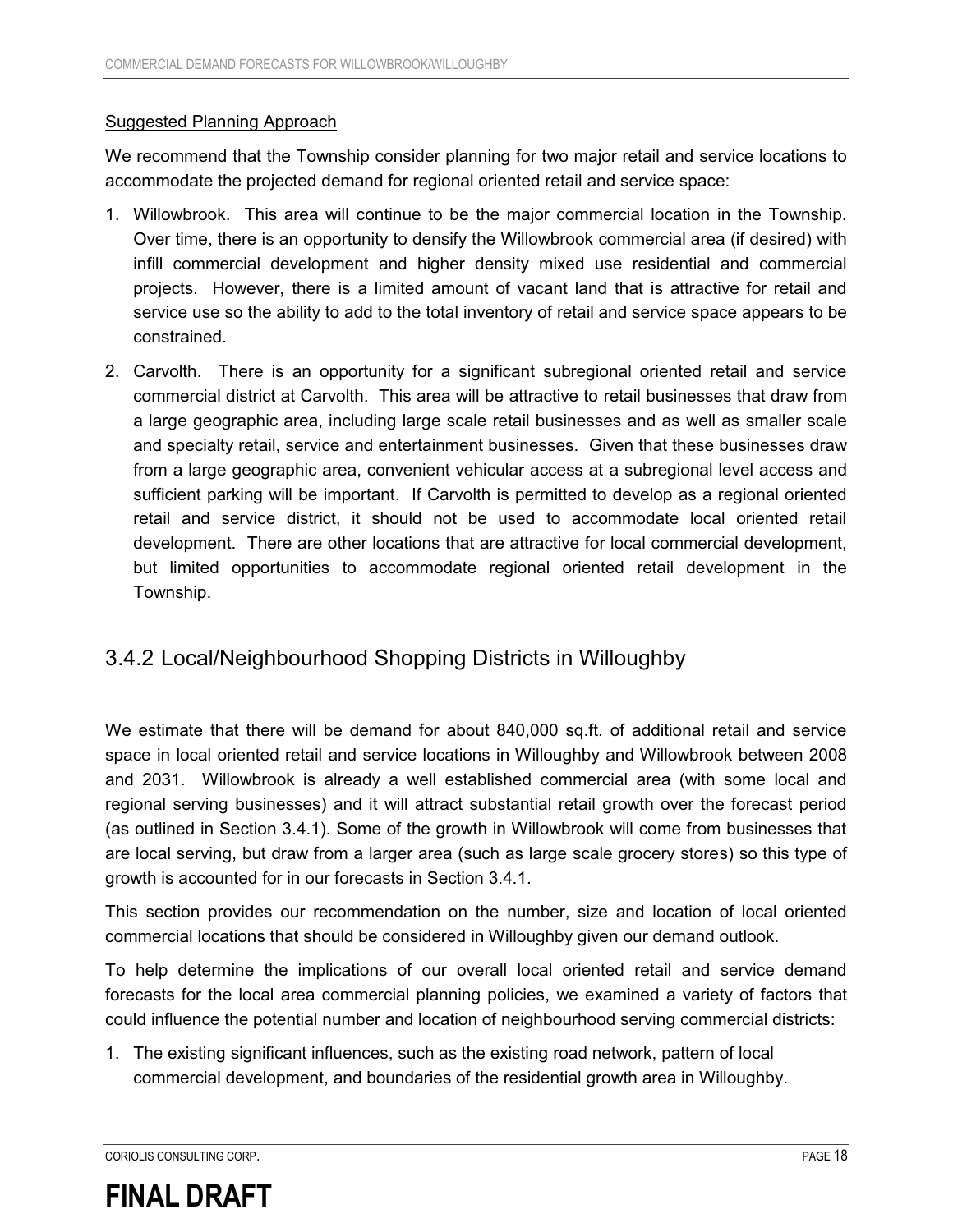- 2. The potential number of local commercial locations in Willoughby given our demand forecasts.
- 3. The location of planned commercial development in Willoughby.
- 4. The potential timing and geographic distribution of future population growth in Willoughby.

#### Existing Significant Influences

The existing major road network, location of major commercial locations, location of surrounding community oriented shopping districts, and boundary of the Willowbrook/Willoughby residential growth area are shown on Map 1.



CORIOLIS CONSULTING CORP. **PAGE 19** 

## **FINAL DRAFT**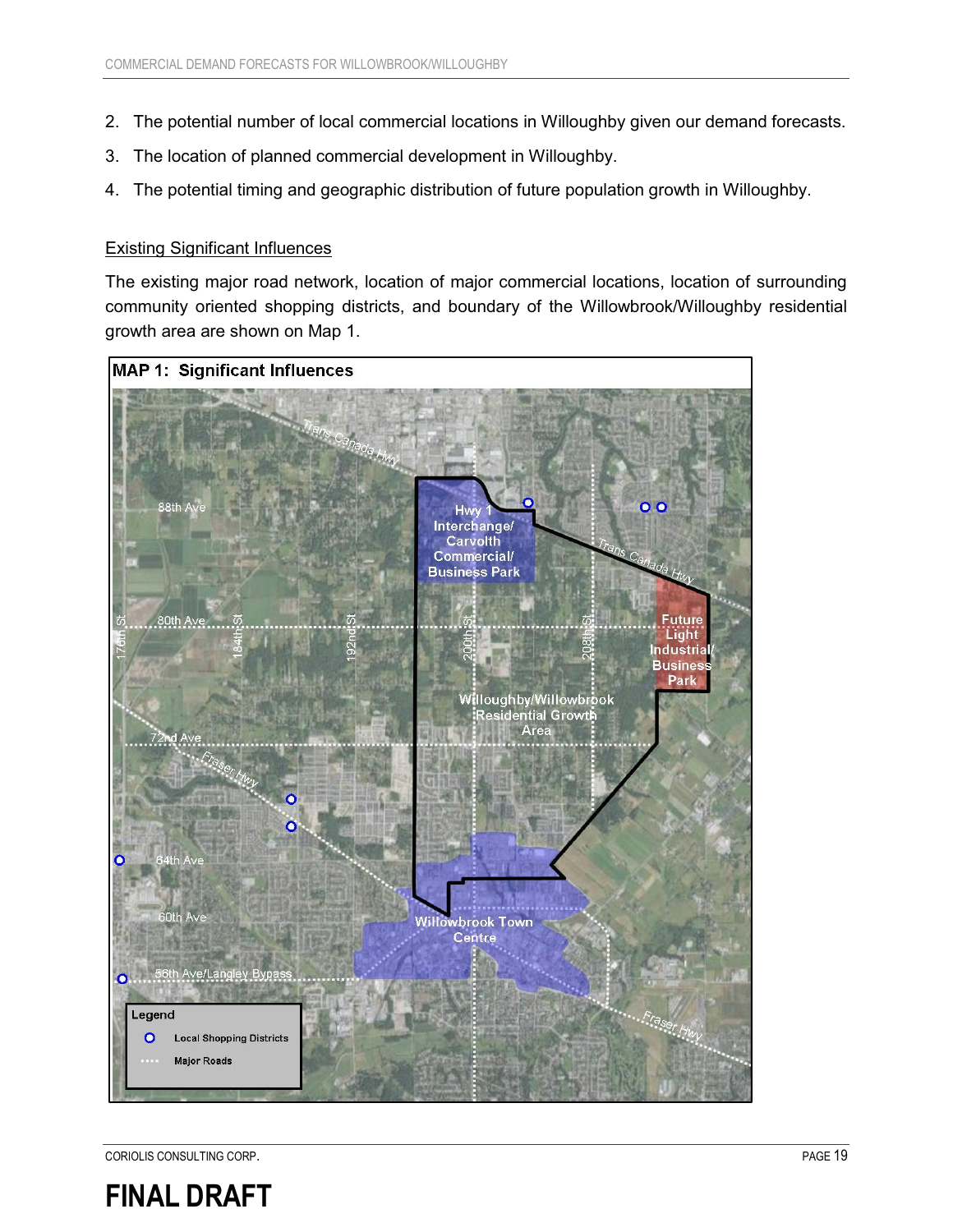The main implications of these influences are:

- The study area is bracketed by the Willowbrook Regional Town Centre on the south and the planned Carvolth Business Park and Highway interchange on the north. These major existing and planned commercial areas will draw customers from a wide geographic area and, due to their scale and mix of businesses, will not be attractive locations for neighbourhood/local oriented businesses.
- . The surrounding residential areas (such as Clayton, Cloverdale, Walnut Grove, City of Langley) are well served by community oriented commercial districts so local oriented businesses in the Willoughby area are unlikely to draw significant net inflow spending from these areas.
- $\bullet$ The main north-south roads through Willoughby are  $200<sup>th</sup>$  Street and  $208<sup>th</sup>$  Street and the main east-west routes are  $72<sup>nd</sup>$  Avenue and  $80<sup>th</sup>$  Avenue. Frontage on these routes will be attractive to retail and service businesses as it will provide visibility and convenient vehicular access.
- - The Willowbrook/Willoughby residential growth area is bounded by areas that are designated for rural and industrial uses so residential growth will occur in a relatively small, defined geographic area (about 5km north-south by 3 km east-west at the widest point). This may limit the number of local oriented commercial districts that are required to conveniently serve the Willoughby area.

#### Potential Number of Local Oriented Shopping Districts

To help determine the number of additional neighbourhood shopping locations that are warranted in the Willoughby area, we examined the potential demand for grocery store space, the main anchor tenant of most neighbourhood shopping districts. Based on our analysis of supermarket and specialty food store expenditures per capita, sales per square foot at supermarkets and on the existing amount of supermarket space per capita in Langley, we estimate that Langley residents should support about 4.0 sq.ft. of supermarket space per capita.

By 2031, there will be about 54,000 residents in Willowbrook/Willoughby, which is an increase of about 37,000 over 2008. The additional 37,000 residents will support demand for about 148,000 sq.ft. of additional supermarket space in the area (the total Willowbrook/Willoughby population will support more space than this, but existing supermarkets in Willowbrook already rely on the existing 17,000 residents in these areas so the existing population is not included in this calculation).

Newer supermarkets generally range from a low of about 25,000 sq.ft. up to a maximum of about 50,000 sq.ft., with most neighbourhood oriented stores in the 25,000 to 35,000 sq.ft. range. At 30,000 sq.ft. per new supermarket, this suggests that the Township should be considering about 5 additional neighbourhood shopping districts in the Willowbrook/Willoughby area by 2031 (with

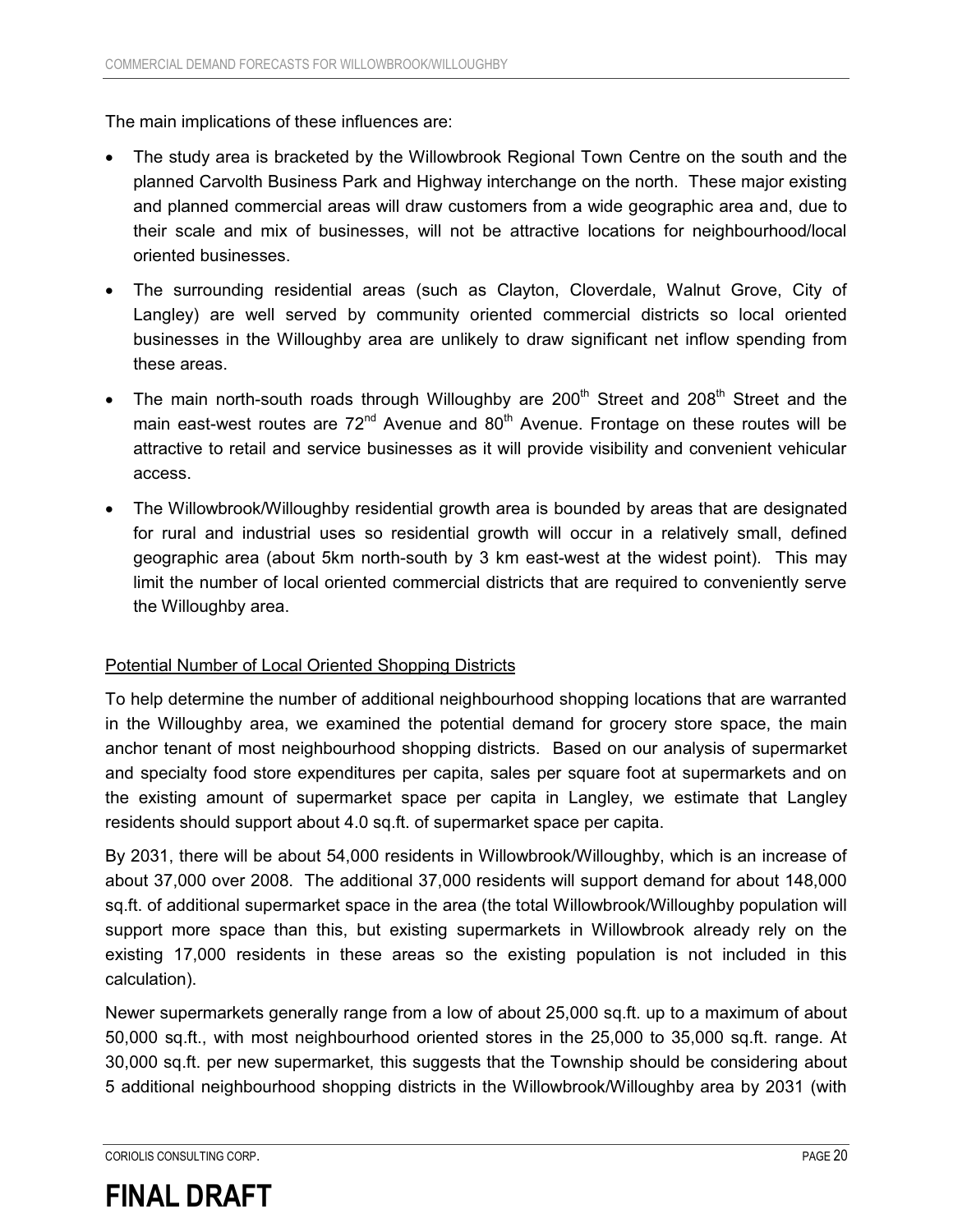the potential for more in the longer term). One of these is likely to go to Willowbrook (as Willowbrook's population will grow and our understanding is that an applicant is currently interested in including a new supermarket in the Willowbrook area) so there is potential for up to 4 supermarkets in Willoughby.

#### Existing and Planned Local Oriented Commercial Centres in Willoughby

The existing and planned local oriented commercial centres in Willoughby are as follows:

- $\bullet$ The intersection of 72<sup>nd</sup> Avenue and 200<sup>th</sup> Street includes commercial space at each corner. This node does not include a supermarket and is surrounded by residential projects so there is limited ability to expand this node.
- $\bullet$ The Willoughby Town Centre is planned for intersection of  $80<sup>th</sup>$  Avenue and  $208<sup>th</sup>$  Street. The Town Centre is envisioned to be the focus of local oriented commercial development in the Willoughby area. This area is well-suited for significant commercial development as it is highly accessible and has not been subdivided into small parcels so it is still practical to assemble a relatively large site.
- $\bullet$ The Jericho area is located between  $80<sup>th</sup>$  Avenue and  $76<sup>th</sup>$  Avenue along 200<sup>th</sup> Street. This area includes the recently completed 240,000 sq.ft. Langley Events Centre and an older garden centre/nursery, and it is immediately south of an emerging business park. Based on discussions with the Township, our understanding is that a developer is interested in pursuing commercial development at a site in the Jericho area.
- $\bullet$ The Willoughby Community Plan identifies the intersection of  $72<sup>nd</sup>$  Avenue and  $208<sup>th</sup>$  Street as a potential local oriented commercial node. There are currently no plans for commercial development at this location, but it would be a highly accessible location.
- $\bullet$  Carvolth is designated for commercial development. This area is well suited for subregional oriented retail and service businesses. Some local oriented businesses will likely be drawn to this area to take advantage of the  $200<sup>th</sup>$  Street exposure. However, if Carvolth is permitted to evolve into a major subregional commercial location, local oriented retail and service businesses should be encouraged (or required) to locate elsewhere in Willoughby, retaining lands at Carvolth for region-serving businesses.
- $\bullet$  The Willowbrook Regional Town Centre includes some vacant sites that are designated for commercial use which could accommodate new retail and service development. Based on discussions with the Township, our understanding is that a developer is proposing a supermarket for a large site between  $66<sup>th</sup>$  Avenue and  $68<sup>th</sup>$  Avenue on 200<sup>th</sup> Street. The Willowbrook Regional Town Centre will continue to be the dominant regional oriented commercial district in Langley. Given that it is also a residential growth area, there will be demand for some expansion of the local oriented retail businesses in Willowbrook.

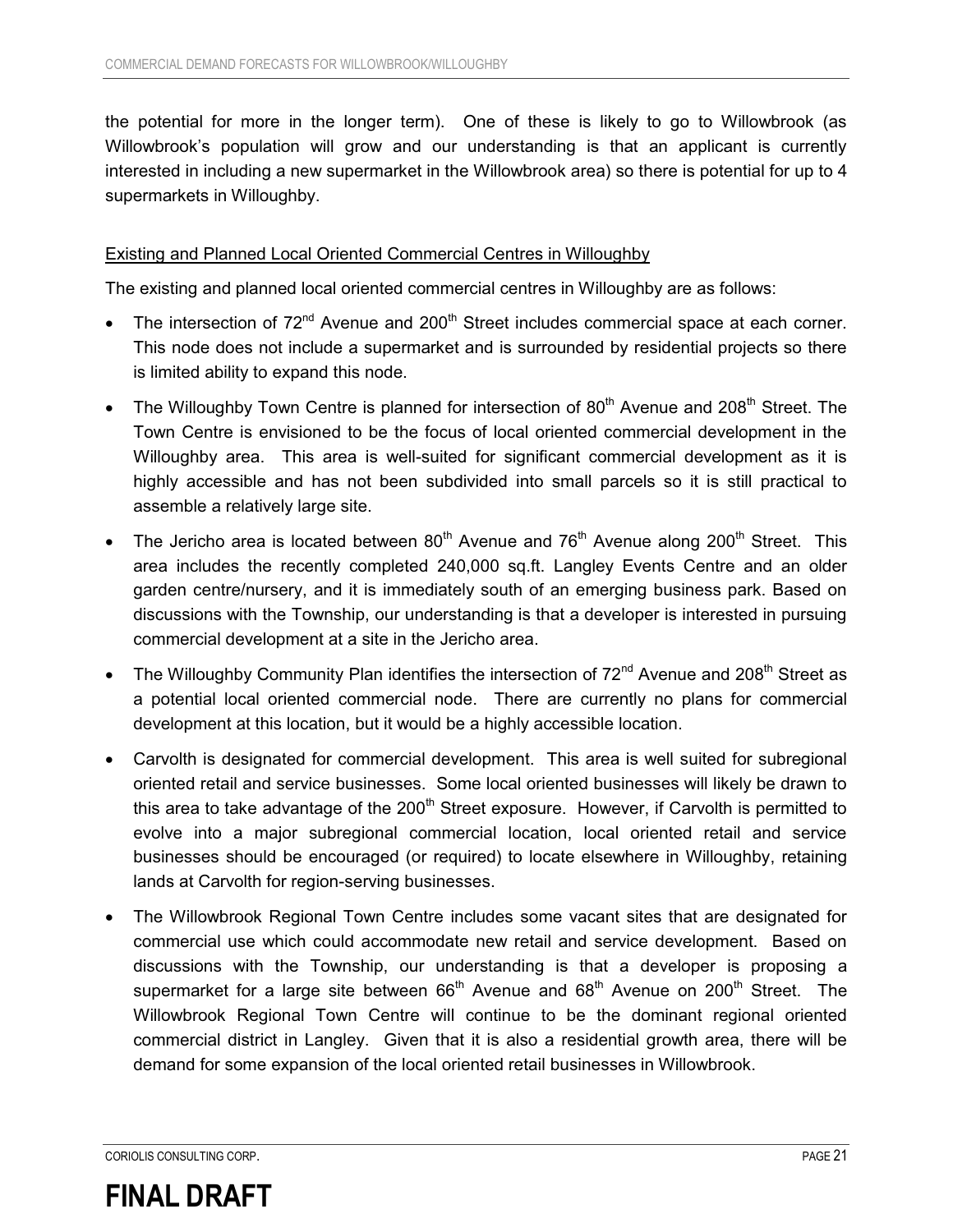#### Expected Timing and Distribution of Population Growth in Willoughby and Willowbrook

There are not any detailed population forecasts available for each of the neighbourhoods within Willoughby and Willowbrook. However, our understanding is that the estimated residential capacity by neighbourhood is approximately as follows (this is not the 2031 forecast as build-out will likely take much longer):

|                     | Estimated 2008 <sup>10</sup> | <b>Assumed Population</b> |                         |
|---------------------|------------------------------|---------------------------|-------------------------|
| Neighbourhood       | Population                   | Capacity                  | <b>Potential Growth</b> |
| Carvolth            | 50                           | 248                       | 198                     |
| <b>East Latimer</b> | 400                          | 11,499                    | 11,099                  |
| <b>West Latimer</b> | 450                          | 11,635                    | 11,185                  |
| Yorkson             | 2,688                        | 27,717                    | 25,034                  |
| <b>NE Gordon</b>    | 950                          | 4.478                     | 3,528                   |
| Routley             | 3,196                        | 3,196                     | 0                       |
| Smith               | 350                          | 4,056                     | 3,706                   |
| SW Gordon           | 5,300                        | 8,237                     | 2,937                   |
| Williams            | 300                          | 410                       | 110                     |
| Willowbrook         | 3,295                        | 5,798                     | 2,503                   |
| Total               | 16,974                       | 77,274                    | 60,300                  |

#### **Exhibit 7: Potential Population by Neighbourhood**

The major growth areas in Willoughby will be Yorkson and Latimer. In the long term, Yorkson and Latimer (East and West) will account for about 70% of the Willoughby population and about 80% of the Willoughby residential growth. The remainder will be focused mainly in the southern part of Willoughby, in Gordon, Smith and Routley (which is almost built-out).

Based on discussions with the Township, it is reasonable to assume that residential growth is likely to be focused in Yorkson, NE Gordon, SW Gordon and Smith between 2008 and 2031. Growth in Latimer and Willowbrook is anticipated to be moderate up to 2031.

This suggests that the priority for local oriented commercial space will be in locations that serve the Yorkson, Gordon and Routley neighbourhoods (Routley is already developed).

#### Suggested Network of Local Commercial Areas

Given our demand estimates and the factors evaluated above, we recommend the following approach to local area commercial planning in Willoughby and Willowbrook.

1. We estimate that there will be demand for about 840,000 sq.ft. of additional retail and service space in local oriented retail and service locations in Willoughby and Willowbrook between 2008 and 2031 (and more in the longer term).



 $10$ This is a rough estimated by Coriolis Consulting based on a ballpark estimate of the number of existing housing units and an assumed population per housing unit.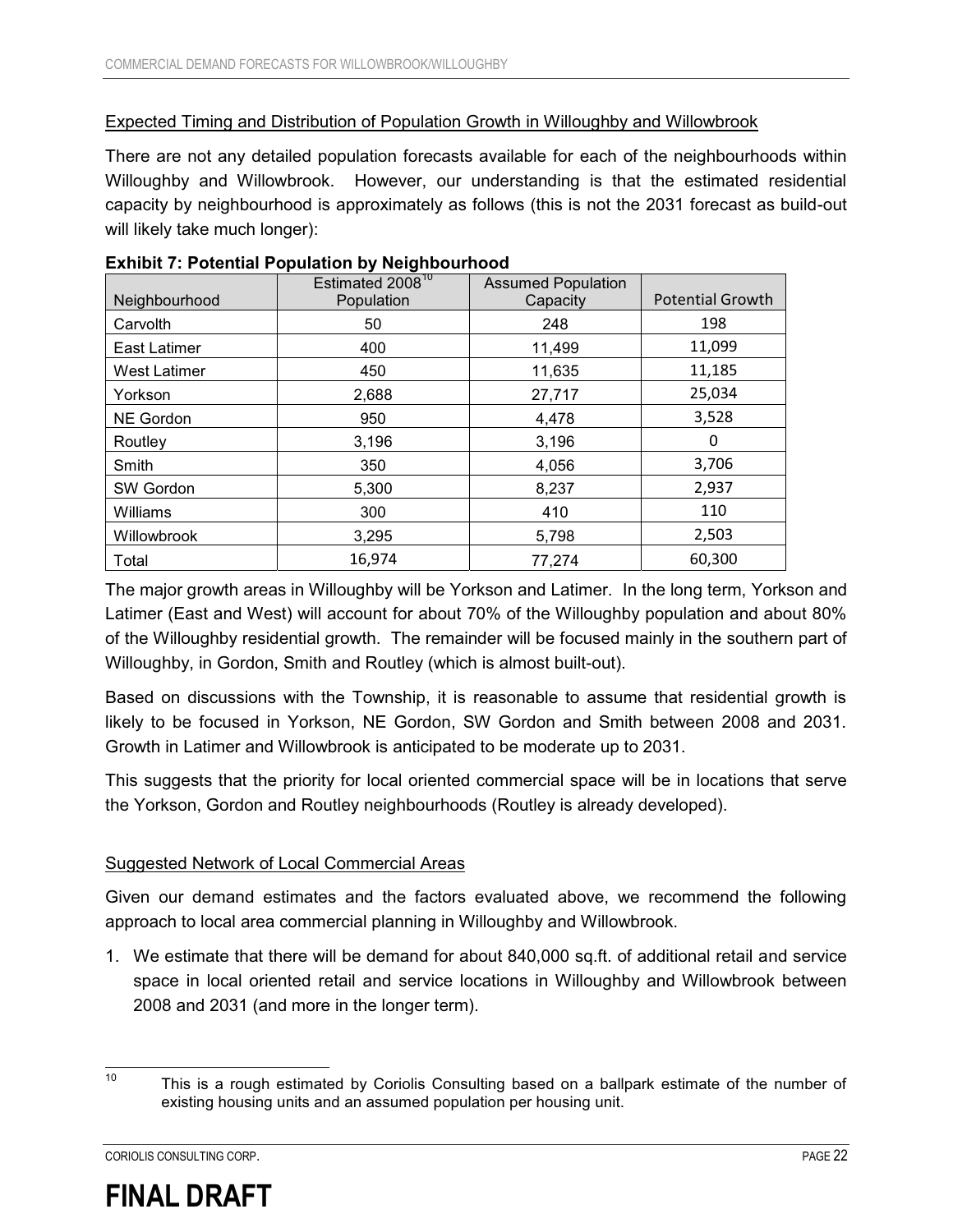- 2. Some of this demand will likely go to the locations outside the primary local commercial areas, so we make the following deductions from our overall demand estimate:
	- $\bullet$  Typically, a share of local oriented demand is attracted to neighbourhood oriented convenience locations that are often comprised of convenience stores plus other small businesses (e.g., potentially a café, hair salon, drycleaner, or other small businesses). We would suggest planning about one neighbourhood convenience location per 5000 residents in Willoughby, or about 10 by 2031. Assuming 7,500 sq.ft. per location on average (likely 2 to 5 small businesses), these locations would accommodate about 75,000 sq.ft. of the overall estimated demand. These should be distributed throughout the Willoughby area.
	- $\bullet$  Some local oriented businesses will be attracted to sites along 200th Street that are already designated or zoned for commercial use, particularly in the Carvolth area. In addition, some local oriented businesses (such as restaurants) will locate in Willowbrook. We assume that about 75,000 sq.ft. of our overall demand will fall into these categories.

After allowing for these deductions, we estimate (by 2031) there will be roughly 700,000 sq.ft. of additional retail and service demand that will focus in the main local oriented commercial districts in Willoughby, including about four supermarkets.

- 3. Given that there will be demand for up to about four additional supermarkets, there is an opportunity for up to four local oriented shopping districts in Willoughby. However, if four are designated, this could reduce the opportunity to create a larger, comprehensive Town Centre in Willoughby. At the low end, two local commercial districts could be considered. However, in the long term, there will be a large population to the west of  $200<sup>th</sup>$  Street (in West Latimer and Routley) and a large population in the southern portion of the Willoughby that are somewhat removed from the planned Willoughby Town Centre. Therefore, we recommend that three significant local oriented commercial districts be considered for Willoughby, including:
	- One significant commercial district at the location of the planned Willoughby Town Centre. This could include about 350,000 to 400,000 sq.ft. of retail and service space (likely requiring about 25 acres assuming retail and service site coverage of 0.35). There is market potential for two separate supermarkets at this location, but we think that this area should be planned as a single commercial district, not a series of separate shopping centres. For example, a plan that is similar to the two newer shopping centres on the opposite sides of the Fraser Highway at about 188<sup>th</sup> Street in the Clayton area of Surrey should be avoided. Combined, these two shopping centres had the potential to create a lively, pedestrian oriented shopping district. However, they are divided by the Fraser Highway which makes them function like two independent projects.

The Town Centre should also be a focus for multifamily residential and civic facilities for the Willoughby area.

CORIOLIS CONSULTING CORP. PAGE 23

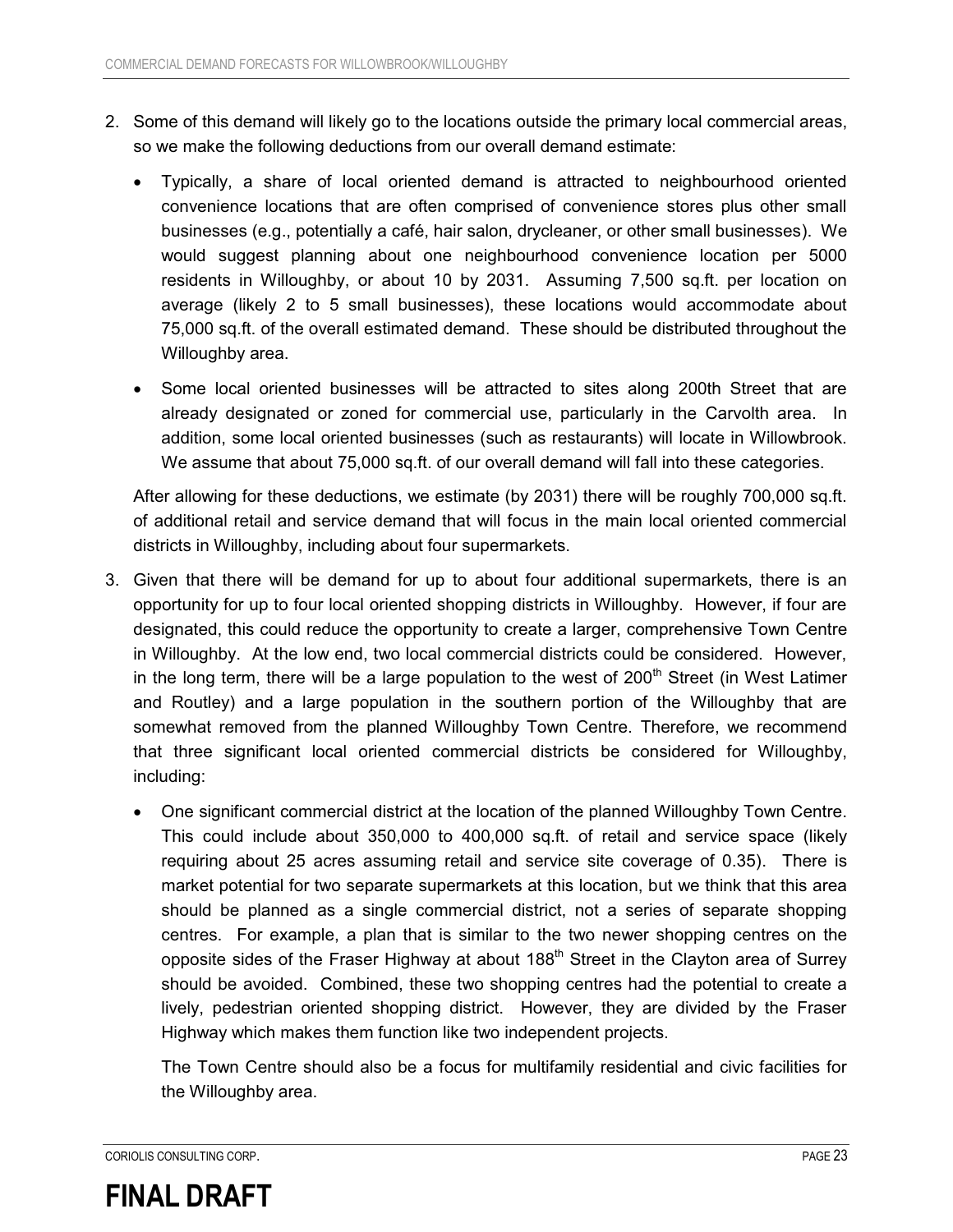$\bullet$  One smaller commercial district, of about 150,000 to 200,000 sq.ft. (including one supermarket), to serve the residents to the west of 200th Street (likely requiring about 10 to 15 acres). This district should be located south of Carvolth and north of Routley in the West Latimer neighourhood. The portion of the Jericho area to the west of 200th Street would be a good candidate to accommodate the portion of the space that is local/neighbourhood oriented.

There is also an opportunity to include some commercial space in this same general location on the west side of  $200<sup>th</sup>$  Street associated with the Langley Events Centre. However, it will be difficult to tie together the commercial space on each side of  $200<sup>th</sup>$ Street as  $200<sup>th</sup>$  Street will act as a significant barrier. Therefore, we suggest that any commercial space in the Jericho area to the west of  $200<sup>th</sup>$  Street include uses that serve the residents to the west of  $200<sup>th</sup>$ , such as a supermarket, pharmacy and other local oriented businesses. Commercial space on the west side of  $200<sup>th</sup>$  Street, should complement the Langley Events Centre and include destination oriented uses such as restaurants.

- $\bullet$  One smaller commercial district, of about 150,000 sq.ft. (including one supermarket), to serve the residents to south of 72nd Avenue (likely requiring about 10 acres). The intersection of 72nd Avenue and 208th Street would be a good candidate.
- 4. As outlined in point 2, in addition to the three main local commercial districts, we suggest planning up to ten neighbourhood convenience locations in Willoughby (with about 5000 sq.ft. per location, or about 0.3 acres). These neighbourhood convenience locations should be planned to serve a neighbourhood trade area of about 5,000 residents each. The locations should be distributed throughout the Willoughby area within convenient walking distance of residents and should be planned to coincide with residential development within the immediate neighbourhood trade area.

### **3.5 Phasing of Local Commercial Areas**

In addition to recommending a long term pattern for local oriented commercial development in Willoughby, we were also asked by the Township to recommend a phasing strategy for the three recommended local oriented commercial areas.

Each local oriented commercial area will require a primary trade area population of about 8,000 to 10,000 to support a supermarket and the full range of businesses that typically locate in a neighbourhood shopping centre/district. Otherwise, it will need to draw customers from outside the trade area. Therefore, the potential timing for each of these three commercial areas depends on the population within its primary trade area:

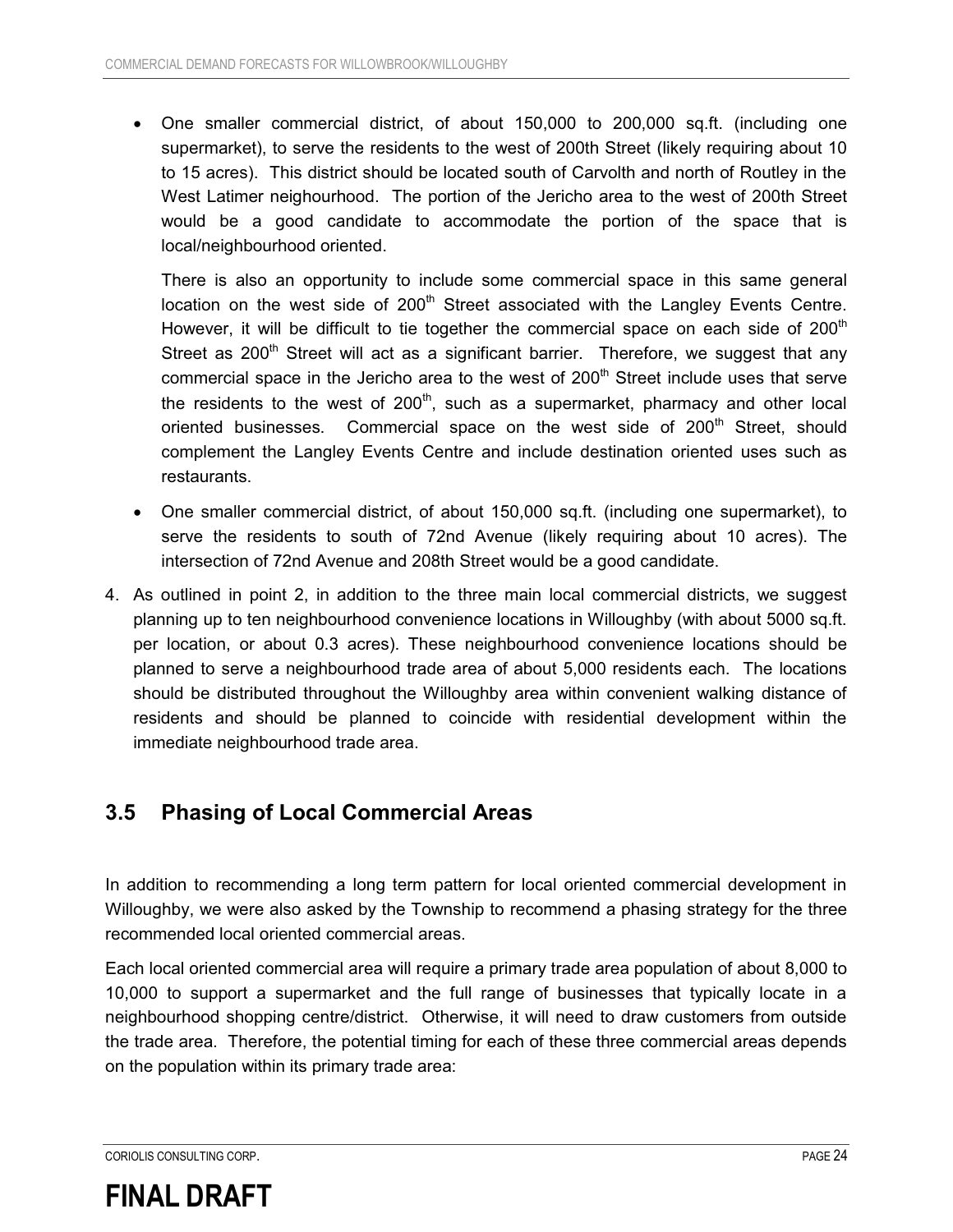- 1. The Willoughby Town Centre area will be the largest of the three recommended local commercial areas, serving the residents of Yorkson, Williams and East Latimer.
- 2. The local commercial area at Jericho will primarily serve the residents of West Latimer and the portion of Routley to the north of  $72<sup>nd</sup>$  Avenue. We would expect 200<sup>th</sup> Street to act as a significant barrier so this local commercial area will mainly serve residents on the west side of 200<sup>th</sup> Street.
- 3. The local commercial area at 72<sup>nd</sup> Avenue and 208<sup>th</sup> Street will serve the residents of North East Gordon, South West Gordon, and Smith, although the residents in the southern portion of these communities (south of 68<sup>th</sup> Avenue) may find the supermarkets in Willowbrook more convenient so we have excluded these residents from this trade area.

Based on our rough estimates of the current population in each of the Willoughby neighbourhoods, on the pattern of existing residential development applications, and on information from the Township about the possible sequence of residential development and population growth by neighbourhood, we estimate that the population of the primary trade for each of the three local commercial areas will be roughly as follows over time<sup>11</sup>.

| <b>Primary Trade Area</b>                                       | Estimated 2008 <sup>12</sup><br>Population | Assumed 2021<br>Population | <b>Assumed Build-</b><br>out population |
|-----------------------------------------------------------------|--------------------------------------------|----------------------------|-----------------------------------------|
| Willoughby Town Centre Trade Area                               | 3.350                                      | 22,900                     | 39,600                                  |
| Jericho Trade Area - West of 200 <sup>th</sup> Street           | 1.300                                      | 1.650                      | 12.700                                  |
| 72 <sup>nd</sup> Avenue and 208 <sup>th</sup> Street Trade Area | 4,300                                      | 12.500                     | 13,500                                  |

As shown in the table, none of the three recommended commercial locations has sufficient population to support a neighbourhood shopping centre/district now. However, the Willoughby Town Centre trade area has a large number of active residential development proposals (in the Yorkson neighbourhood) and it is expected to experience strong population growth over the short term. In addition, the  $72<sup>nd</sup>$  and  $208<sup>th</sup>$  commercial area trade area is currently experiencing residential development activity and strong population growth (North East and South West Gordon areas). The trade area for Jericho (West Latimer) does not have any residential development applications and is not expected to experience significant population growth in the foreseeable future.

By 2021, we would expect that:

1. The population of the Willoughby Town Centre trade area (mainly Yorkson) will support a large local commercial shopping district of roughly 350,000 to 400,000 sq.ft. of retail and service floorspace. This could be completed in two or more phases as it would likely include two supermarkets.



 $11$ These figures are rough estimates and exclude the residents of Willowbrook, Routley (south of 72<sup>nd</sup> Avenue) and Southwest Gordon (south of 68<sup>th</sup> Avenue).

 $12$  This is a rough estimated by Coriolis Consulting based on a ballpark estimate of the number of existing housing units within each trade area and an assumed population per housing unit.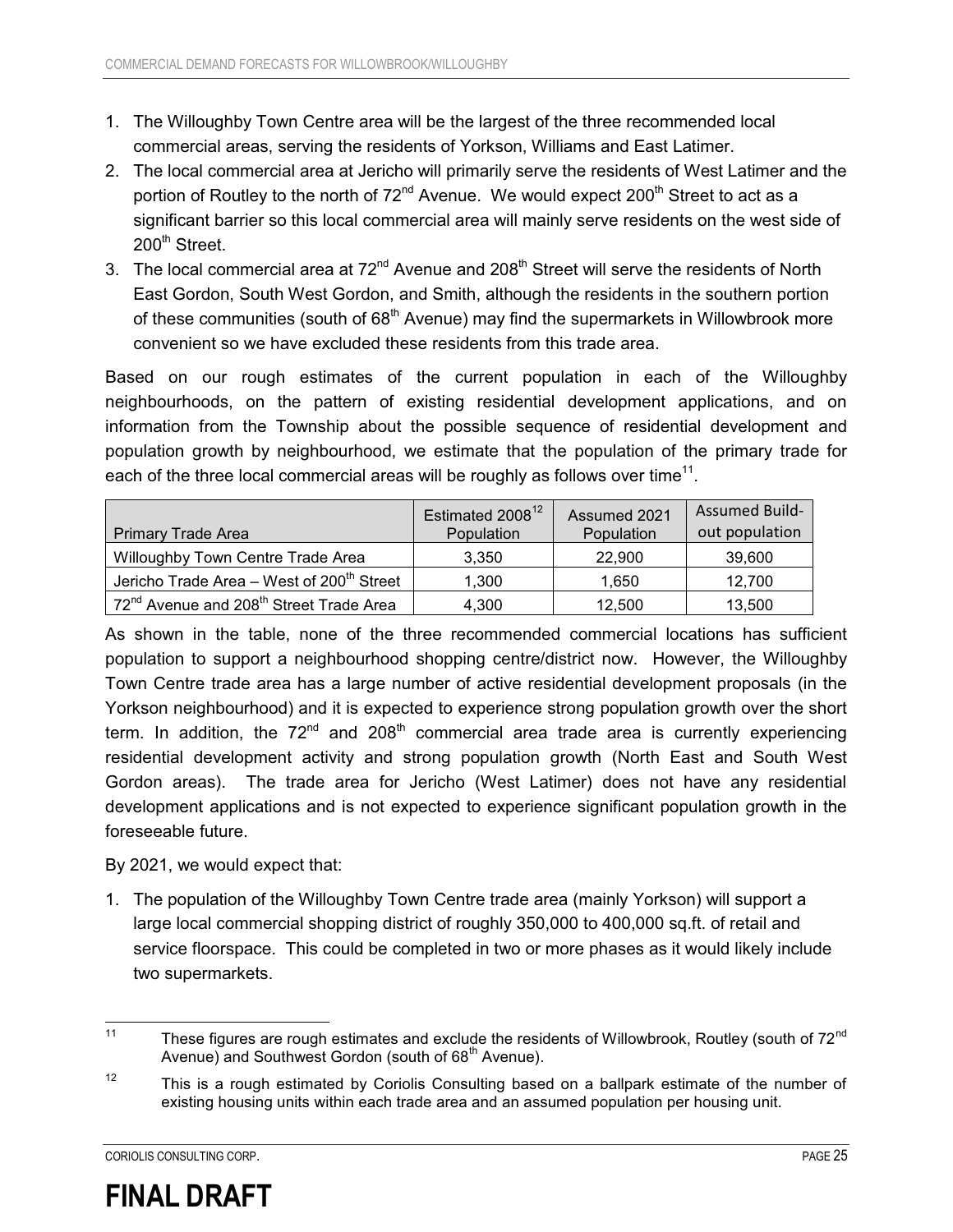- 2. The population of the trade area of the local shopping centre/district at  $72^{nd}$  Avenue and  $208^{th}$ Street (mainly South West Gordon, North East Gordon and Smith) will support a local commercial area of about 150,000 sq.ft. of retail and service floorspace.
- 3. The population of the trade area for a local shopping centre/district at Jericho (west of 200<sup>th</sup>) Street) will not yet be large enough to support a full local oriented shopping centre/district. However, by build-out the population of this trade area will support the full neighbourhood shopping district outlined in Section 3.4 (150,000 to 200,000 sq.ft. of floorspace).

Based on the assumed pace and distribution of residential development and population growth, we recommend phasing the development of the three local commercial areas in Willoughby as follows:

- 1. Phase 1 of the Willoughby Town Centre (150,000 to 200,000 sq.ft. of floorspace).
- 2. The local commercial centre at 72nd Avenue and 208th Street (150,000 sq.ft. of floorspace).
- 3. Phase 2 of the Willoughby Town Centre (150,000 to 200,000 sq.ft. of floorspace).
- 4. The local commercial centre on the west side of 200th Street and 80th Avenue (150,000 to 200,000 sq.ft. of floorspace).

We understand that there is currently a proposal for a 3 to 5 acre commercial project at Jericho (at  $80<sup>th</sup>$  Avenue, possibly on both the east and west sides of 200<sup>th</sup> Street) which could include a national drug store chain. Assuming a site coverage of about 0.35, this project could include between 45,000 and 75,000 sq.ft. of grade level commercial floorspace.

Given the small existing population in West Latimer and the relatively small scale of the proposal, this proposed project appears to be mainly capitalizing on the exposure provided by  $200<sup>th</sup>$  Street rather than acting as a neighbourhood shopping district to primarily serve existing West Latimer residents.

The proposal does not include a supermarket and it is not large enough to provide the full range of businesses that will serve the day to day shopping requirements of existing and future Yorkson residents, so (on its own) it is unlikely to significantly delay the development of the Willoughby Town Centre. However, if approved, it risks creating a precedent for piecemeal commercial development in a location that provides a very attractive opportunity to create a neighbourhood oriented shopping district to serve the residents of West Latimer in the long term.

The residential population in this area does not yet support significant commercial development. We recommend that the Township not allow neighbourhood commercial development in this location until residential development in West Latimer is well underway. The Township should ensure that long range commercial planning policy creates the opportunity for a strong  $local/neighborhood shopping$  district in the Jericho area, west of  $200<sup>th</sup>$  Street.

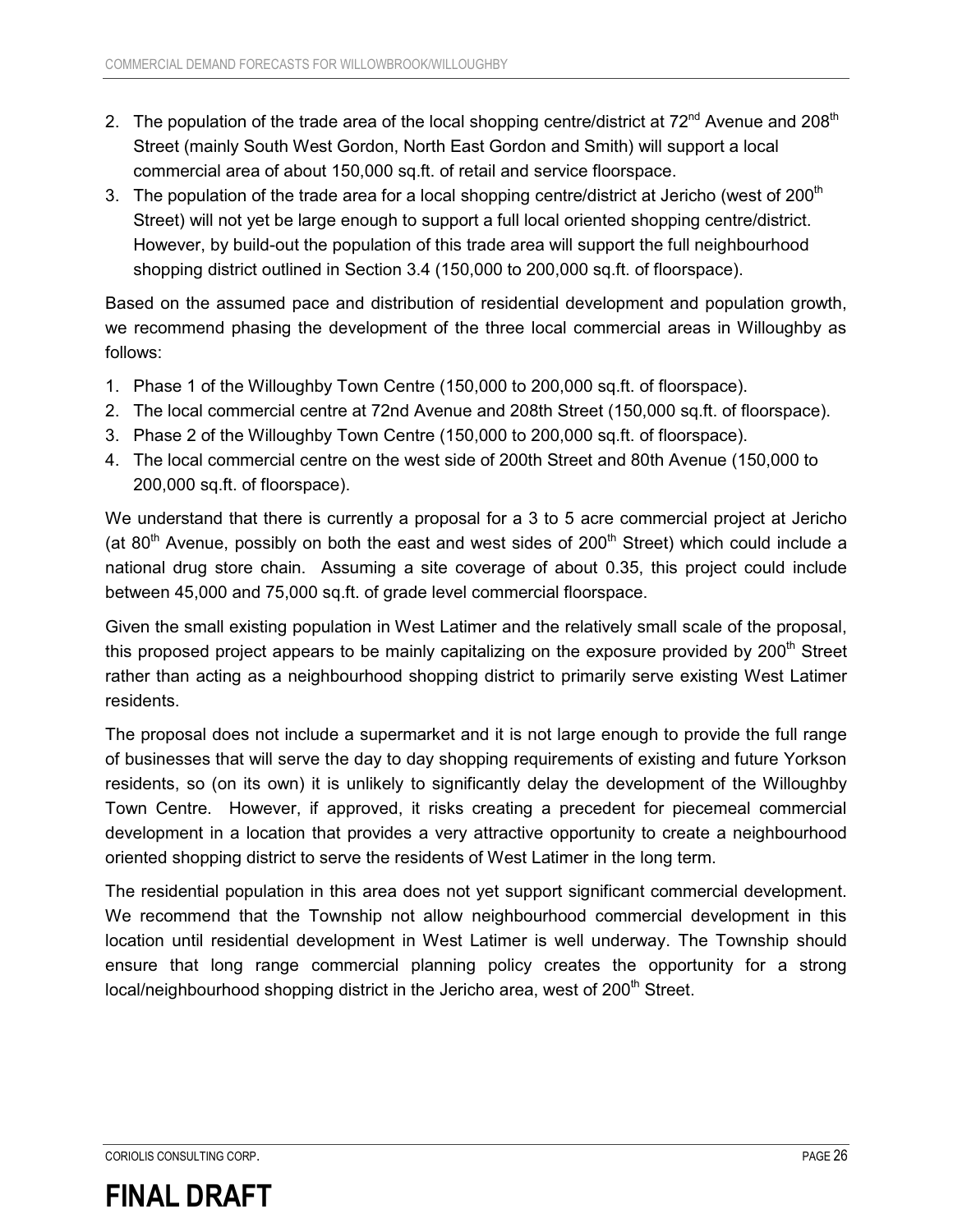## 4.0 Office Forecasts

Outside of Downtown Vancouver, there are three broad types of office space in the region:

- 1. Space located in neighbourhood shopping streets, in retail plazas, or in community-oriented shopping locations. This locally oriented office space tends to be occupied by doctors, dentists, lawyers, accountants, travel agents or other users that serve the everyday needs of local residents.
- 2. Space located in business/office parks. This space is often occupied by office users serving a sub-regional (or broader) customer base. The users often place an emphasis on access to the regional highway system. Langley has a significant amount of this type of space, including newer buildings along the 200<sup>th</sup> Street corridor as well as the Willowbrook area.
- 3. Space located in higher order business centres, such as Metrotown and to a lesser degree other Regional Town Centres. This space is often occupied by larger or more specialized office space tenants that also serve a broad subregional (or larger) geographic market. Like most municipalities in the GVRD, the Township of Langley has a limited amount of this type of office space.

Langley has office space that serves the local population in commercial areas throughout the Township. Langley also has office space occupied by office users serving sub-regional or regional clients (or broader markets). This sub-regional office space is primarily located in the Willowbrook Regional Town Centre.

We completed an analysis of the Langley office market to help determine the Township's existing and expected future role in the regional office market. Our analysis included the following steps:

- 1. We examined the existing pattern of office development in the region and in Langley in particular.
- 2. We examined office market conditions (lease rates, vacancy, amount of new development) in Langley.
- 3. Using data that we have from BC Assessment Authority supplemented with our own research, we completed an analysis of the existing amount office space in Langley and growth in Langley's office space.
- 4. We examined population trends and projections for Langley to estimate potential demand for local oriented office space in Langley.
- 5. We evaluated the outlook for Langley's role in the subregional office market and estimated potential future subregional oriented office demand.

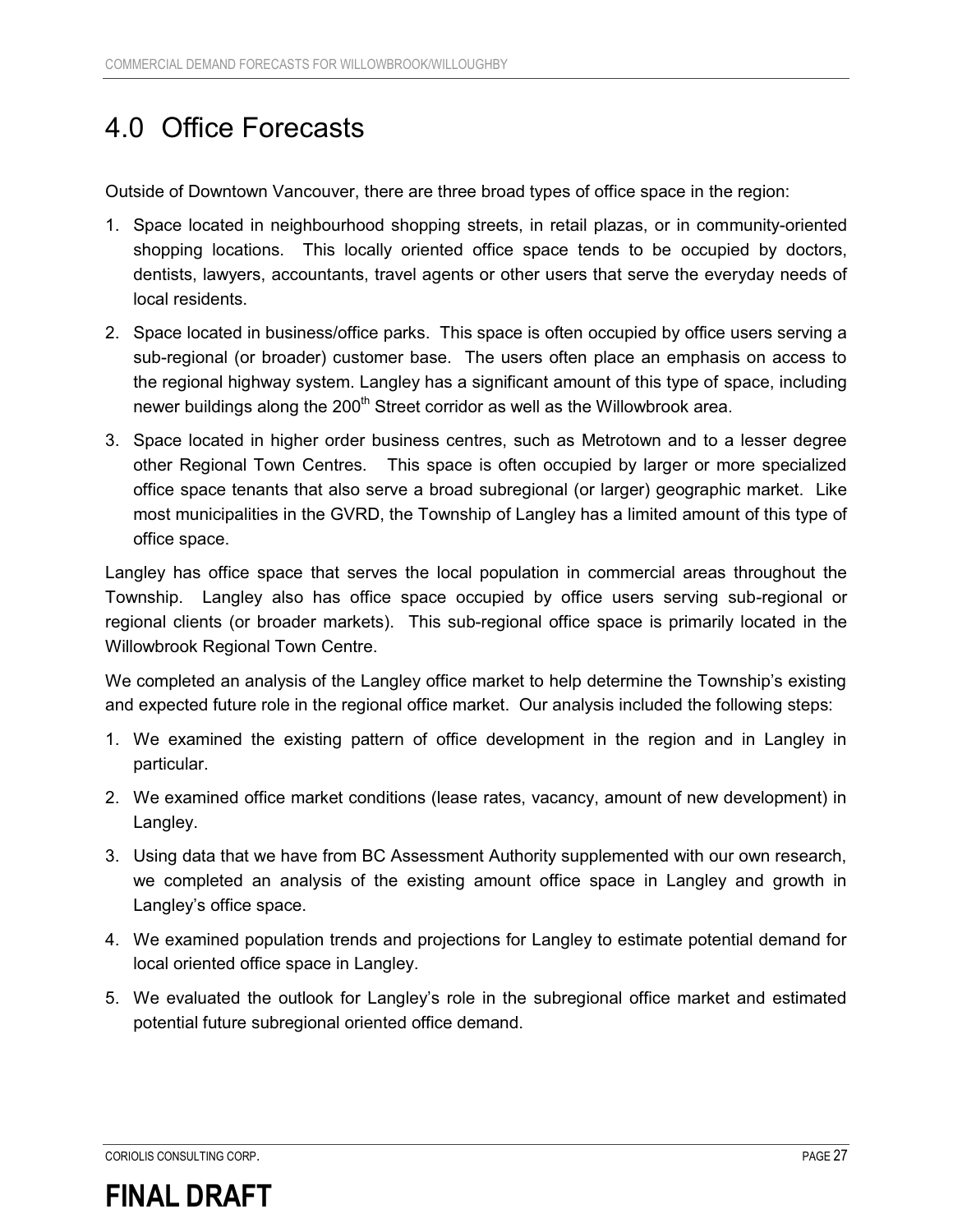### **4.1 Analysis of Existing Conditions and Trends**

### 4.1.1 Regional Office Market

Outside of Downtown Vancouver, we estimate that there is 22 sq.ft. of office space per capita in Greater Vancouver. This ratio varies widely across the major sub-regions, from a low of about 8 sq.ft. per capita in the North East Sector and Pitt Meadows/Maple Ridge to about 38 sq.ft. per capita in Richmond. Communities with office space per capita ratios at the low end of this range tend to only have office space serving the immediate local needs (e.g., medical, realty, insurance, local government). The amount of office space beyond 8 sq.ft. per capita in any community reflects the degree to which that community is a regional office location.

### 4.1.2 Langley Office Market

The Township of Langley currently has about 1.1 million sq.ft. of office space in commercial locations (excludes office at industrial sites). The City of Langley has an estimated inventory of about 0.7 million sq.ft. so the total Langley office inventory is about 1.8 million sq.ft.

Combined, the City and Township of Langley have about 14 sq.ft. of office space per capita which indicates that Langley is an office centre that serves a subregional market that is somewhat larger than the two municipalities, but not at the scale of Metrotown or Richmond Town Centre.

We estimate that new office development in the City and Township of Langley has averaged about 60,000 to 70,000 sq.ft. per year over the past decade. Almost all of this new space has been built in the Township.

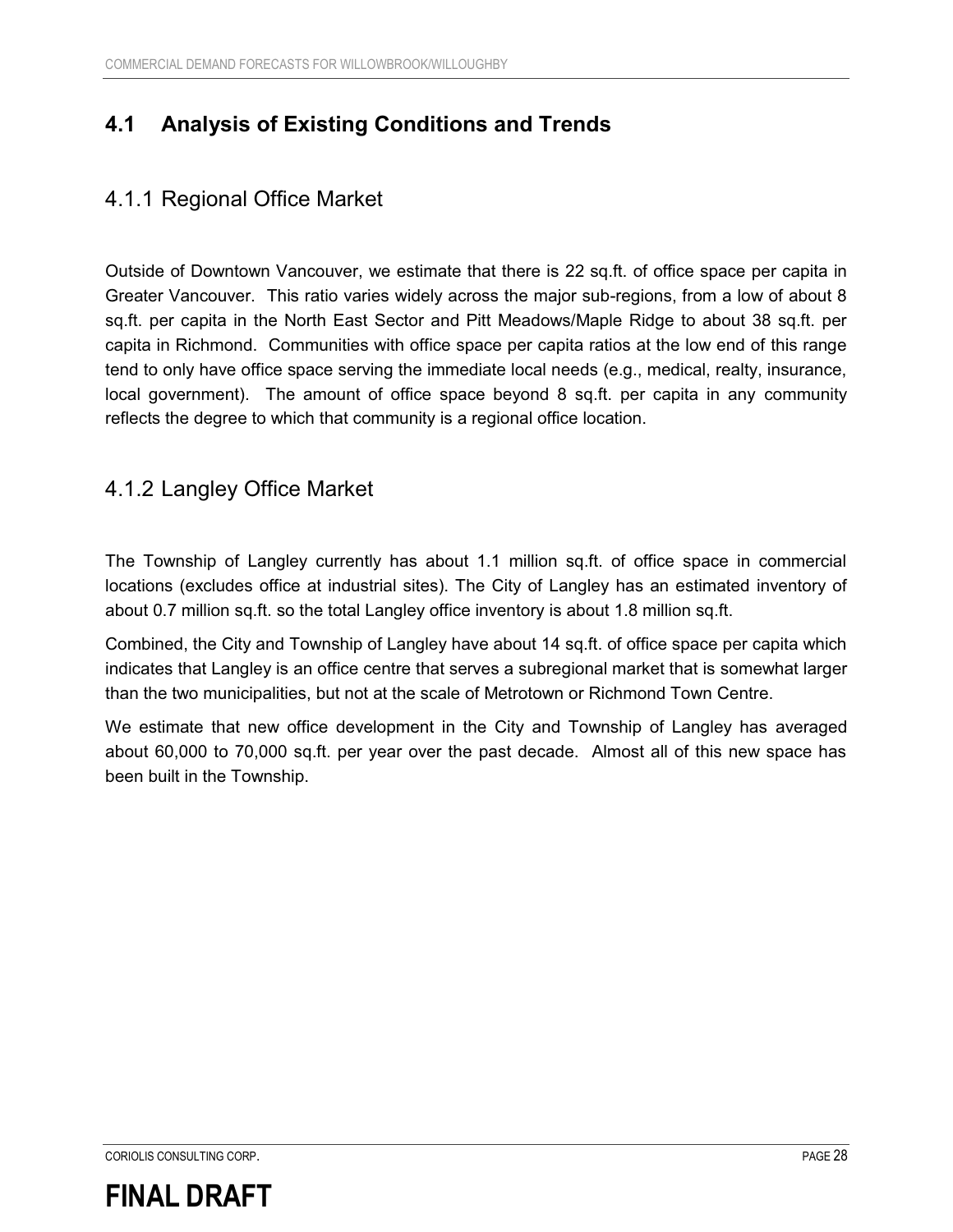### **4.2 Forecast of Future Office Demand**

We completed a forecast future office demand in Langley in two separate categories:

- 1. Locally oriented office demand is comprised of businesses serving the local residents. This typically includes medical tenants, realty offices, travel agents, insurance agents and other services.
- 2. Demand from office users that are serving a broader geographic market.

#### 4.2.1 Local Oriented Office Demand

Demand for local oriented office space is linked to population growth. Our analysis indicates that each resident should support about 8 sq.ft. of local oriented office space. The Township's population is anticipated to grow from about 103,000 in 2008 to about 172,000 in 2031.

Based on this projected population growth, we would expect growth in local office demand in the Township to total about 550,000 sq.ft. between 2008 and 2031 (69,000 additional residents x 8 sq.ft. per capita). Willowbrook/Willoughby should capture about 55% of this demand (as it will account for about 55% of the estimated population growth), or about 300,000 sq.ft. in total.

Some of this 300,000 sq.ft. will locate in Willoughby's local oriented commercial areas (along with the estimated demand for local oriented retail and service space). However, some of it will likely prefer a location in the Willowbrook Regional Town Centre or on commercial sites offering exposure to 200<sup>th</sup> Street.

#### 4.2.2 Regional Oriented Office Demand

Because Langley is well served by the regional highway network and has a strong established commercial market it acts as a subregional office location serving the Fraser Valley. This space tends to locate in the Willowbrook Regional Town Centre or in office buildings near the 200th Street and Highway 1 interchange.

Based on available data, we estimate that demand for office space from users serving the subregional market has averaged about 55,000 to 60,000 sq.ft. per year over the past decade or so (out of the 60,000 to 70,000 sq.ft. of total office demand).

The introduction of the Golden Ears Bridge and the South Fraser Perimeter Road will help Langley become an increasingly attractive office location. However, Langley is not served by rapid transit and we anticipate Langley to face increasing competition from other suburban office

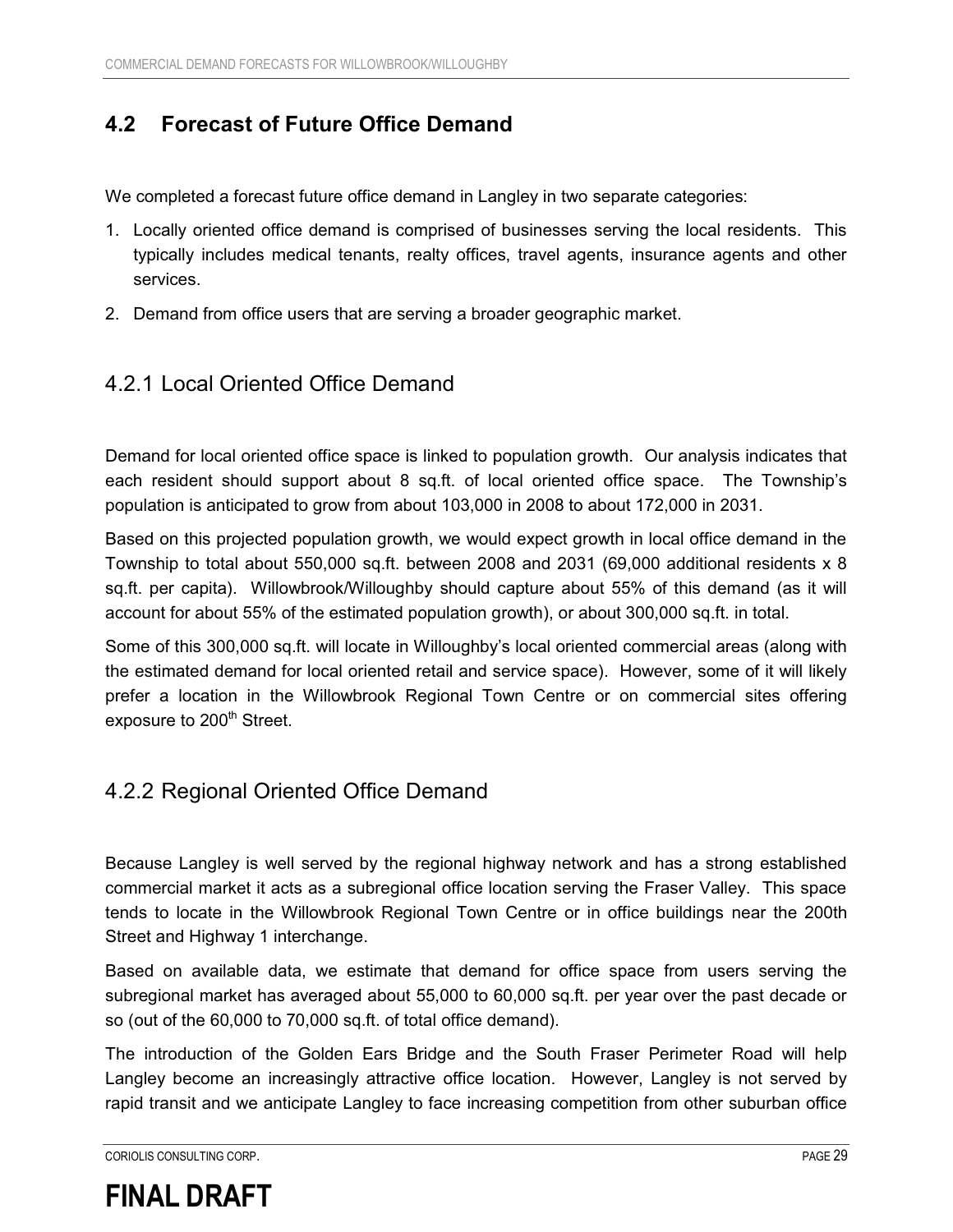locations, such as Surrey City Centre (which is focusing on attracting office development) and Coquitlam Town Centre (when the planned Evergreen Line is completed).

If office demand in Langley increases by about 10% to 15%, demand would average 60,000 sq.ft. to 70,000 sq.ft. of office space per year from this segment of the office market. Total demand from this segment would be 1.4 to 1.6 million sq.ft. between 2008 and 2031. Almost all of this regional oriented demand will go to the Township. The preferred location from these office users will be sites in the Willowbrook Regional Town Centre or along the 200<sup>th</sup> Street corridor (such as in Carvolth or the Langley Business Centre).

### **4.3 Implications for Planning**

### 4.3.1 Regional Oriented Locations

We estimate that there will be demand for about 1.4 to 1.6 million sq.ft. of additional office space in regional oriented locations in the Township. There are two locations that will be attractive for regional oriented office users:

- 1. The Willowbrook area. We recommend that the Township encourage future regional oriented office demand to locate in Willowbrook. This will create the opportunity to densify the Regional Town Centre and re-inforce its role as the primary office location in Langley.
- 2. Carvolth and other nearby sites along 200th Street. These sites can play an important role in the Langley office market by accommodating office users that are not suitable for Willowbrook. We suggest limiting the office tenants in these locations to:
	- $\bullet$  Office users that are attached to a warehouse, distribution or sales/service function. These are not appropriate for the Willowbrook Regional Town Centre.
	- Office users that may require ground floor loading access for equipment, such as engineering companies.
	- Office users that need large floorplates. These users may have difficulty assembling the site sizes needed to accommodate their floorplates in the Willowbrook Regional Town Centre.

This approach will help reinforce Willowbrook as the main office location in Langley and still accommodate office users that require a high quality business park location.

CORIOLIS CONSULTING CORP. PAGE 30

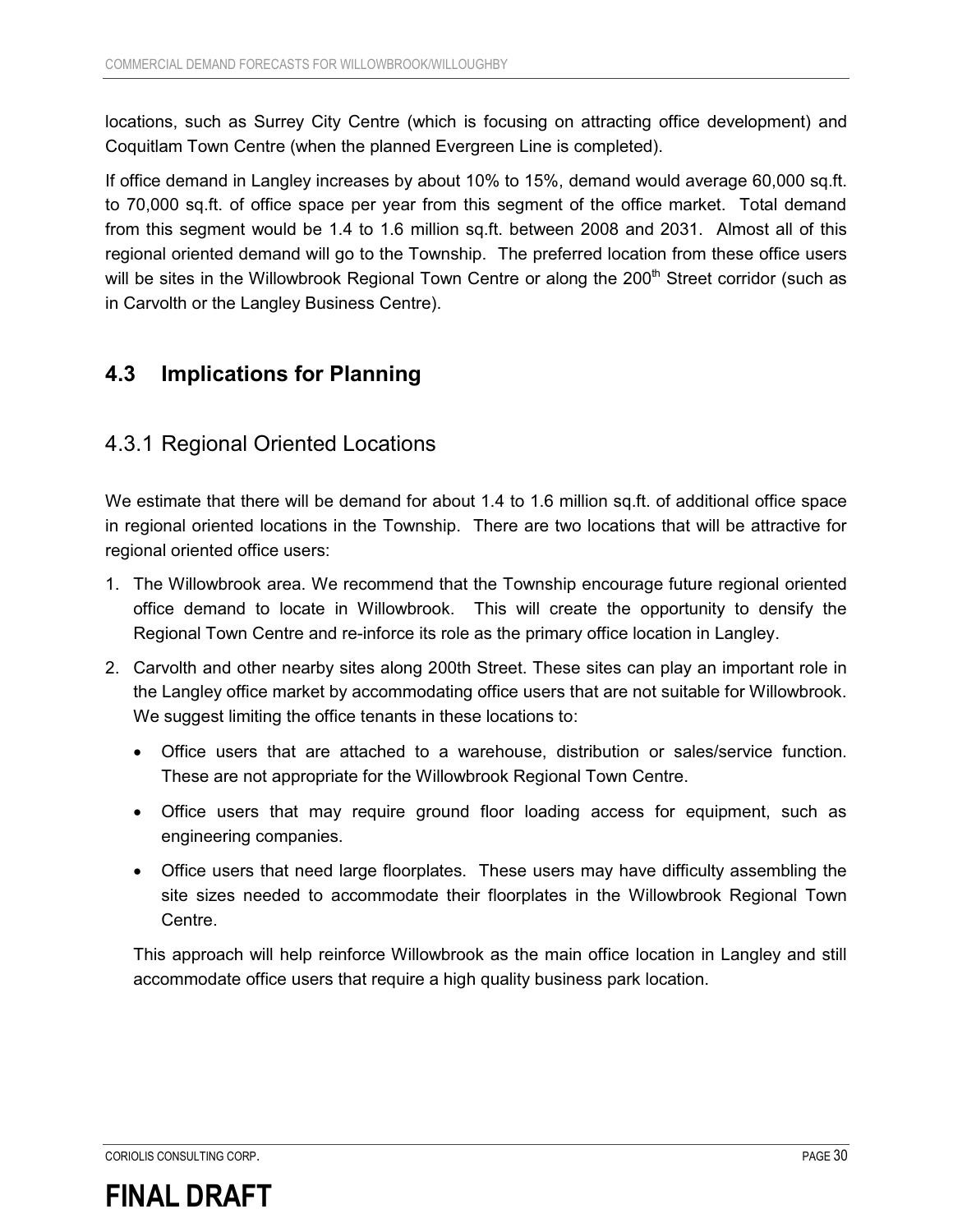### 4.3.2 Local/Neighbourhood Oriented Locations

We estimate that there will be demand in the Willowbrook/Willoughby area for 300,000 sq.ft. of office space that serves the local residents. Of this, we would anticipate a maximum of 150,000 sq.ft. to go to the main local commercial areas in Willoughby.

A share of this demand will likely go to Willowbrook or to sites zoned for commercial use along 200<sup>th</sup> Street. However, some will go to the local commercial areas in Willoughby. Therefore, the local commercial areas in Willoughby should be planned to allow upper floor office space above retail and service space. This local oriented office demand can be accommodated at the suggested locations within the site size recommendations outlined in our local retail and service planning recommendations.

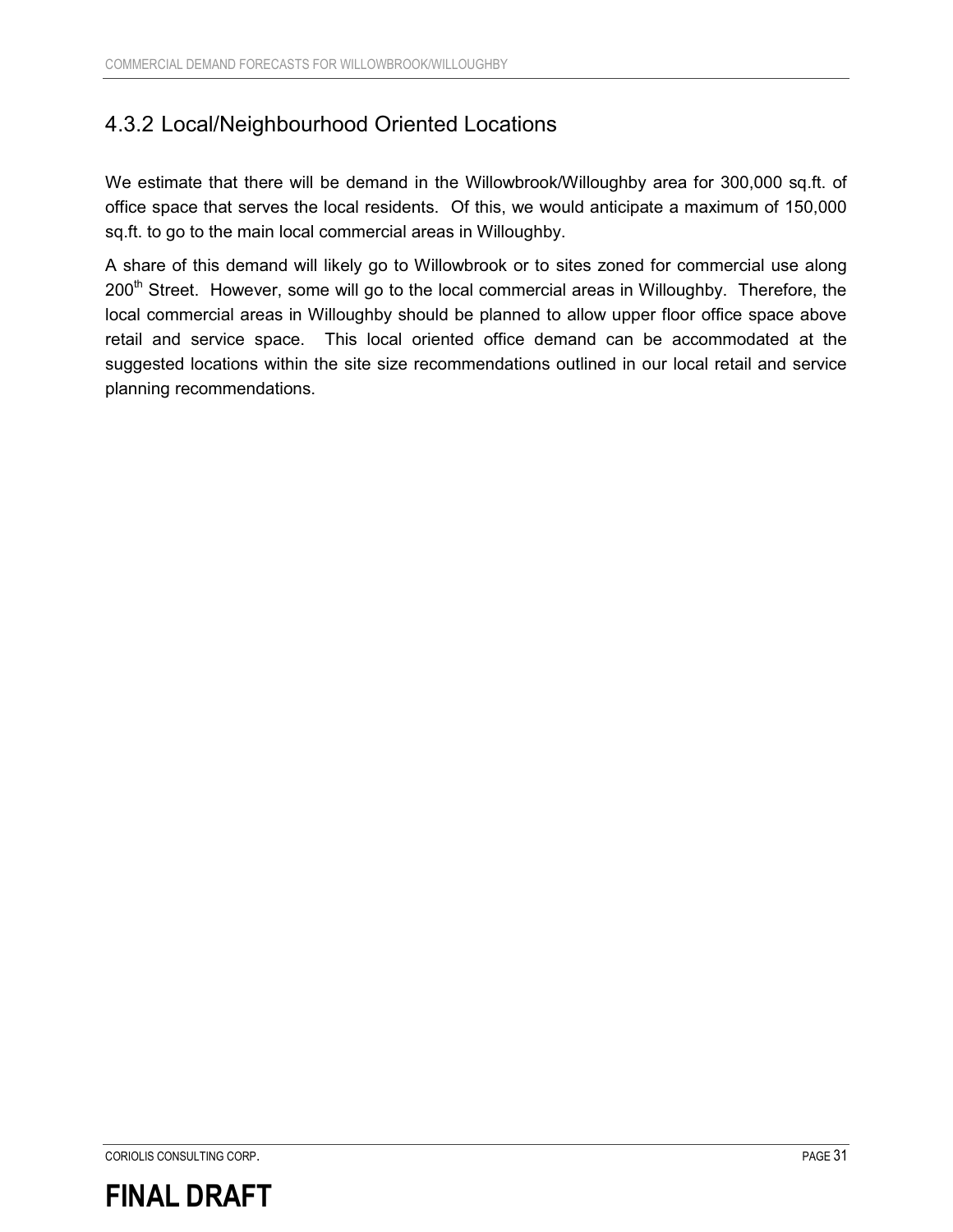## 5.0 Conclusions and Recommendations

### **5.1 Demand Forecasts**

Our demand forecasts for the Willoughby and Willowbrook study area can be summarized as follows.

#### **Exhibit 8: Summary of Demand Forecasts**

| Floorspace Demand (sq.ft.)                        | 2008 to 2031              |
|---------------------------------------------------|---------------------------|
| <b>Total Retail and Service Floorspace Demand</b> | 2.0 to 2.4 million sq.ft. |
| <b>Local Oriented Retail and Service</b>          | 0.8 million sq.ft.        |
| <b>Regional Oriented Retail and Service</b>       | 1.2 to 1.6 million sq.ft. |
| <b>Total Office Floorspace Demand</b>             | 1.7 to 1.9 million sq.ft. |
| <b>Local Oriented Office Demand</b>               | 0.3 million sq.ft.        |
| <b>Regional Oriented Office Demand</b>            | 1.4 to 1.6 million sq.ft. |

The regional oriented demand will go to Willowbrook and Carvolth (or nearby sites).

The local oriented demand will go primarily to local commercial areas in the Willoughby area, although some will also go to Willowbrook and to commercial sites offering exposure to  $200<sup>th</sup>$ Street.

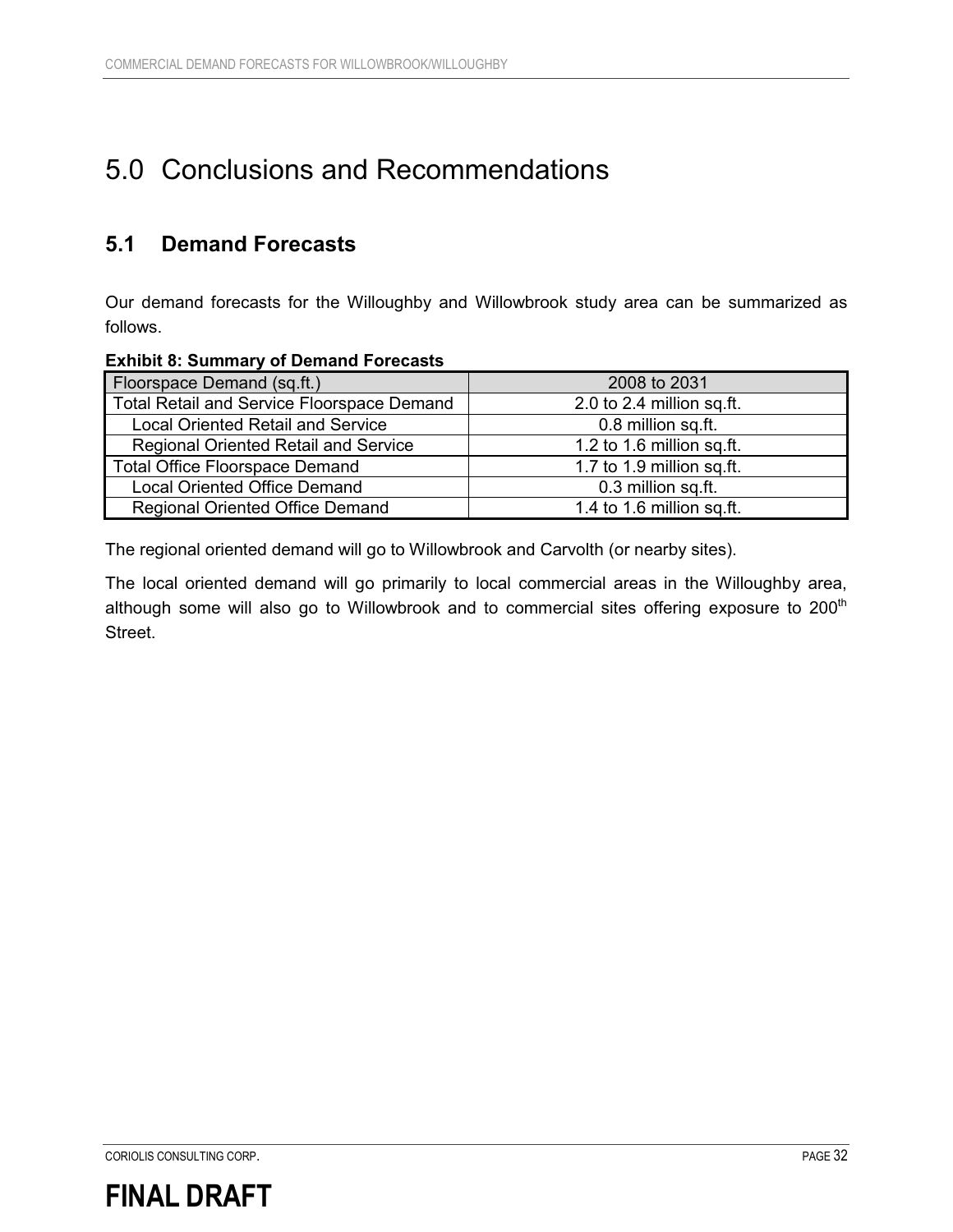### **5.2 Planning Recommendations**



Our recommended network of commercial planning areas is illustrated on Map 2.

CORIOLIS CONSULTING CORP. **PAGE 33** 

## **FINAL DRAFT**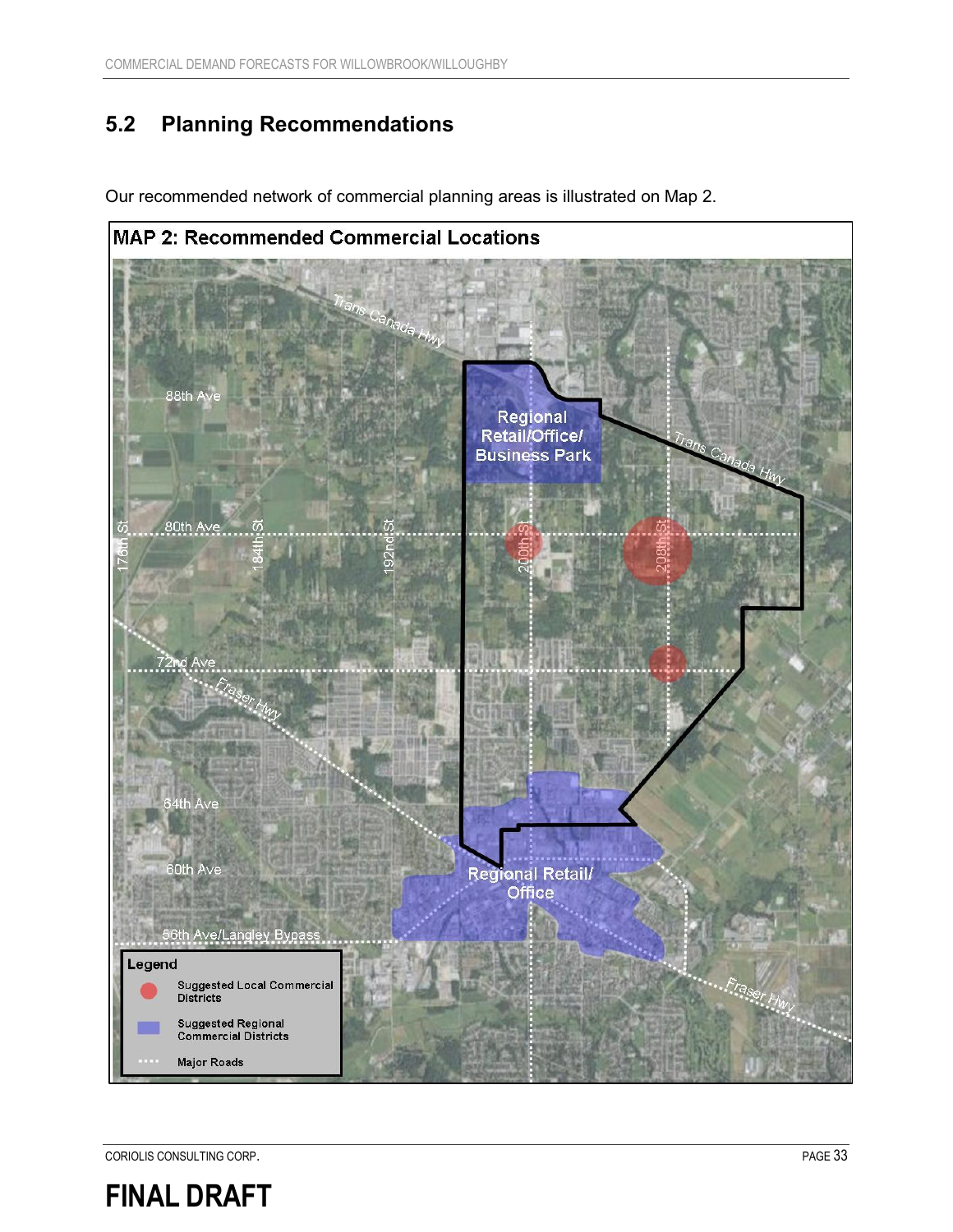### 5.2.1 Regional Locations

The Township should plan for two major retail and service locations to accommodate the projected 1.2 to 1.6 million sq.ft. of demand for regional oriented retail and service space and the 1.4 to 1.6 million sq.ft. of regional oriented office demand:

1. Willowbrook. This area should continue to be the major commercial location in the Township. Over time, there is an opportunity to densify the Willowbrook commercial area (if desired) with infill commercial development and higher density mixed use residential and commercial projects. However, there is a limited amount of vacant land that is attractive for retail and service use so the ability to add to the total inventory of retail and service space appears to be constrained.

The Township should encourage future regional oriented office demand to locate in Willowbrook. This will create the opportunity to densify the Regional Town Centre and reinforce its role as the primary office location in Langley.

2. Carvolth. There is an opportunity for a significant subregional oriented retail and service commercial district at Carvolth. This area will be attractive to retail businesses that draw from a large geographic area, including large scale retail businesses and as well as smaller scale and specialty retail, service and entertainment businesses. Given that these businesses draw from a large geographic area, convenient vehicular access at a subregional level access and sufficient parking will be important.

Carvolth (and other nearby sites along 200th Street) can play an important role in the Langley office market, accommodating businesses that are not well suited for the Willowbrook Regional Town Centre. We suggest limiting the office tenants in these locations to:

- Office users that are attached to a warehouse, distribution or sales/service function. These are not appropriate for the Willowbrook Regional Town Centre.
- Office users that may require ground floor loading access for equipment, such as engineering companies.
- $\bullet$  Office users that need large floorplates. These users may have difficulty assembling the site sizes needed to accommodate their floorplates in the Willowbrook Regional Town Centre.

This will help re-inforce Willowbrook's role as the main office location in Langley while providing opportunities for businesses that require a high quality business park location.

Some local oriented businesses will likely be drawn to the Carvolth area to take advantage of the 200<sup>th</sup> Street exposure. However, if Carvolth is permitted to evolve into a major subregional commercial location, local oriented retail and service businesses should be

CORIOLIS CONSULTING CORP. PAGE 34

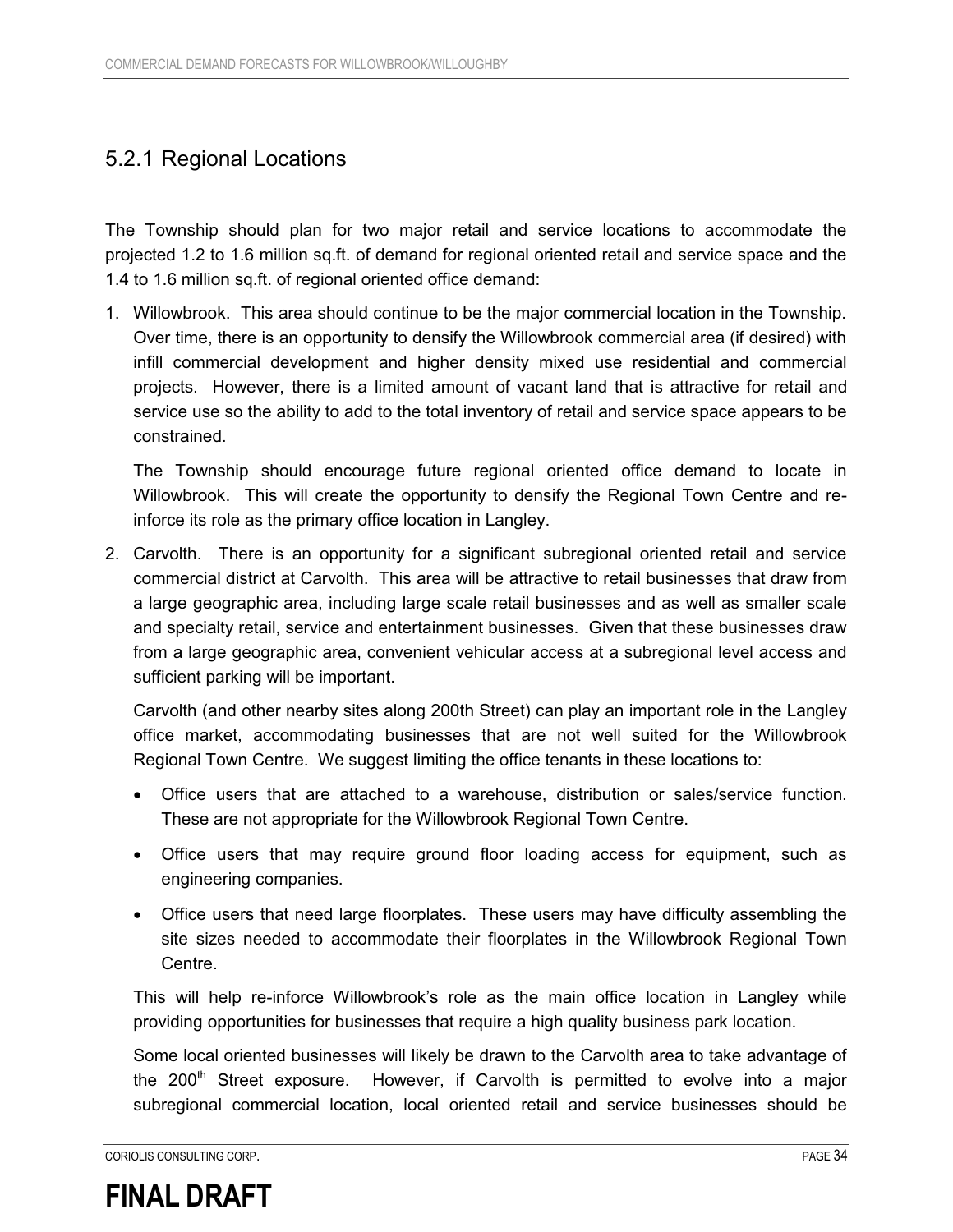encouraged (or required) to locate elsewhere in Willoughby, retaining lands at Carvolth for region-serving businesses.

### 5.2.2 Local Commercial Areas

- 1. We recommend that three main local oriented commercial districts be considered for Willoughby, including:
	- $\bullet$  One significant commercial district at the location of the planned Willoughby Town Centre. This could include about 350,000 to 400,000 sq.ft. of grade level retail and service space plus some upper floor local oriented office space (this would require about 25 acres of land). There is market potential for two separate supermarkets at this location, but we think that this area should be planned as a commercial district, not a series of separate shopping centres. The two newer shopping centres on opposite sides of the Fraser Highway at about 188th Street in the Clayton area of Surrey are an example to avoid. The combination of these two shopping centres had the potential to create a lively, pedestrian oriented shopping district. However, they are divided by the Fraser Highway which makes them function like two independent projects.

The Town Centre are should also be a focus for multifamily residential and civic facilities for the Willoughby area.

 $\bullet$  One smaller commercial district, of about 150,000 to 200,000 sq.ft. of grade level retail and service space (including one supermarket) plus upper floor local oriented office space, to serve the residents to the west of 200th Street (requiring about 10 to 15 acres of land). This district should be located south of Carvolth and north of Routley in the West Latimer neighourhood.

There is also an opportunity to include some commercial space in this same general location on the west side of  $200<sup>th</sup>$  Street associated with the Langley Events Centre. However, it will be difficult to tie together the commercial space on each side of  $200<sup>th</sup>$ Street as  $200<sup>th</sup>$  Street will act as a significant barrier. Therefore, we suggest that any commercial space in the Jericho area to the west of 200<sup>th</sup> Street include uses that serve the residents to the west of  $200<sup>th</sup>$ , such as a supermarket, pharmacy and other local oriented businesses. Commercial space on the west side of  $200<sup>th</sup>$  Street, should complement the Langley Events Centre and include destination oriented uses such as restaurants.

 $\bullet$  One smaller commercial district, of about 150,000 sq.ft. of grade level retail and service space (including one supermarket) plus some upper floor office space, to serve the residents to south of 72nd Avenue (requiring a site of about 10 acres). The intersection of 72nd Avenue and 208th Street would be a good candidate.

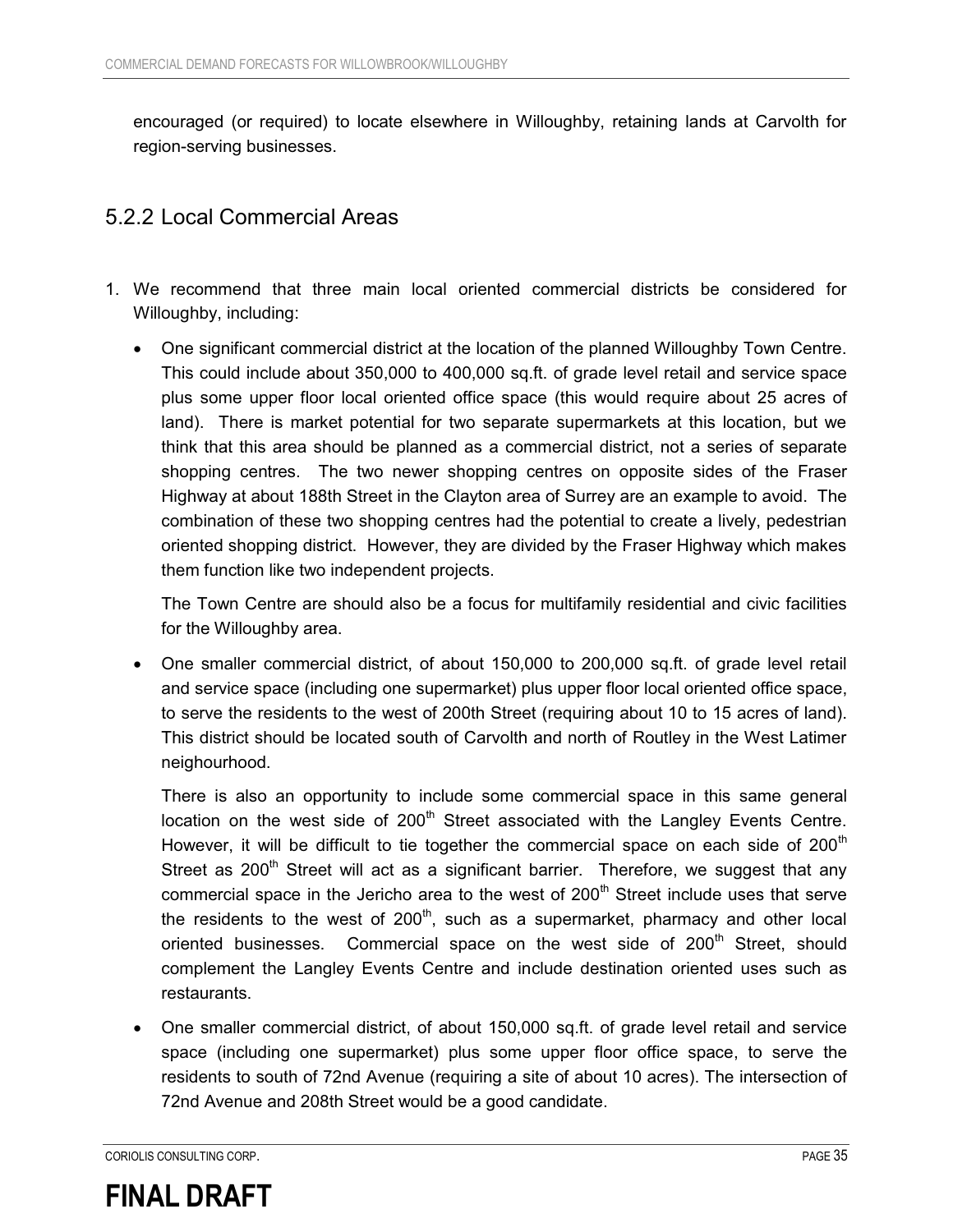- 2. In addition to the 3 main local commercial districts, we suggest planning up to ten neighbourhood convenience locations in Willoughby (with about 5,000 to 10,000 sq.ft. per location). These neighbourhood convenience locations should be planned to serve a neighbourhood trade area of about 5,000 residents each. The locations should be distributed throughout the Willoughby area within convenient walking distance of residents and should be planned to coincide with residential development within the immediate neighbourhood trade area.
- 3. Some of our local oriented commercial demand will likely go to sites along 200<sup>th</sup> Street that are already designated or zoned for commercial use and some will go to the Willowbrook area.

#### 5.2.3 Phasing of Local Commercial Areas

None of the three recommended local commercial areas has sufficient population to support a neighbourhood shopping centre/district now. By 2021, we would expect that:

- 1. The population of the Willoughby Town Centre trade area (mainly Yorkson) will support a large local commercial shopping district of roughly 350,000 to 400,000 sq.ft. of retail and service floorspace. This could be completed in two or more phases as it would likely include two supermarkets.
- 2. The population of the trade area of the local shopping centre/district at  $72^{nd}$  Avenue and  $208^{th}$ Street (mainly South West Gordon, North East Gordon and Smith) will support a local commercial area of about 150,000 sq.ft. of retail and service floorspace.
- 3. The population of the trade area for a local shopping centre/district at Jericho (west of 200<sup>th</sup>) Street) will not yet be large enough to support a full local oriented shopping centre/district. However, by build-out the population of this trade area will support the full neighbourhood shopping district outlined in Section 3.4 (150,000 to 200,000 sq.ft. of floorspace).

We recommend phasing the development of the three local commercial areas in Willoughby as follows:

- 1. Phase 1 of the Willoughby Town Centre (150,000 to 200,000 sq.ft. of floorspace).
- 2. The local commercial centre at 72nd Avenue and 208th Street (150,000 sq.ft. of floorspace).
- 3. Phase 2 of the Willoughby Town Centre (150,000 to 200,000 sq.ft. of floorspace).
- 4. The local commercial centre on the west side of 200th Street and 80th Avenue (150,000 to 200,000 sq.ft. of floorspace).

There is currently a proposal for a 3 to 5 acre commercial project at Jericho (at  $80<sup>th</sup>$  Avenue, possibly on both the east and west sides of  $200<sup>th</sup>$  Street) which could include a national drug store chain. Assuming a site coverage of about 0.35, this project could include between 45,000 and 75,000 sq.ft. of grade level commercial floorspace.

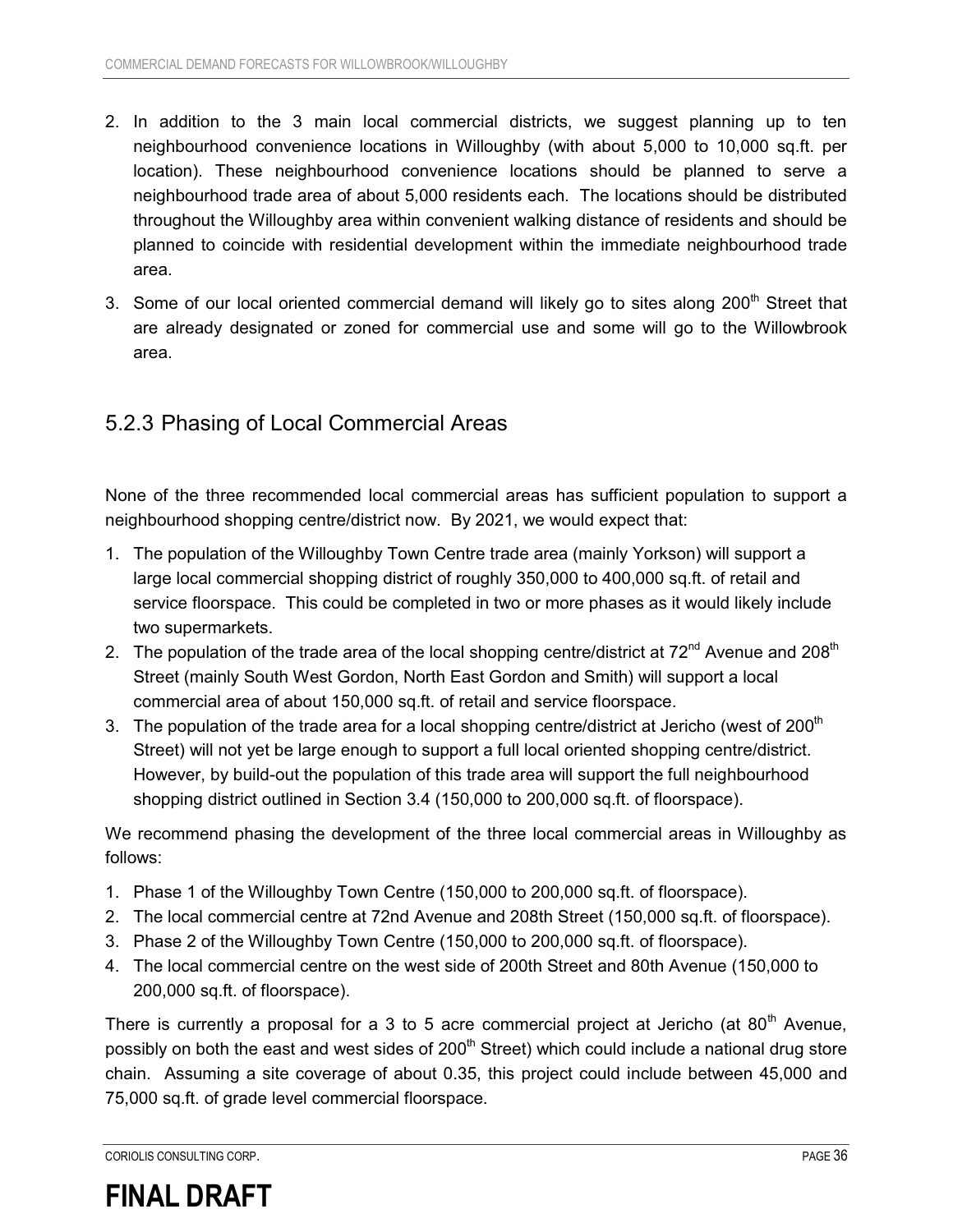Given the small existing population in West Latimer and the relatively small scale of the proposal, this proposed project appears to be mainly capitalizing on the exposure provided by  $200<sup>th</sup>$  Street rather than acting as a neighbourhood shopping district to primarily serve existing West Latimer residents.

If approved, this proposal risks creating a precedent for piecemeal commercial development in a location that provides a very attractive opportunity to create a neighbourhood oriented shopping district to serve the residents of West Latimer in the long term.

The residential population in this area does not yet support significant commercial development. We recommend that the Township not allow neighbourhood oriented commercial development in this location until residential development in West Latimer is well underway. The Township should ensure that long range commercial planning policy creates the opportunity for a strong local/neighbourhood shopping district in the Jericho area, west of 200<sup>th</sup> Street.

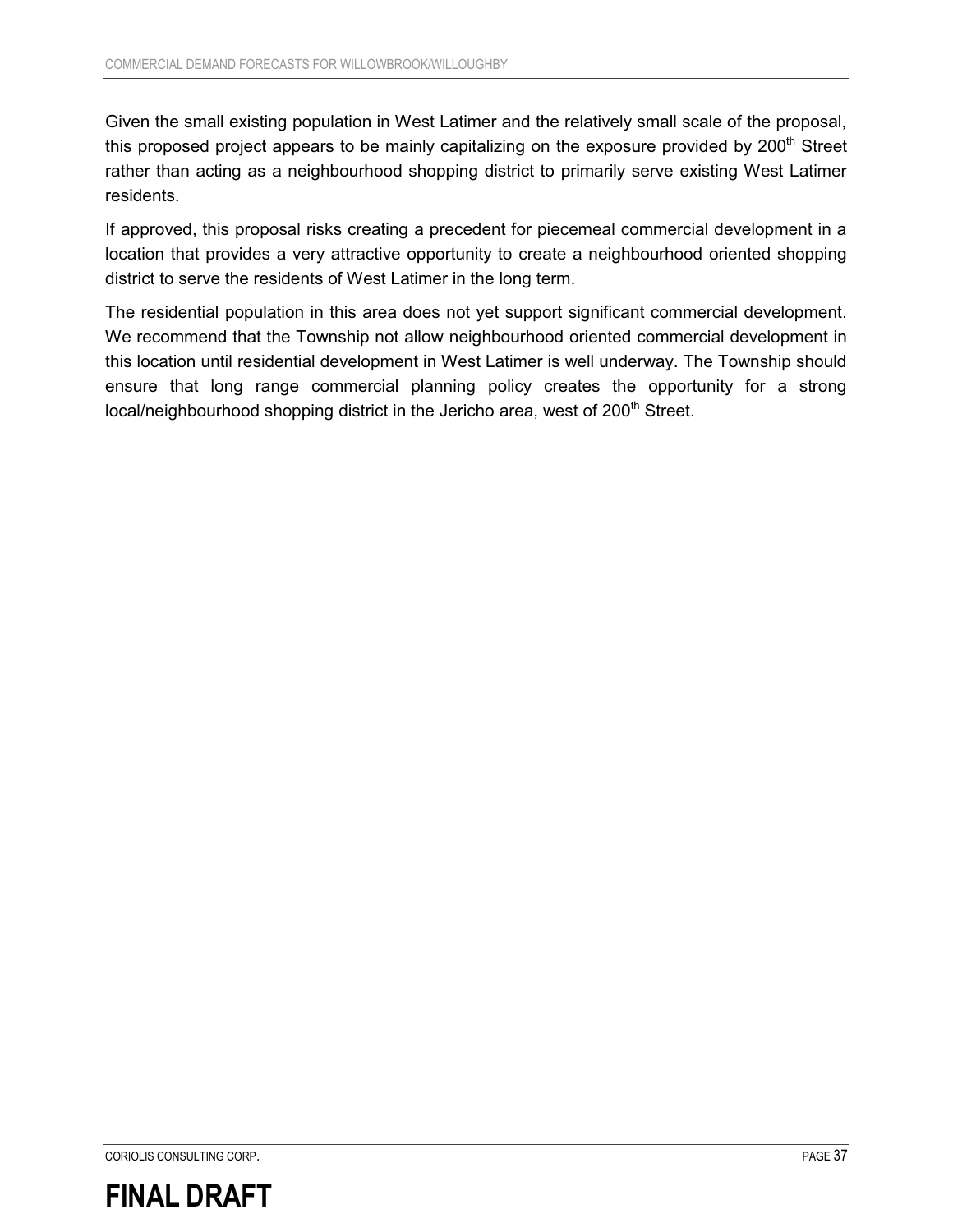## Appendix

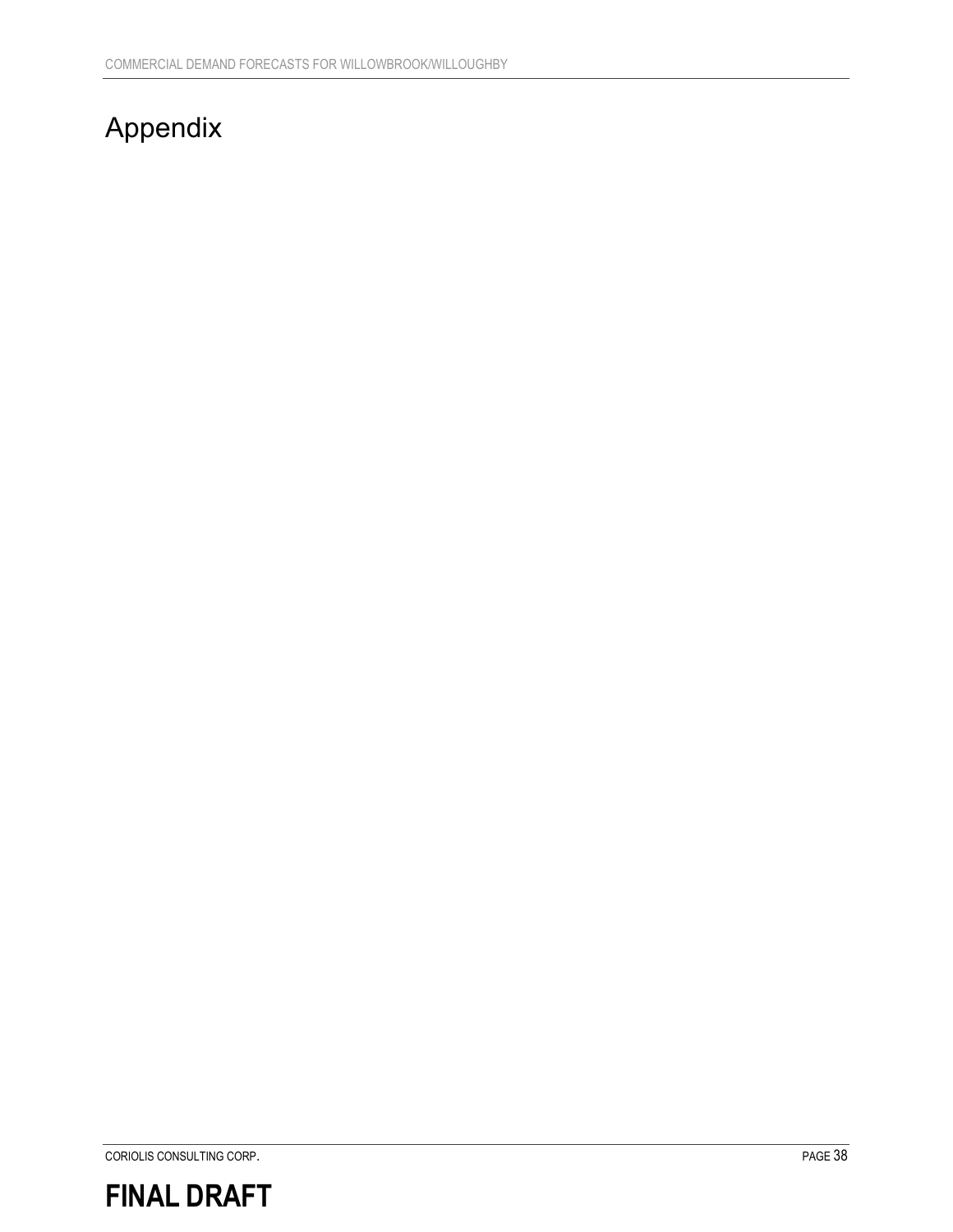|  | <b>Major Retail Chains by Location and Municipality</b> |  |
|--|---------------------------------------------------------|--|
|--|---------------------------------------------------------|--|

|                                           | <b>Maple Ridge</b>                                                              | <b>Pitt Meadows</b>                                                                      | <b>Abbotsford</b>                                                                                             | <b>Surrey</b>                                                                                                       | Langley                                                            |
|-------------------------------------------|---------------------------------------------------------------------------------|------------------------------------------------------------------------------------------|---------------------------------------------------------------------------------------------------------------|---------------------------------------------------------------------------------------------------------------------|--------------------------------------------------------------------|
| <b>Buylow</b>                             | no                                                                              | no                                                                                       | no                                                                                                            | no                                                                                                                  | 4121 - 200th                                                       |
| <b>Price Smart</b>                        | no                                                                              | no                                                                                       | 32700 S. Fraser<br>Way<br>(Clearbrook)                                                                        | 10312 King George<br>Hwy.<br>(King George)<br>18710 Fraser Hwy.<br>(Clayton)                                        | Street<br>20151 Fraser<br>Hwy.                                     |
| <b>Whole Foods</b>                        | no                                                                              | no                                                                                       | no                                                                                                            | no                                                                                                                  | no                                                                 |
| <b>Capers</b>                             | no                                                                              | no                                                                                       | no                                                                                                            | no                                                                                                                  | no                                                                 |
| <b>Urban Fare</b>                         | no                                                                              | no                                                                                       | no                                                                                                            | no                                                                                                                  | no                                                                 |
| Thrifty's                                 | no                                                                              | no                                                                                       | no                                                                                                            | no                                                                                                                  | no                                                                 |
|                                           |                                                                                 |                                                                                          |                                                                                                               | 7165 - 138 Street                                                                                                   | 6153 - 200 Street                                                  |
|                                           |                                                                                 |                                                                                          |                                                                                                               | 8860 - 152 Street                                                                                                   | 20871 Fraser Hwy                                                   |
| Safeway                                   | 300-20201<br>Lougheed Hwy                                                       | no                                                                                       | 100 - 32500 S.<br>Fraser Way                                                                                  | 7450 - 120 Street<br>10355 King George<br>Hwy                                                                       | 27566 Fraser Hwy<br>(Aldergrove)                                   |
|                                           |                                                                                 |                                                                                          |                                                                                                               | 14865 - 108th Ave.                                                                                                  | 22259-48th Ave.                                                    |
|                                           |                                                                                 |                                                                                          | 600-3033 Immel St.                                                                                            | 101-15127 Highway<br>10                                                                                             | 2410-200th St.<br>RR <sub>2</sub>                                  |
|                                           |                                                                                 | 19150 Lougheed                                                                           | 3270 Mt. Lehman<br>Road<br><b>Building H</b>                                                                  | 17710 - #10 Hwy                                                                                                     | 117-8850 Walnut<br>Grove Dr.                                       |
| Marketplace IGA                           | no                                                                              | <b>Hwy</b>                                                                               |                                                                                                               | 303 - 15930 Fraser<br>Hwy.                                                                                          | 5501-204th St.<br>9224 Glover Road<br>(Fort Langley)<br>20159 88th |
|                                           |                                                                                 | no                                                                                       | 2140 Sumas Way                                                                                                | 9014 - 152 Street                                                                                                   | Avenue B101<br>8840-210 St.<br>(Walnut Grove)                      |
|                                           | 22703 Lougheed<br>Hwy<br>300-20395<br>Lougheed Hwy                              |                                                                                          |                                                                                                               | 7320 King George<br>Hwy                                                                                             |                                                                    |
| <b>Save-on Foods</b>                      |                                                                                 |                                                                                          |                                                                                                               | 12130 Nordel Way                                                                                                    | 20255 - 64th Ave.                                                  |
|                                           |                                                                                 |                                                                                          |                                                                                                               | 3033 152 Street                                                                                                     | 26310 Fraser Hwy<br>(Aldergrove)                                   |
| Supervalu                                 | no                                                                              | no                                                                                       | no                                                                                                            | no                                                                                                                  | no                                                                 |
| <b>Extra Foods</b>                        | 22427 Dewdney<br><b>Trunk Road</b><br>(224th Street &<br>Dewdney Trunk<br>Road) | no                                                                                       | 32900 S. Fraser<br>Way<br>Sevenoaks<br><b>Shopping Centre</b><br>(Corner of Gladwin<br>& South Fraser<br>Way) | 18765 Fraser<br>Highway<br>(Corner of 188th Ave<br>and Fraser Hwy)                                                  | 3100 272 <sup>nd</sup> Street                                      |
| <b>Otter Co-op</b>                        | no                                                                              | no                                                                                       | no                                                                                                            | no                                                                                                                  | 3600 248 <sup>th</sup> Street                                      |
| <b>Real Canadian</b><br><b>Superstore</b> | no                                                                              | 19800 Lougheed<br><b>Hwy</b><br>(Block West of<br>Dewdney Trunk<br>Rd & Lougheed<br>Hwy) | 2855 Gladwin<br>Road                                                                                          | 14650 104th Avenue<br>(104th Avenue &<br>148th St)<br>7550 King George<br><b>Hwy</b><br>(King George & 74th<br>Ave) | 19857<br><b>Willowbrook Drive</b><br>(Willowbrook &<br>200th St)   |

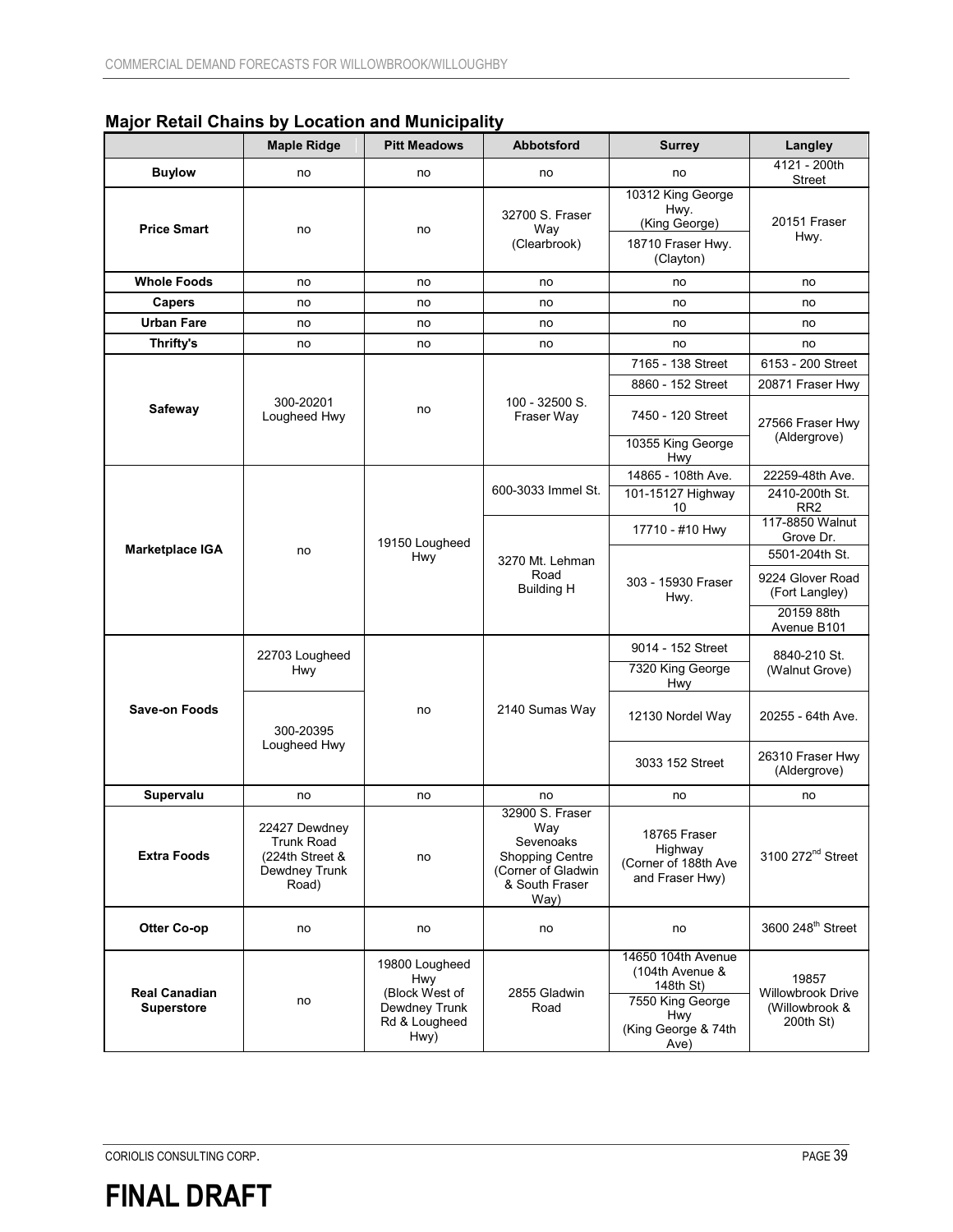|                           | <b>Maple Ridge</b>                                                       | <b>Pitt Meadows</b> | Abbotsford                                             | <b>Surrey</b>                                                                                                                                                                          | Langley                                        |
|---------------------------|--------------------------------------------------------------------------|---------------------|--------------------------------------------------------|----------------------------------------------------------------------------------------------------------------------------------------------------------------------------------------|------------------------------------------------|
| <b>H-Mart</b>             | no                                                                       | no                  | no                                                     | 19555 Fraser Hwy                                                                                                                                                                       | no                                             |
| T&T<br><b>Supermarket</b> | no                                                                       | no                  | no                                                     | <b>Central City Shopping</b><br>Centre<br>3000 Central City<br>(10153 King George<br>Highway)<br>101T-15277 100th<br>Ave<br>(100 Ave. & 152 St. in<br>Guildford)                       | no                                             |
| Walmart                   | no                                                                       | no                  | 1812 Vedder Way                                        | 1000 Guildford Town<br>Centre<br>(152 St & 104<br>Avenue)<br><b>Walmart SuperCentre</b><br>2355 160 St.<br>(160 St & 24 Avenue)<br>12451-88th Avenue<br>(88th Ave & 126th St)          | 20202 66th<br>Avenue<br>(Hwy 10 & 202nd<br>St) |
| <b>Zellers</b>            | 11850 224th<br><b>Street</b><br>(The Mall at<br>Haney)                   | no                  | 1225 Sumas Way<br>(Abbotsford Power<br>Centre)         | 10151 King George<br>Hwy<br>(Surrey Place Mall)<br>1715-152nd Street<br>(Semiahmoo<br>Shopping Centre)                                                                                 | 19705 Fraser Hwy<br>(Willowbrook Mall)         |
| <b>London Drugs</b>       | 101-22709<br>Lougheed Hwy<br>(Valley Fair Mall)                          | no                  | 26-32700 S Fraser<br>Way<br>(West Oaks Mall)           | 17685 - 64th Avenue<br>(Cloverdale)<br>100-15355 24th<br>Avenue<br>(Peninsula Village<br>Mall)<br>2340 Guildford Town<br>Centre<br>10348 King George<br><b>Hwy</b><br>(London Station) | 20202-66th<br>Avenue                           |
| <b>Canadian Tire</b>      | 11969 - 200th<br><b>Street</b><br>(Lougheed Hwy/<br>Dewdney Trunk<br>Rd) | no                  | 32513 S Fraser<br>Way<br>(Garden St / South<br>Fraser) | 7599 King George<br>Hwy<br>(76th Ave & King<br>George)<br>7878 120th Street<br>(Scott Road)<br>13665-102nd Avenue<br>(North)<br>3059-152 Street<br>(White Rock)                        | 6312-200th Street<br>(200th & 64th<br>Ave)     |
| <b>Home Depot</b>         | no                                                                       | no                  | 1956 Vedder Way                                        | 7350-120th<br>Street(South Surrey)<br>2525-160th Street<br>(White Rock)<br>12701-110th Avenue                                                                                          | 6550-200th Street                              |
|                           |                                                                          |                     | 32073 S Fraser                                         | 16659 Fraser Hwy<br>(Fleetwood)                                                                                                                                                        | 100-19600<br>Langley Bypass                    |
| Rona-Revy                 | 21213 Lougheed<br><b>Hwy</b>                                             | no                  | Way<br>(Clearbrook)<br>34530 McConnell<br>Rd           | 6965 King George<br><b>Hwy</b><br>(King George)<br>3165 King George<br>Hwy<br>(South Surrey)                                                                                           | 22454 48th<br>Avenue<br>(Curtis Lumber)        |

CORIOLIS CONSULTING CORP. **PAGE 40** 

**FINAL DRAFT**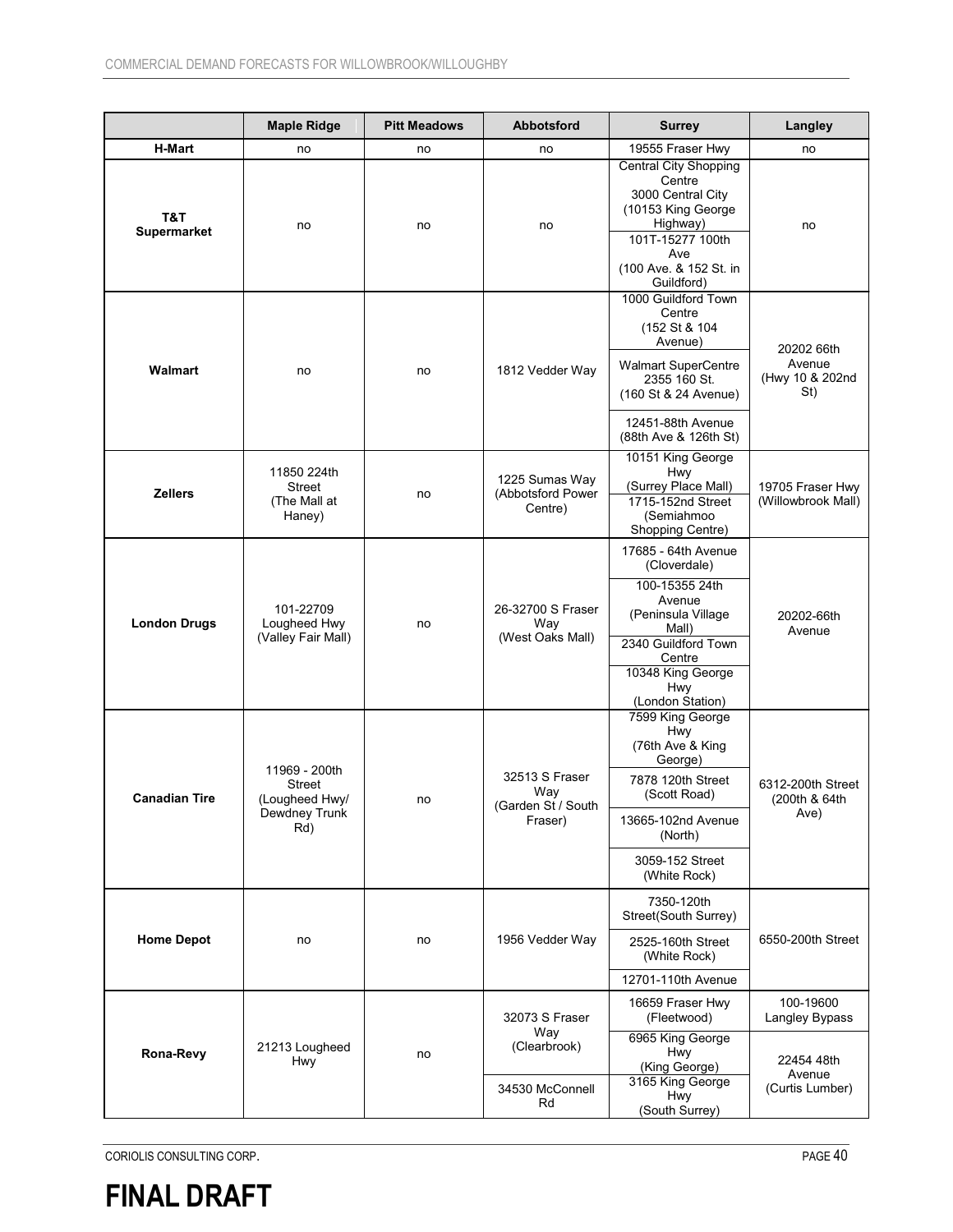|                                   | <b>Maple Ridge</b>                                                                                         | <b>Pitt Meadows</b>                                 | <b>Abbotsford</b>                                         | <b>Surrey</b>                                                                                                                                                                                                                  | Langley                                                                                                       |
|-----------------------------------|------------------------------------------------------------------------------------------------------------|-----------------------------------------------------|-----------------------------------------------------------|--------------------------------------------------------------------------------------------------------------------------------------------------------------------------------------------------------------------------------|---------------------------------------------------------------------------------------------------------------|
| Costco                            | no                                                                                                         | no                                                  | 1127 Sumas Way                                            | 7423 King George<br>Hwy                                                                                                                                                                                                        | 20499 64th<br>Avenue                                                                                          |
| <b>Office Depot</b>               | no                                                                                                         | no                                                  | no                                                        | 7488 King George<br><b>Hwy</b><br>(King's Cross<br>Shopping Centre)                                                                                                                                                            | 20150 Langley<br><b>Bypass</b><br>(Langley Power<br>Centre)                                                   |
| Staples/<br><b>Business Depot</b> | 20050 Lougheed<br><b>Hwy</b>                                                                               | no                                                  | 110-32500<br>S Fraser Way                                 | 10136 King George<br>Hwy<br>(North)<br>3037-152nd Street<br>(South Surrey/White<br>Rock)                                                                                                                                       | 200-20055<br>Willowbrook Dr                                                                                   |
| <b>Winners</b>                    | 11998 207th<br>Street<br>at Dewdney Trunk<br>Road<br>(Meadow Ridge<br>Shopping Centre)<br>No Longer Listed | 19800 Lougheed<br>Hwy<br>(Meadowtown<br>Centre)     | 1335 Sumas Way<br>(Abbotsford Power<br>Centre)            | 3091 152nd Street<br>(South Point<br>Exchange)<br>10153 King George<br>Hwy<br>(Central City)<br>15355 Fraser Hwy<br>(Fleetwood Home<br>Centre)<br>12101 72nd Avenue<br>$(Q)$ Scott Rd)<br>(Strawberry Hill<br>Shopping Centre) | 20150 Langley<br><b>Bypass</b><br>(Langley Power<br>Centre)                                                   |
| <b>Home Sense</b>                 | no                                                                                                         | 19800 Lougheed<br>Hwy<br>(Meadowtown<br>Centre)     | 100-1335 Sumas<br>Way<br>(Abbotsford Power<br>Centre)     | no                                                                                                                                                                                                                             | 20015 Langley<br><b>Bypass</b><br>(@ 200th Street)                                                            |
| The Bay                           | no                                                                                                         | no                                                  | 32900 S Fraser<br>Way<br>(SevenOaks Mall)                 | 1400 Guildford Town<br>Centre<br>(Guildford Town<br>Centre)                                                                                                                                                                    | 320-19705 Fraser<br>Hwy<br>(Willowbrook Mall)                                                                 |
| Sears                             | no                                                                                                         | no                                                  | 32900 S Fraser<br>Way<br>(SevenOaks Mall)                 | 1730 Guildford Town<br>Centre                                                                                                                                                                                                  | 19705 Fraser Hwy<br>(Willowbrook Mall)                                                                        |
| <b>Future Shop</b>                | no                                                                                                         | no                                                  | 75-32700<br>S Fraser Way<br>(West Oaks Mall)              | 7538-120th Street<br>(Scott Road)<br>3200-10045 King<br>George Hwy                                                                                                                                                             | 90-20150 Langley<br><b>Bypass</b><br>(Langley Power<br>Centre)                                                |
| <b>Best Buy</b>                   | no                                                                                                         | no                                                  | no                                                        | 10025 King George<br>Hwy<br>(Central City)                                                                                                                                                                                     | 20202-66th<br>Avenue<br>(200th St & 64th<br>Avenue)                                                           |
| Chapters/Indigo/<br><b>Coles</b>  | no                                                                                                         | no                                                  | 312-32900 S.<br>Fraser Way<br>(SevenOaks Mall) -<br>Coles | 100-12101 72nd<br>Avenue<br>(Strawberry Hill)                                                                                                                                                                                  | 115-20015<br>Langley Bypass<br>(Q200th St)<br>456-19705 Fraser<br><b>Hwy</b><br>(Willowbrook Mall)<br>- Coles |
| <b>Home Outfitters</b>            | no                                                                                                         | no                                                  | 1425 Sumas Way                                            | no                                                                                                                                                                                                                             | F1-20202 66th<br>Avenue                                                                                       |
| <b>The Brick</b>                  | no                                                                                                         | 19068 Lougheed<br><b>Hwy</b>                        | 2067 Sumas Way<br>31877 S Fraser<br>Way<br>(Clearbrook)   | 6925 King George<br><b>Hwy</b><br>(Newton)<br>3700-10153 King<br>George Hwy                                                                                                                                                    | 400-20020<br>Willowbrook Dr                                                                                   |
| Petcetera                         | no                                                                                                         | 19800 Lougheed<br>Highway<br>(Meadowtown<br>Centre) | 32497 S Fraser<br>Way                                     | 7488 King George<br>Hwy<br>(King's Cross<br>Shopping Centre)                                                                                                                                                                   | no                                                                                                            |

CORIOLIS CONSULTING CORP. PAGE 41

## **FINAL DRAFT**